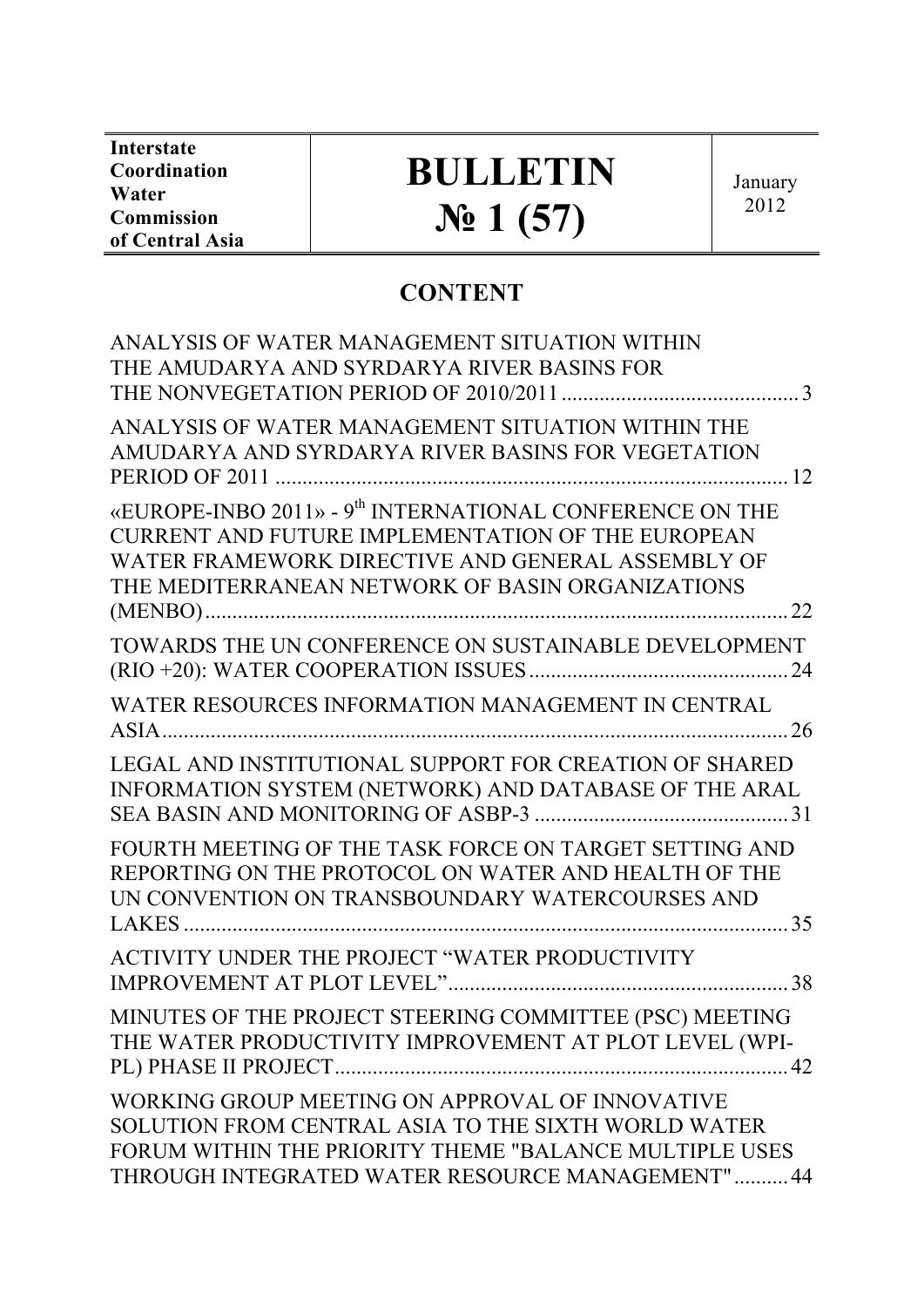

#### DISCUSSION ON THE TARGETS 2.2.2 AND 2.2.4 OF THE PRIORITY "CONTRIBUTE TO FOOD SECURITY BY THE OPTIMAL USE OF WATER" WITHIN THE STRATEGIC AREA "CONTRIBUTE TO ECONOMIC DEVELOPMENT" OF THE CENTRAL-ASIAN CROSS-CONTINENTAL PROCESS ON THE  $6<sup>th</sup>$  WORLD WATER FORUM ........... 49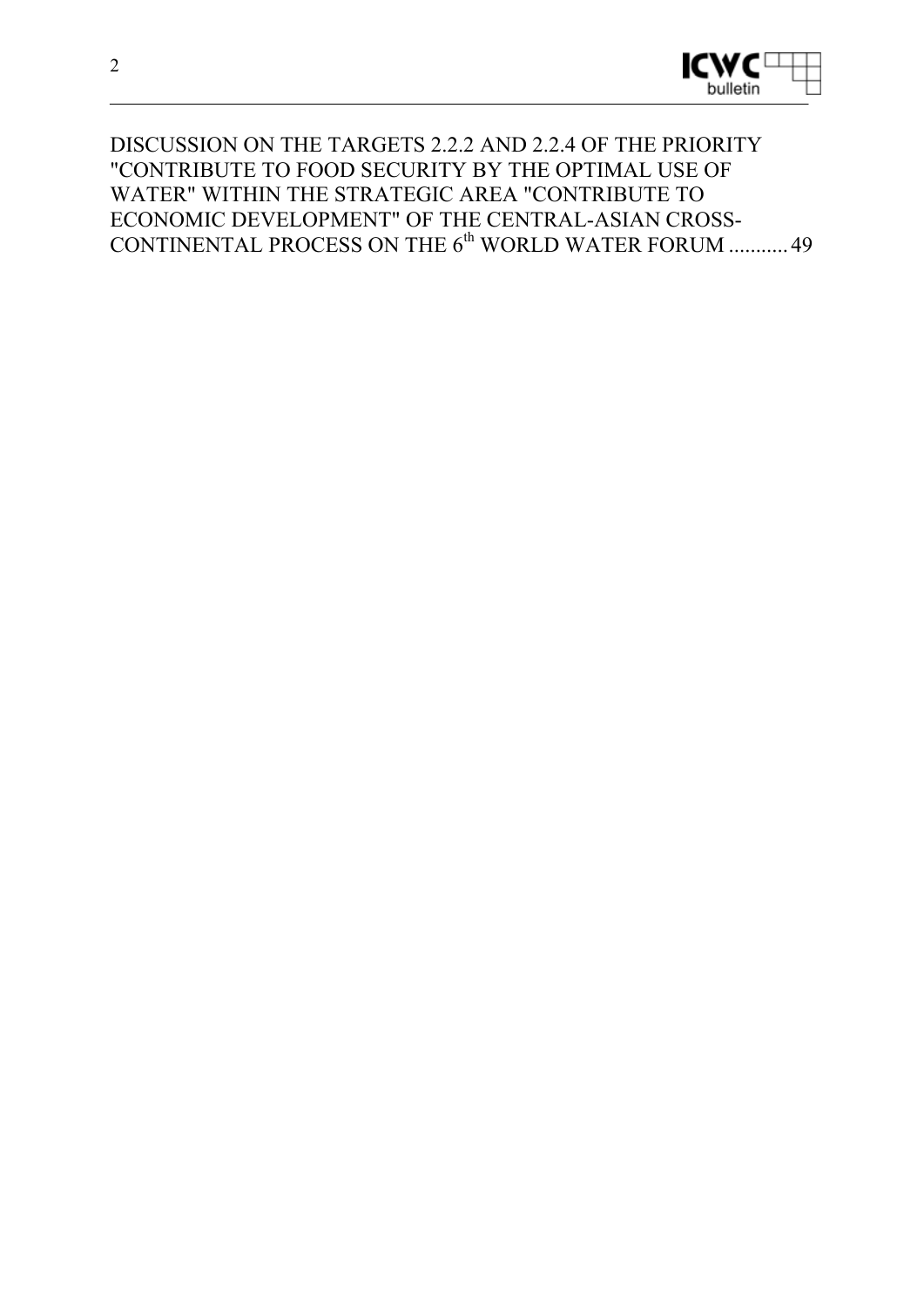

## **ANALYSIS OF WATER MANAGEMENT SITUATION WITHIN THE AMUDARYA AND SYRDARYA RIVER BASINS FOR THE NONVEGETATION PERIOD OF 2010/2011**

#### **1 Syrdarya River Basin**

The actual inflow to the upstream reservoirs of the Syrdarya River Basin (Toktogul, Andijan and Charvak without Ugam River) for the nonvegetation period was 6.44 km3 or 101% predicted inflow. To this water volume additional releases from the upstream reservoirs accumulated during vegetation period were 5.0 km<sup>3</sup> that is 0.28 km<sup>3</sup> less the predicted one. Actual release from them for the nonvegetation period was  $11.41 \text{ km}^3$ that is 1.8% less the predicted one.

The total lateral inflow to Naryn and Syrdarya up to the Shardara reservoir, including releases to the Karadarya and Chirchik rivers amounted  $11.9 \text{ km}^3$ ; this gave possibility to increase the regulated available water resource of the basin up to  $20 \text{ km}^3$ .

At the end of nonvegetation period,  $17.57 \text{ km}^3$  of water was accumulated in the upstream reservoirs, including  $15.4 \text{ km}^3$  or  $107.5\%$  of the predicted one - in the Toktogul reservoir.

For the past five years mean annual inflow to the Toktogul reservoir amounted to 13.41 km<sup>3</sup>, including 3.22 km<sup>3</sup> for nonvegetation period. Inflow for nonvegetation period 2010-2011 was 3.9 km<sup>3</sup> or 0.67 km<sup>3</sup> more than the mean annual one for 5 years.

For last 5 years the mean annual releases from the Toktogul reservoir for nonvegetation period amounted to  $8.02 \text{ km}^3$ . The same  $8.0 \text{ km}^3$  of water was released for nonvegetation period 2010-2011 (Table 1.4).

The total water withdrawal from Syrdarya river amounted to  $4.82 \text{ km}^3$  or 155% of planned one, including for: Kyrgyz Republic - 0.026 km<sup>3</sup>, Republic of Tajikistan - $0.069$  km<sup>3</sup>, Republic of Uzbekistan - 4.33 km<sup>3</sup>, Republic of Kazakhstan (through the Dustlik canal) -  $0.400 \text{ km}^3$ .

Water supply was unequal for the states and river sites and was not stable during the time (see Table 1.1, and also data on the website: www.cawater-info.net/analysis/).

Obligations on water delivery to the Shardara reservoir was implemented on 82.6%; actual inflow to the reservoir for nonvegetation period 2010-2011 amounted to 14.14  $km<sup>3</sup>$  but the planned inflow had to be 17.12 km<sup>3</sup>.

Water releases to Arnasay amounted to  $0.197 \text{ km}^3$ . The planned water delivery to the Aral Sea and Piaralie was implemented on 199%; actual water delivery amounted to 5.18  $\text{km}^3$  (data of Uzhydromet) compared to the plan of 2.60  $\text{km}^3$ .

Water consumption downstream the Shardara reservoir amounted to  $4.5 \text{ km}^3$ .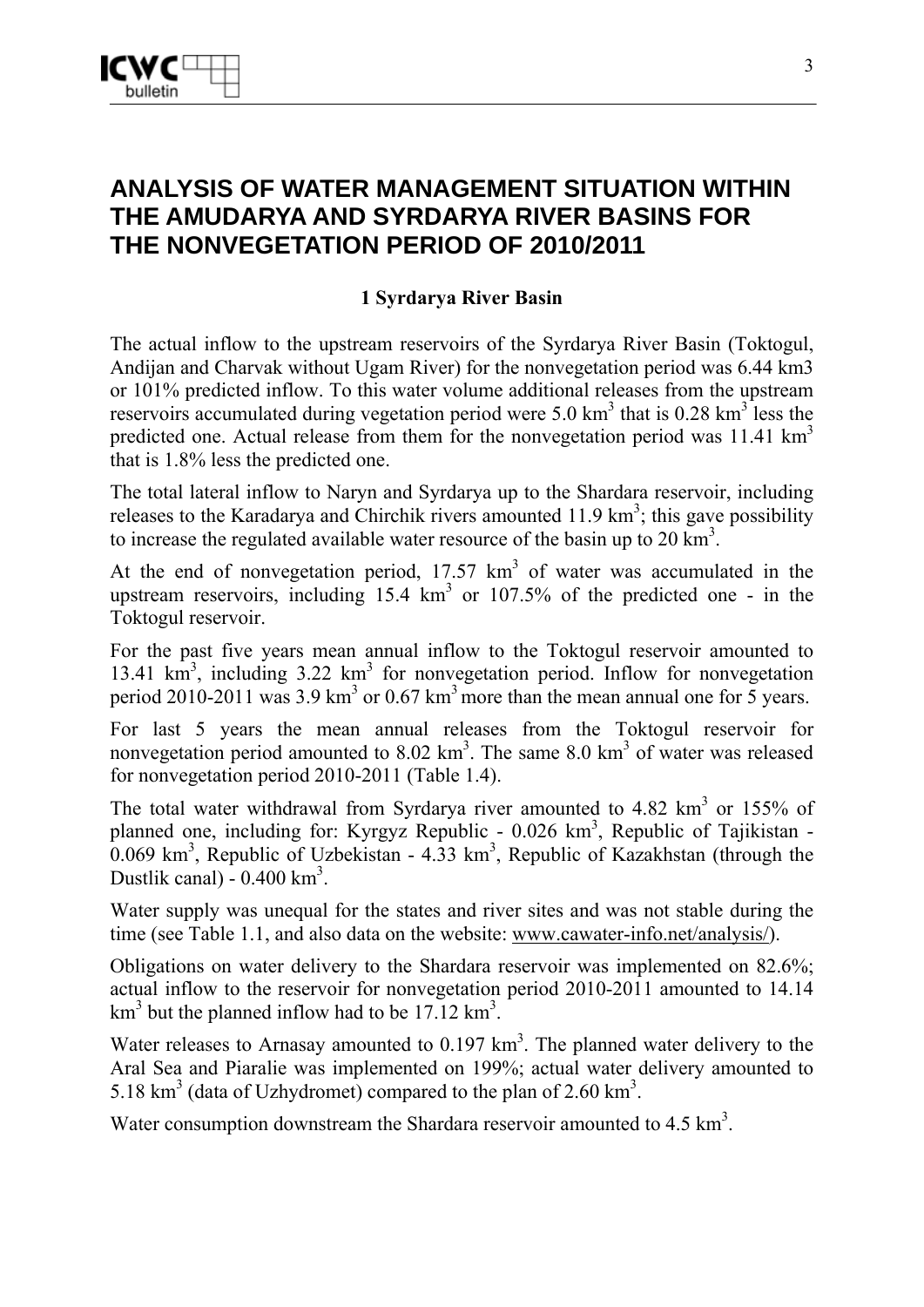

Actual channel losses calculated by the balance method at the Toktogul-Shardara section amounted to  $1.0 \text{ km}^3$  or 5% of the regulated flow of the Syrdarya River (Table 1.2).

Analysis of reservoirs' water balances in the Syrdarya basin (Table 1.3) has revealed the nonregistered inflow to the Andijan and Kairakkum reservoirs with the total volume of 0.04 km<sup>3</sup>. In the Toktogul, Charvak and Shardara reservoirs the total water losses were  $0.36 \text{ km}^3$ .

**Table 1.1** 

|                                                                     | Water availability,<br>Water volume, km <sup>3</sup><br>$\frac{6}{9}$ |                  |               |                     | Water deficit, km <sup>3</sup> |                                  |
|---------------------------------------------------------------------|-----------------------------------------------------------------------|------------------|---------------|---------------------|--------------------------------|----------------------------------|
| <b>Water user</b>                                                   | Limit/<br>schedule                                                    | Actual           | <b>Season</b> | Min ten-<br>$day *$ | Limit/sc<br>hedule             | <b>Total</b><br>ten-<br>$day**)$ |
| 1. Total withdrawal                                                 | 3.100                                                                 | 4.824            | 155.6         | 66.3                | 1.72                           | $-0.10$                          |
|                                                                     |                                                                       | 2. By state:     |               |                     |                                |                                  |
| Kyrgyz Republic                                                     | 0.037                                                                 | 0.026            | 69.4          | 0.0                 | $-0.01$                        | $-0.02$                          |
| Republic of Uzbekistan                                              | 2.484                                                                 | 4.330            | 174.3         | 74.1                | 1.85                           | $-0.09$                          |
| Republic of Tajikistan                                              | 0.179                                                                 | 0.069            | 38.4          | 14.7                | $-0.11$                        | $-0.12$                          |
| Republic of Kazakhstan                                              | 0.400                                                                 | 0.400            | 100           | 0.0                 | 0.00                           | $-0.09$                          |
|                                                                     |                                                                       | 3. By section:   |               |                     |                                |                                  |
| Toktogul<br>reservoir<br>Uchkurgan waterworks<br>facility           | 1.329                                                                 | 1.750            | 131.7         | 66.7                | 0.42                           | $-0.08$                          |
| Including:                                                          |                                                                       |                  |               |                     |                                |                                  |
| Kyrgyz Republic                                                     | 0.030                                                                 | 0.024            | 79.4          | 0.0                 | $-0.006$                       | $-0.014$                         |
| Republic of Tajikistan                                              | 0.047                                                                 | 0.064            | 136.6         | 41.1                | 0.017                          | $-0.015$                         |
| Republic of Uzbekistan                                              | 1.252                                                                 | 1.662            | 132.8         | 68.2                | 0.410                          | $-0.060$                         |
| Uchkurgan waterworks<br>facility - Kairakkum<br>waterworks facility | 0.222                                                                 | 0.257            | 115.9         | 18.4                | 0.035                          | $-0.040$                         |
| Including:                                                          |                                                                       |                  |               |                     |                                |                                  |
| Kyrgyz Republic                                                     | 0.007                                                                 | 0.002            | 27.9          | 0.0                 | $-0.005$                       | $-0.006$                         |
| Republic of Tajikistan                                              | 0.043                                                                 | 0.000            | 0.0           | 0.0                 | $-0.043$                       | $-0.043$                         |
| Republic of Uzbekistan                                              | 0.171                                                                 | 0.255            | 149.0         | 22.4                | 0.084                          | $-0.019$                         |
| Kairakkum waterworks<br>facility - Shardara<br>reservoir            | 1.550                                                                 | 2.817            | 181.8         | 9.8                 | 1.27                           | $-0.08$                          |
| Including:                                                          |                                                                       |                  |               |                     |                                |                                  |
| Republic of Kazakhstan                                              | 0.400                                                                 | 0.400            | 100           | 0.0                 | 0.00                           | $-0.09$                          |
| Republic of Tajikistan                                              | 0.089                                                                 | 0.005            | 5.4           | 0.0                 | $-0.08$                        | $-0.08$                          |
| Republic of Uzbekistan                                              | 1.061                                                                 | 2.413            | 227.5         | 12.8                | 1.35                           | $-0.06$                          |
|                                                                     |                                                                       | 4. Additionally: |               |                     |                                |                                  |
| Inflow to the Shardara                                              | 17.120                                                                | 14.142           | 82.6          | 55.6                | $-2.98$                        | $-3.37$                          |

#### **Indicators of water availability for the countries in the Syrdarya river basin for nonvegetation period 2010-2011**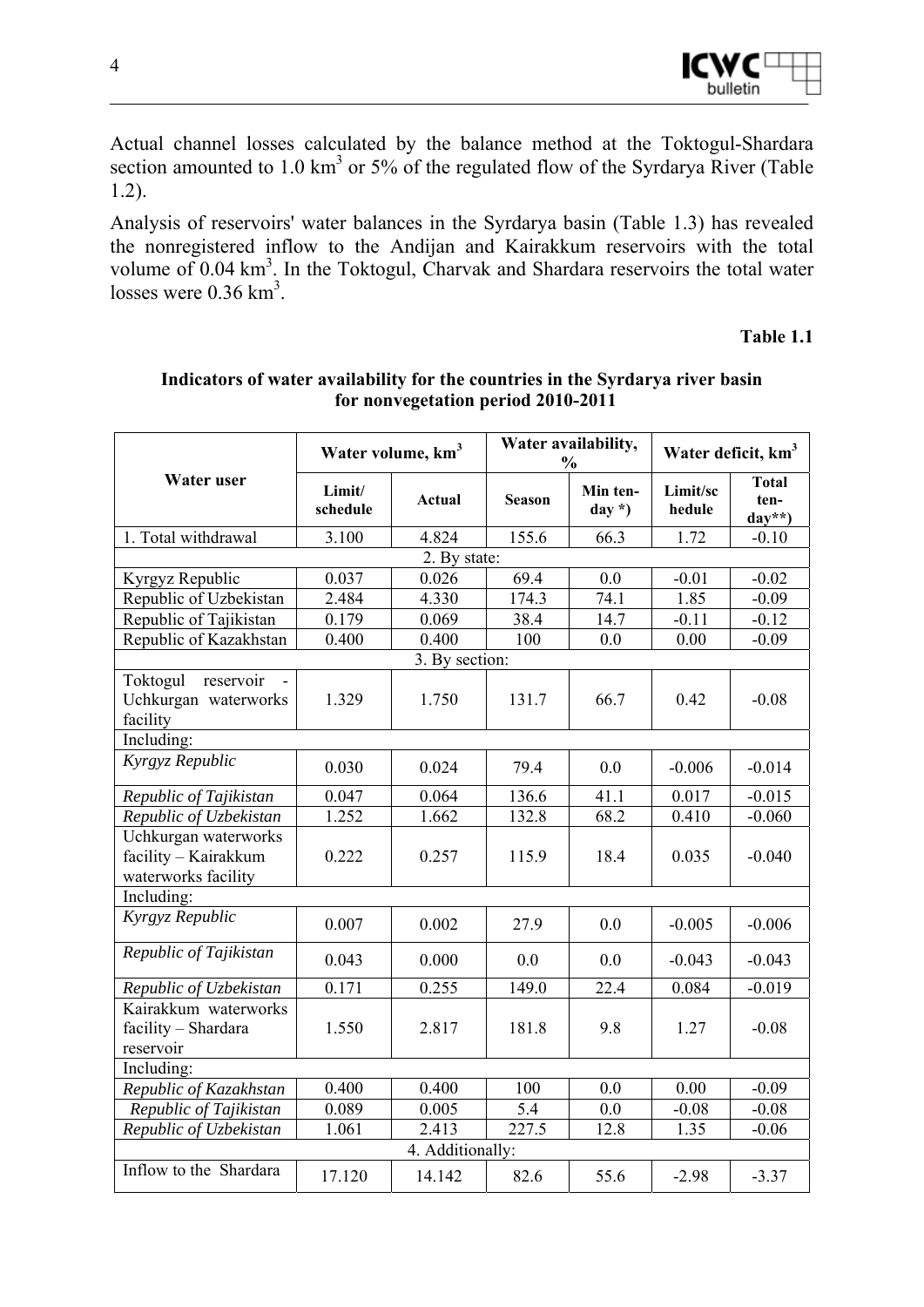|                                                 | Water volume, km <sup>3</sup> |        |               | Water availability,<br>$\frac{6}{6}$ | Water deficit, km <sup>3</sup> |                                 |
|-------------------------------------------------|-------------------------------|--------|---------------|--------------------------------------|--------------------------------|---------------------------------|
| Water user                                      | Limit/<br>schedule            | Actual | <b>Season</b> | Min ten-<br>$day *$                  | Limit/sc<br>hedule             | <b>Total</b><br>ten-<br>$day**$ |
| reservoir                                       |                               |        |               |                                      |                                |                                 |
| Release to Arnasay                              | 0.000                         | 0.197  |               |                                      |                                |                                 |
| Water delivery to the<br>Aral Sea and Prearalie | 2.603                         | 5.18   | 199.1         |                                      |                                |                                 |

\*) minimal registered water availability for ten-days period

\*\*) Sum of minimal registered water deficits for ten-day periods; partially or fully covered by water surplus in the season up to the value of "deficit for the season"

#### **Table 1.2**

#### **Syrdarya river channel balance for nonvegetation period 2010-2011**

|                                                            | Water volume, km <sup>3</sup> | <b>Deviation</b> |                   |  |
|------------------------------------------------------------|-------------------------------|------------------|-------------------|--|
| <b>Item</b>                                                | expected/plan                 | actual           | (actual-<br>plan) |  |
| 1 Inflow to the Toktogul reservoir                         | 3.75                          | 3.90             | 0.14              |  |
| 2 Lateral inflow at the                                    | 11.90                         | 11.90            | 0.00              |  |
| Toktogul reservoir - Shardara reservoir section $(+)$      |                               |                  |                   |  |
| Including:                                                 |                               |                  |                   |  |
| Release along the Karadarya river                          | 1.93                          | 2.04             | 0.11              |  |
| Release along the Chirchil river                           | 1.91                          | 1.44             | $-0.47$           |  |
| Lateral inflow from $CDF1$ and small rivers                | 8.06                          | 8.42             | 0.36              |  |
| treamflow regulation by reservoirs:                        | 5.05                          | 4.18             | $-0.86$           |  |
| adding to runoff $(+)$ or removal from runoff $(-)$        |                               |                  |                   |  |
| Including:                                                 |                               |                  |                   |  |
| Toktogul reservoir                                         | 5.17                          | 4.10             | $-1.06$           |  |
| Kayrakkum reservoir                                        | $-0.12$                       | 0.08             | 0.20              |  |
| 4 Regulated runoff $(1+2+3)$                               | 20.70                         | 19.98            | $-0.72$           |  |
| 5 Water withdrawal at the Toktogul - Shardara              | 3.10                          | 4.82             | 1.72              |  |
| section $(-)$                                              |                               |                  |                   |  |
| 6 Runoff losses (-) or unaccounted inflow to the           |                               |                  |                   |  |
| channel $(+)$                                              | 0.48                          | 1.01             | 0.53              |  |
| at the Toktogul - Shardara section                         |                               |                  |                   |  |
| Including % of regulated runoff                            | 2.33                          | 5.08             |                   |  |
| 7 Inflow to the Shardara reservoir                         | 17.12                         | 14.14            | $-2.98$           |  |
| 8 Runoff regulation by the Shardara reservoir              | $-6.183$                      | $-4.980$         | 1.20              |  |
| addition to runoff $(+)$ or withdrawal $(-)$               |                               |                  |                   |  |
| 9 Water release from the Shardara reservoir                | 11.02                         | 9.64             | $-1.38$           |  |
| 10. Water release to the Kzylkum canal (-)                 | 0.08                          | 0.28             | 0.19              |  |
| 11 Release to Arnasay (-)                                  | 0.00                          | 0.20             | 0.20              |  |
| 12 Amount of water used in the lower reaches:              |                               |                  |                   |  |
| algebraic sum of withdrawal $(-)$ , lateral inflow $(+)$ , | $-8.42$                       | $-4.45$          | 3.96              |  |
| water losses (-)                                           |                               |                  |                   |  |

<sup>&</sup>lt;sup>1</sup> CDF-collector-drainage flow

<u>.</u>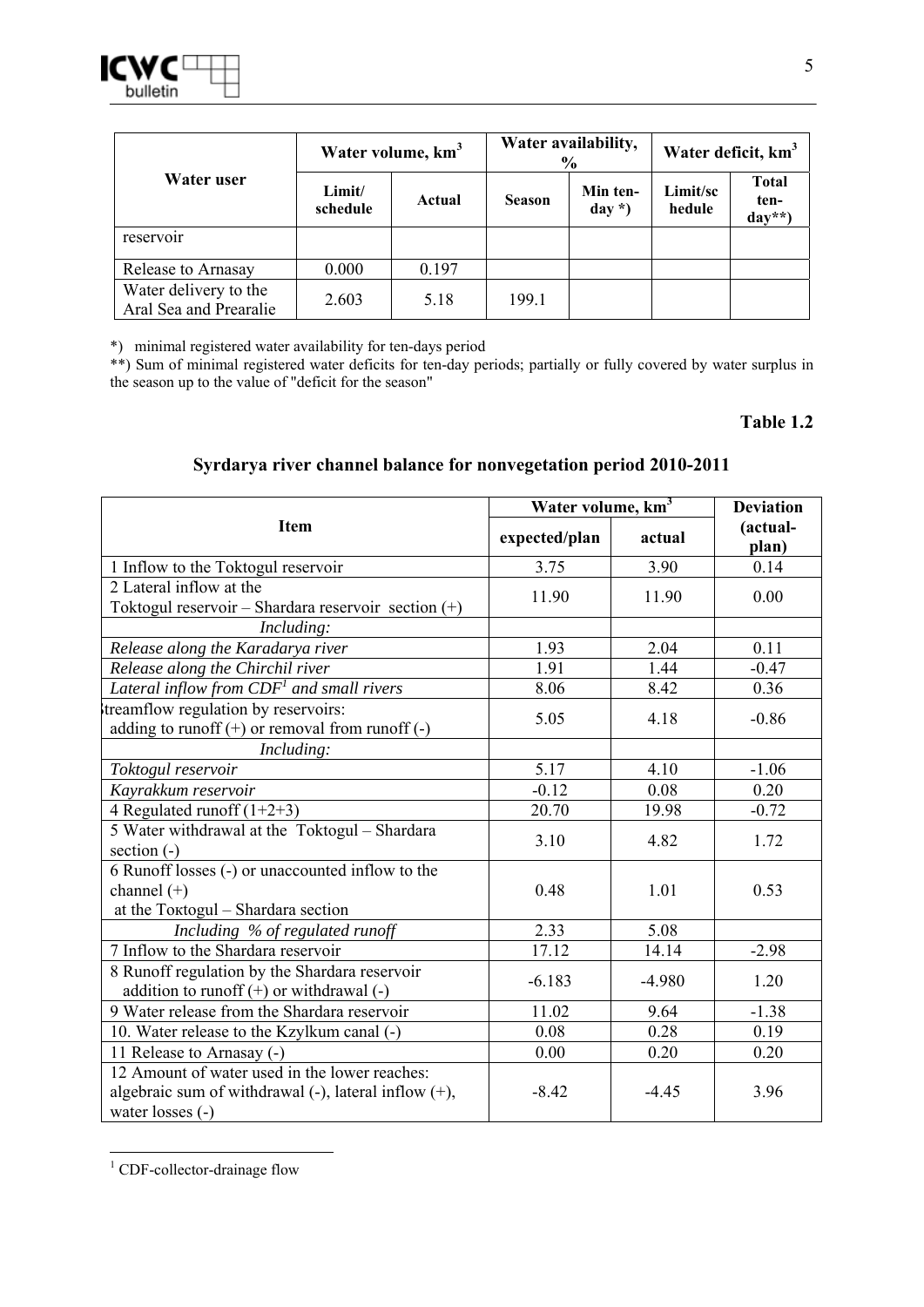

|                                                 | Water volume, km <sup>3</sup> | <b>Deviation</b> |                   |
|-------------------------------------------------|-------------------------------|------------------|-------------------|
| Item                                            | expected/plan                 | actual           | (actual-<br>plan) |
| 13 Water delivery to the Aral Sea and Prearalie | 2.60                          | 5.18             | 2.58              |

#### **Water balance of reservoirs in the Syrdarya river basin for nonvegetation period 2010-2011**

|                                                     | Water volume, km <sup>3</sup> | <b>Deviation</b> |               |
|-----------------------------------------------------|-------------------------------|------------------|---------------|
| Water balance item                                  | expected/                     | actual           | (actual-plan) |
|                                                     | plan                          |                  |               |
| 1. Toktogul reservoir                               |                               |                  |               |
| Inflow to the reservoir<br>1.1                      | 3.755                         | 3.896            | 0.14          |
| 1.2<br>Water volume in the reservoir:               |                               |                  |               |
| - at the beginning of season (1 October 2009)       | 19.509                        | 19.509           | 0.00          |
| - at the end of season (31 March 2010)              | 14.329                        | 15.398           | 1.07          |
| 1.3 Water release from the reservoir                | 8.922                         | 8.000            | $-0.92$       |
| 1.4 Unaccounted inflow $(+)$ or water losses $(-)$  | $-0.01$                       | $-0.01$          | 0.006         |
| Including % of inflow to the reservoir              | $-0.3$                        | $-0.2$           | 0.16          |
| Streamflow regulation:                              | 5.167                         | 4.104            | $-1.06$       |
| adding to runoff $(+)$ or removal from runoff $(-)$ |                               |                  |               |
| 2. Andizhan reservoir                               |                               |                  |               |
| Inflow to the reservoir<br>2.1                      | 1.176                         | 1.143            | $-0.03$       |
| Water volume in the reservoir:<br>2.2               |                               |                  |               |
| - at the beginning of season (1 October 2009)       | 1.419                         | 1.419            | 0.00          |
| - at the end of season (31 March 2010)              | 1.734                         | 1.427            | $-0.31$       |
| 2.3 Water release from the reservoir                | 0.859                         | 1.144            | 0.29          |
| 2.4 Unaccounted inflow $(+)$ or water losses $(-)$  | 0.00                          | 0.01             | 0.01          |
| Including % of inflow to the reservoir              | $-0.2$                        | 0.8              | 0.95          |
| $\overline{2.5}$ Streamflow regulation:             | $-0.317$                      | 0.001            | 0.32          |
| adding to runoff $(+)$ or removal from runoff $(-)$ |                               |                  |               |
| 3. Charvak reservoir                                |                               |                  |               |
| 1 Inflow to the reservoir<br>3.1                    | 1.443                         | 1.401            | $-0.04$       |
| 3.2<br>Water volume in the reservoir:               |                               |                  |               |
| - at the beginning of season (1 October 2009)       | 1.858                         | 1.858            | 0.00          |
| - at the end of season (31 March 2010)              | 1.456                         | 0.747            | $-0.71$       |
| 3.3 Water release from the reservoir                | 1.84                          | 2.262            | 0.43          |
| 3.4 Unaccounted inflow $(+)$ or water losses $(-)$  | $-0.01$                       | $-0.25$          | $-0.24$       |
| Including % of inflow to the reservoir              | $-0.66$                       | $-17.86$         | $-17.20$      |
| 3.5 Streamflow regulation:                          |                               |                  |               |
| adding to runoff $(+)$ or removal from runoff $(-)$ | 0.392                         | 0.861            | 0.47          |
| 4. Kairakkum reservoir                              |                               |                  |               |
| 4.1<br>Inflow to the reservoir                      | 13.412                        | 13.369           | $-0.04$       |
| 4.2<br>Lateral inflow                               | 0.437                         | 0.255            | $-0.18$       |
| 4.3<br>Water volume in the reservoir:               |                               |                  |               |
| - at the beginning of season (1 October 2009)       | 3.38                          | 3.379            | 0.00          |
| - at the end of season (31 March 2010)              | 3.42                          | 3.331            | $-0.09$       |
| 4.4 Water release from the reservoir                | 13.73                         | 13.703           | $-0.03$       |
| Including:                                          |                               |                  |               |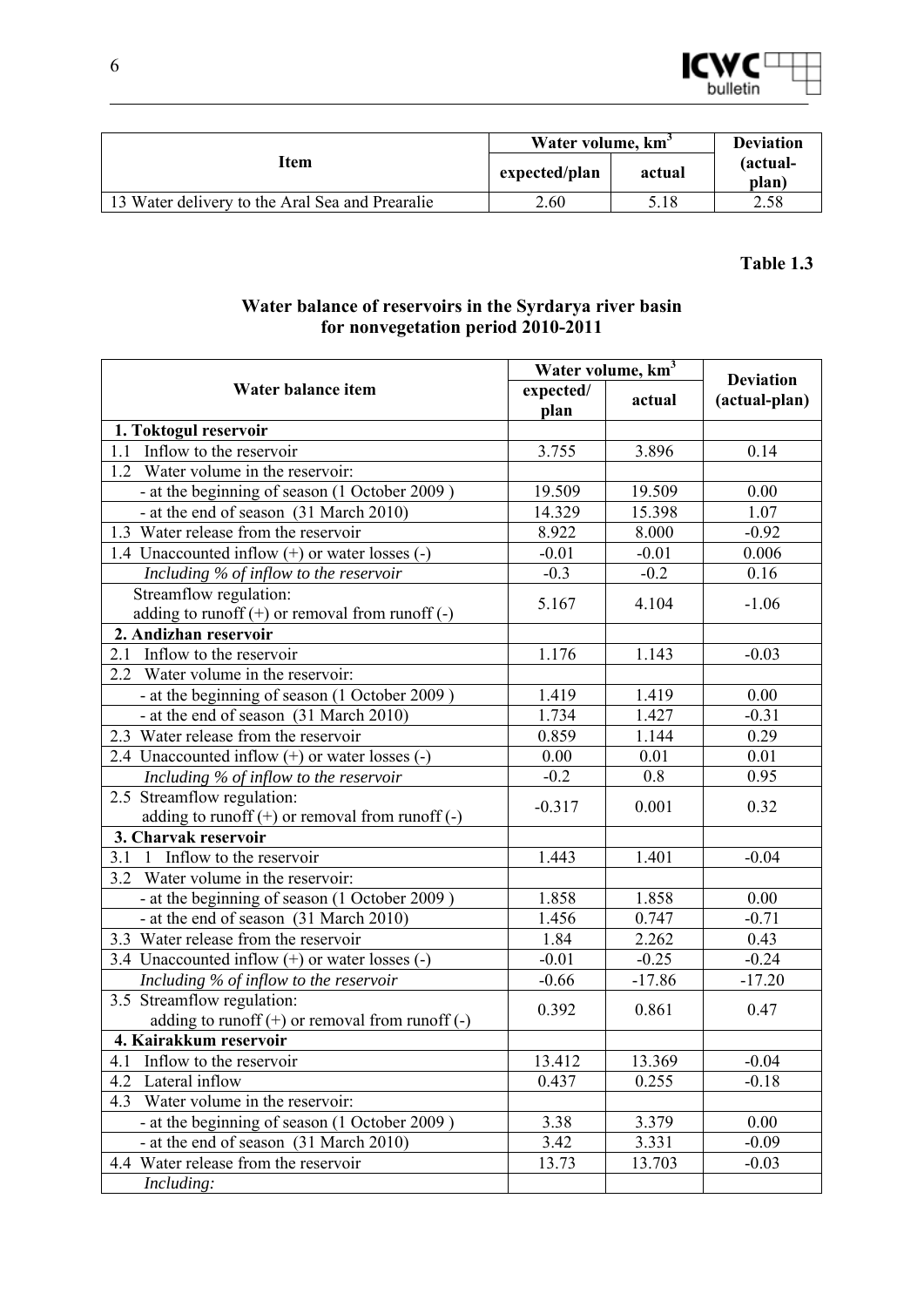

|                                                                                      | Water volume, km <sup>3</sup> |         |                                   |
|--------------------------------------------------------------------------------------|-------------------------------|---------|-----------------------------------|
| Water balance item                                                                   | expected/<br>plan             | actual  | <b>Deviation</b><br>(actual-plan) |
| - release to the river                                                               | 13.64                         | 13.65   | 0.01                              |
| - water withdrawal from the reservoir                                                | 0.09                          | 0.05    | $-0.03$                           |
| 4.5 Unaccounted inflow $(+)$ or water losses $(-)$                                   | $-0.08$                       | 0.03    | 0.11                              |
| Including % of inflow to the reservoir                                               | $-0.6$                        | 0.2     | 0.83                              |
| 4.6 Streamflow regulation:<br>adding to runoff $(+)$ or removal from runoff $(-)$    | $-0.120$                      | 0.078   | 0.20                              |
| 5. Shardara reservoir                                                                |                               |         |                                   |
| Inflow to the reservoir<br>5.1                                                       | 17.120                        | 14.142  | $-2.98$                           |
| Lateral inflow<br>5.2                                                                | 0.0                           | 0.0     | 0.00                              |
| Water volume in the reservoir:<br>5.3                                                |                               |         |                                   |
| - at the beginning of season (1 October 2009)                                        | 1.043                         | 1.043   | 0.00                              |
| - at the end of season (31 March 2010)                                               | 5.281                         | 4.973   | $-0.31$                           |
| 5.4 Water release from the reservoir                                                 | 11.10                         | 10.11   | $-0.99$                           |
| Including:                                                                           |                               |         |                                   |
| - release to Arnasay                                                                 | 0.000                         | 0.197   | 0.197                             |
| - release to the river                                                               | 11.02                         | 9.64    | $-1.38$                           |
| - water withdrawal from the reservoir                                                | 0.083                         | 0.276   | 0.19                              |
| 5.5 Unaccounted inflow $(+)$ or water losses $(-)$                                   | $-1.78$                       | $-0.10$ | 1.67                              |
| Including % of inflow to the reservoir                                               | $-10.4$                       | $-0.7$  | 9.66                              |
| 5.6 Streamflow regulation:<br>adding to runoff $(+)$ or removal from runoff $(-)$    | 6.016                         | 4.033   | $-1.98$                           |
| TOTAL: Streamflow regulation:<br>adding to runoff $(+)$ or removal from runoff $(-)$ | 11.14                         | 9.08    | $-2.06$                           |
| TOTAL: Unaccounted inflow (+) or water losses (-)                                    | $-1.88$                       | $-0.32$ | 1.56                              |

### **Inflow to and release from the Toktogul reservoir for 2006-2011**

|                     | Inflow, million m3           |                           |       | Release, million m3      |                          |       |  |
|---------------------|------------------------------|---------------------------|-------|--------------------------|--------------------------|-------|--|
| Hydrologic year     | Nonvege-<br>tation<br>period | Vegeta-<br>tion<br>period | Year  | Nonvegetati<br>on period | Vegetat<br>ion<br>period | Year  |  |
| 2006-2007           | 3157                         | 8911                      | 12068 | 9538                     | 5857                     | 15395 |  |
| 2007-2008           | 2505                         | 7371                      | 9876  | 9726                     | 4408                     | 14134 |  |
| 2008-2009           | 2672                         | 9876                      | 12548 | 5884                     | 5748                     | 11632 |  |
| 2009-2010           | 3898                         | 15244                     | 19142 | 6965                     | 5445                     | 12410 |  |
| 2010-2011           | 3896                         |                           |       | 8000                     |                          |       |  |
| Average for 5 years | 3226                         | 10350                     | 13408 | 8023                     | 5365                     | 13393 |  |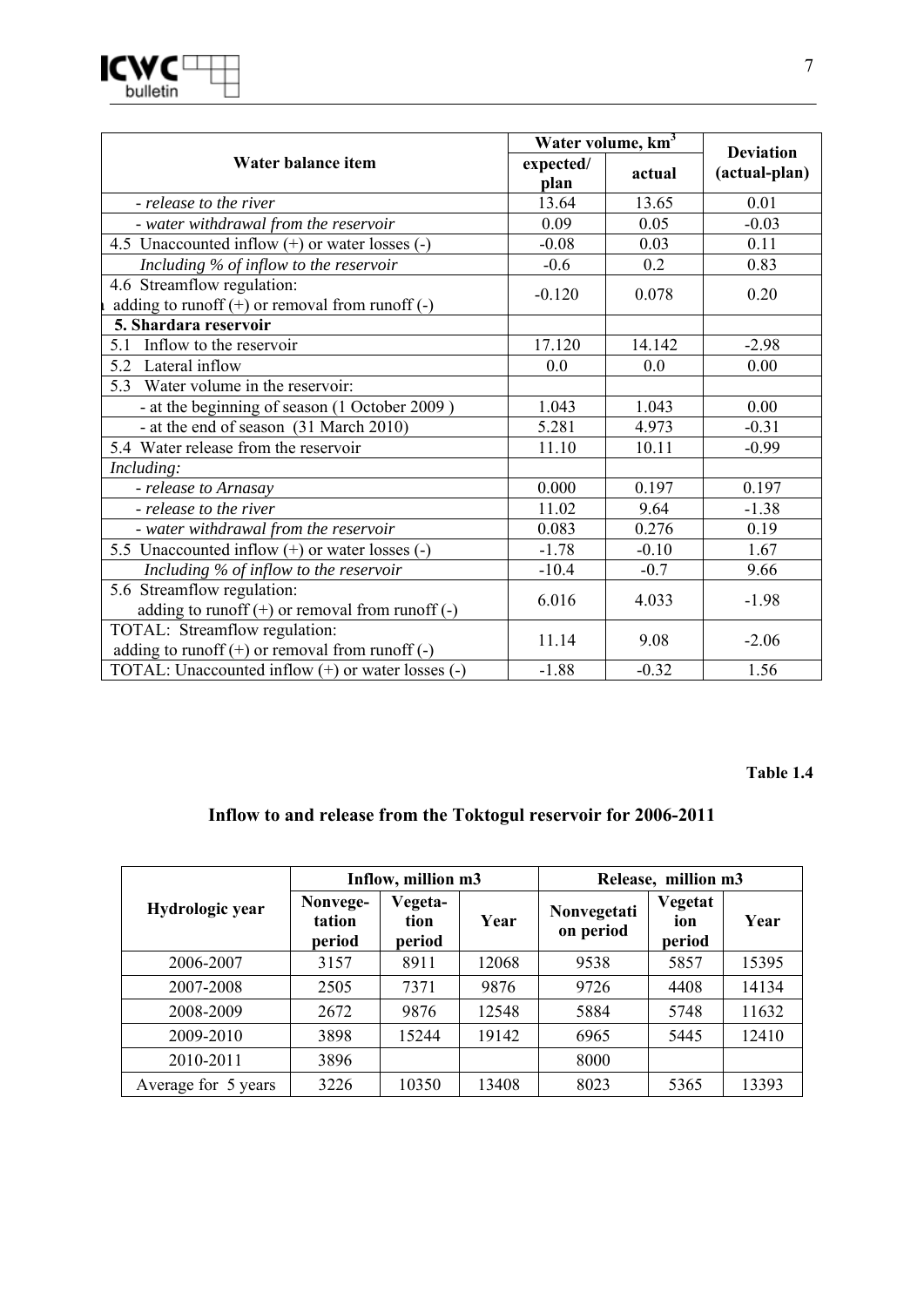

#### **2 Amudarya River Basin**

The actual water content of the Amudarya river at the Atamyrat gauging station (GS) (upstream to the water intake into Garagumdarya) amounted to 11.19 km3 that is 19.7% less than the expected (planned) one of BWO "Amudarya".

In the current water management situation, 93.9% of established water withdrawal limit in the Amu Darya River Basin was used, and the total water withdrawal amounted to  $14.74 \text{ km}^3$ , including  $12.13 \text{ km}^3$  down the Atamyrat GS (starting from the water intake into Garagumdarya ).

Water supply was unequal for the states, river sites (see Table 2.1, and also data on the website: www.cawater-info.net/analysis/). The total water deficit amounted to  $6\%$ only, including within the Republic of Tajikistan - 20%, the Republic of Uzbekistan - 1%, Turkmenistan - 5%.

At the end of season only  $6.0 \text{ km}^3$  of water was stored in the Nurek reservoir as was planned by the BWO "Amudarya", and in the TMHS reservoirs  $-3.16 \text{ km}^3$  or less than the planned one by 1.3  $km^3$  (see Table 2.3). The total additional water volume to the river flow due to Nurek and Tuyamuyun reservoirs drawdown amounted to  $4.84 \text{ km}^3$ .

There are no water losses and unaccounted inflow to the Nurek reservoir.

The water losses in the TMHS reservoirs amounted to 2.2  $\text{km}^3$  (28.4% of water inflow) and in the Tuyamuyun-Samanbay section -  $0.57 \text{ km}^3$  or  $9.7\%$  of water flow at the Tuyamuyun hydropost. Water losses in the river section upstream the TMHS amounted to  $1.4 \text{ km}^3$ .

Total actual water losses from river channel and reservoirs amounted to  $4.14 \text{ km}^3$  or about 26% of river flow at the Atamyrat GS what is near the calculated (planned) ones.

The set limit of sanitary-environmental water releases into the canals in Amudarya lower reaches was used by 99%; water delivery amounted to 0.79  $\text{km}^3$ . Water delivery to the Aral Sea and Prearalie amounted to  $1.48 \text{ km}^3$  or  $118.2\%$  of planned flow (see Table 2.2).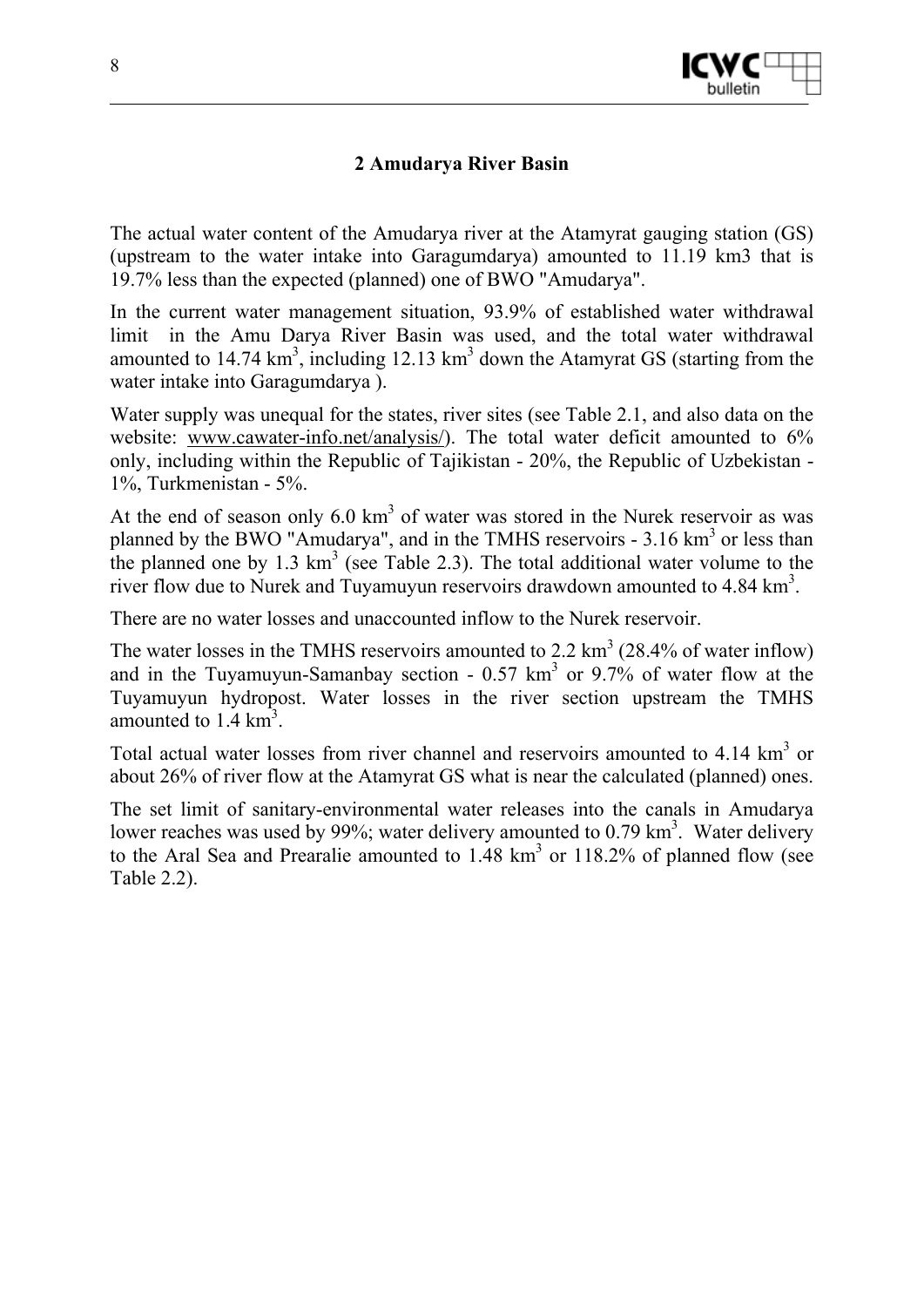#### **Indicators of water availability for the countries in the Amudarya river basin for nonvegetation period 2010-2011**

|                                                                          | Water volume, km <sup>3</sup> |                  | Water<br>availability, % |                              | Deficit, km <sup>3</sup> |                                 |
|--------------------------------------------------------------------------|-------------------------------|------------------|--------------------------|------------------------------|--------------------------|---------------------------------|
| Water user                                                               | limit/<br>schedule            | actual           | <b>Season</b>            | Min<br>ten-day<br>$^*)$      | Limit/schedule           | <b>Total</b><br>ten-<br>$day**$ |
| 1. Total withdrawal                                                      | 15.70                         | 14.74            | 93.9                     | 63.8                         | $-0.96$                  | $-1.94$                         |
|                                                                          |                               | 2. By countries: |                          |                              |                          |                                 |
| Republic of Kyrgyzstan                                                   |                               |                  |                          |                              |                          |                                 |
| Republic of Tajikistan                                                   | 2.85                          | 2.28             | 80.1                     | 41.8                         | $-0.57$                  | $-0.67$                         |
| Turkmenistan                                                             | 6.50                          | 6.17             | 95.0                     | 72.0                         | $-0.33$                  | $-0.61$                         |
| Republic of Uzbekistan                                                   | 6.35                          | 6.28             | 98.9                     | $\frac{1}{56.0}$             | $-0.07$                  | $-1.01$                         |
| 3. Down the Atamyrat GS<br>$***)$                                        | 12.48                         | 12.13            | 97.2                     | 66.4                         | $-0.35$                  | $-1.38$                         |
| Including:                                                               |                               |                  |                          |                              |                          |                                 |
| Turkmenistan                                                             | 6.50                          | 6.17             | 95.0                     | 72.0                         | $-0.33$                  | $-0.61$                         |
| Republic of Uzbekistan                                                   | 5.98                          | 5.96             | 99.7                     | 60.1                         | $-0.02$                  | $-0.91$                         |
|                                                                          |                               | 4. By sections:  |                          |                              |                          |                                 |
| <b>Upper reaches</b>                                                     | 3.22                          | 2.60             | 80.9                     | 41.9                         | $-0.62$                  | $-0.70$                         |
| Including:                                                               |                               |                  |                          |                              |                          |                                 |
| Republic of Kyrgyzstan                                                   | $\overline{a}$                |                  |                          |                              |                          |                                 |
| Republic of Tajikistan                                                   | 2.85                          | 2.28             | 80.1                     | 41.8                         | $-0.57$                  | $-0.67$                         |
| Surkhandarya, Uzbekistan                                                 | 0.37                          | 0.32             | 86.9                     | 0.0                          | $-0.05$                  | $-0.10$                         |
| Middle reaches                                                           | 8.35                          | 8.05             | 96.5                     | 72.8                         | $-0.30$                  | $-0.64$                         |
| Including:                                                               |                               |                  |                          |                              |                          |                                 |
| Turkmenistan                                                             | 5.10                          | 4.70             | 92.2                     | 60.7                         | $-0.40$                  | $-0.64$                         |
| Republic of Uzbekistan                                                   | 3.24                          | 3.35             | 103.1                    | 74.0                         | 0.10                     | $-0.21$                         |
| Lower reaches                                                            | 4.13                          | 4.09             | 98.8                     | 33.8                         | $-0.05$                  | $-0.81$                         |
| Including:                                                               |                               |                  |                          |                              |                          |                                 |
| Turkmenistan                                                             | 1.40                          | 1.47             | 105.0                    | 81.4                         | 0.07                     | $-0.07$                         |
| Republic of Uzbekistan                                                   | 2.74                          | 2.62             | 95.6                     | 10.3                         | $-0.12$                  | $-0.81$                         |
|                                                                          |                               | 5. Additionally: |                          |                              |                          |                                 |
| Sanitary-environmental<br>water releases into canals of<br>lower reaches | 0.80                          | 0.79             | 99.0                     | $\qquad \qquad \blacksquare$ | $-0.01$                  | $\qquad \qquad \blacksquare$    |
| Including:                                                               |                               |                  |                          |                              |                          |                                 |
| Turkmenistan                                                             | 0.15                          | 0.15             | 100                      | $\blacksquare$               | 0.0                      | $\overline{\phantom{a}}$        |
| Republic of Uzbekistan                                                   | 0.65                          | 0.64             | 98.4                     | $\blacksquare$               | $-0.01$                  | $\frac{1}{2}$                   |
| Water delivery to the Aral<br>Sea and Prearalie                          | 2.10                          | 2.48             | 118.2                    | $\overline{\phantom{0}}$     | 0.38                     |                                 |

\*) minimal registered water availability for ten-day period

\*\*) Sum of minimal registered water deficits for ten-day periods; partially or fully covered by water surplus within the season up to the value "deficit for the season"

\*\*\*) Atamyrat hydropost conditional (upstream to the water intake into Garagumdarya)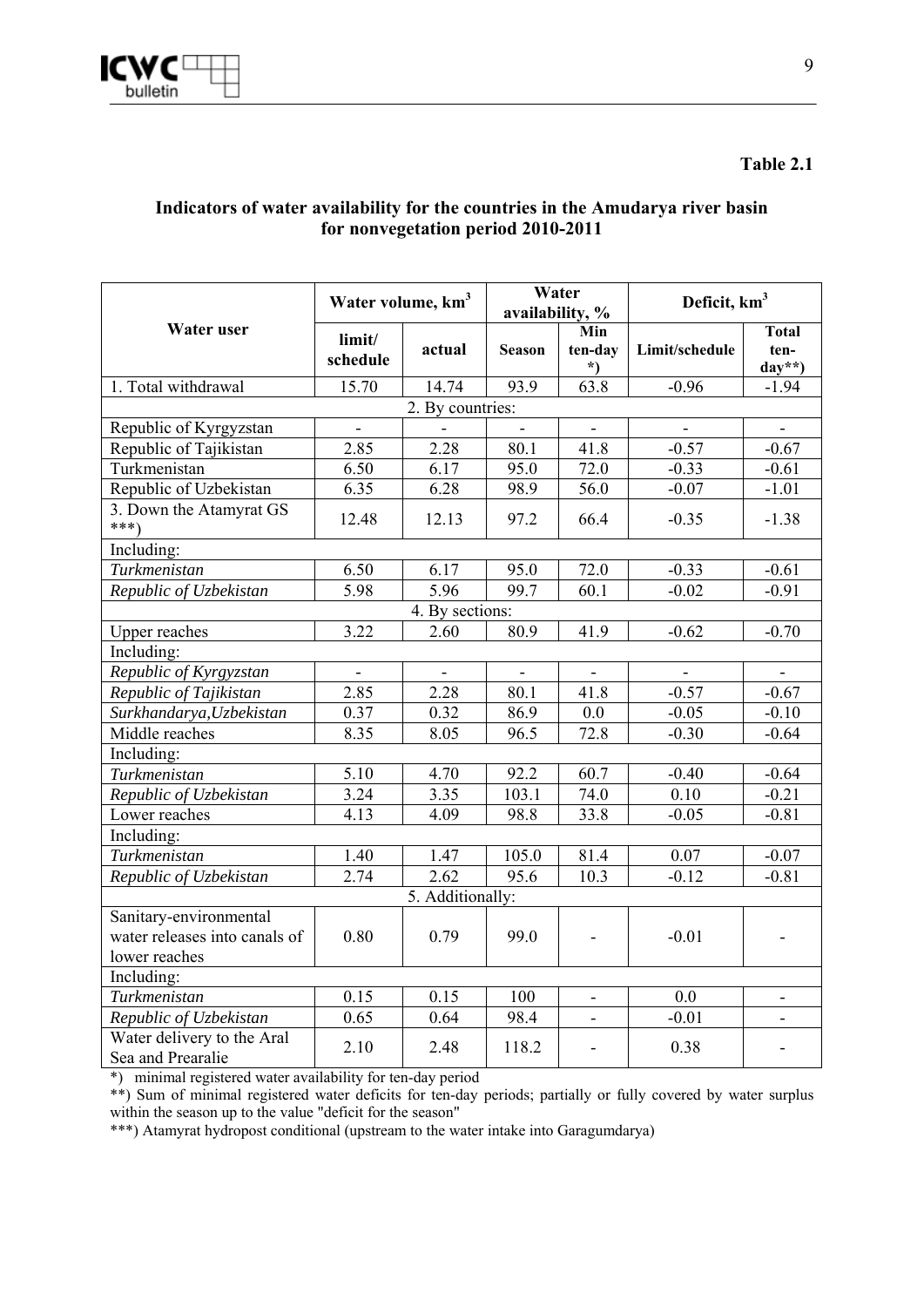

### **Amudarya river's channel balance for nonvegetation period 2010-2011**

|                                                                                             |                   | Water volume, km <sup>3</sup> |                   |  |
|---------------------------------------------------------------------------------------------|-------------------|-------------------------------|-------------------|--|
| <b>Item</b>                                                                                 | expected/<br>plan | actual                        | (actual-<br>plan) |  |
| 1 Water content of the Amudarya river at the g/s Atamyrat<br>conditional *                  | 13.94             | 11.19                         | $-2.75$           |  |
| 2 Runoff regulation by the Nurek reservoir:<br>addition to runoff $(+)$ or withdrawal $(-)$ | 4.54              | 4.54                          | 0.00              |  |
| 3 Water withdrawal of middle course (-)                                                     | 8.35              | 8.05                          | $-0.30$           |  |
| 4 Return CDF in the middle course $(+)$                                                     | 0.60              | 1.34                          | 0.74              |  |
| 5 Runoff losses (-) or unaccounted inflow to the channel $(+)$                              | $-0.37$           | $-1.40$                       | $-1.03$           |  |
| % of runoff in the section of g/s Atamyrat<br>conditional                                   | 2.6               | 12.4                          | 9.8               |  |
| 6 Inflow to the Tuyamuyun hydroscheme (TMHS)                                                | 10.36             | 7.62                          | $-2.74$           |  |
| 7 Runoff regulation by TMHS reservoirs:<br>addition to runoff $(+)$ or withdrawal $(-)$     | $-0.08$           | 0.31                          | 0.38              |  |
| 8. Water losses in TMHS (-), lateral inflow (+)                                             | $-1.24$           | $-2.17$                       | $-0.93$           |  |
| % of inflow                                                                                 | $-12.0$           | $-28.4$                       | $-16.4$           |  |
| 9. Release from TMHS (including water withdrawal from<br>reservoir)                         | 10.29             | 7.93                          | $-2.36$           |  |
| 10 Downstream water withdrawal, including withdrawal<br>from the TMHS (-)                   | 4.13              | 4.09                          | $-0.05$           |  |
| 11 Return CDF in the downstream $(+)$                                                       | 0.00              | 0.00                          | 0.00              |  |
| 12 Sanitary-environmental water releases into downstream<br>canals $(-)$                    | 0.80              | 0.79                          | $-0.01$           |  |
| 13 Runoff losses (-) or unaccounted inflow to the channel $(+)$                             | $-3.26$           | $-0.57$                       |                   |  |
| $%$ of runoff in the section of $g/s$ Tuyamuyun                                             | $-39.5$           | $-9.7$                        |                   |  |
| 14 Water delivery to the Aral Sea and Prearalie                                             | 2.10              | 2.48                          | 0.38              |  |
| <b>15 TOTAL:</b> runoff losses (-) or unaccounted inflow to the<br>channel $(+)$            | $-4.87$           | $-4.14$                       |                   |  |
| 16 % of regulated runoff                                                                    | $-26.4$           | $-26.3$                       |                   |  |

\* after deduction of water withdrawal in the upper reaches (Tajikistan, Surkhandarya province)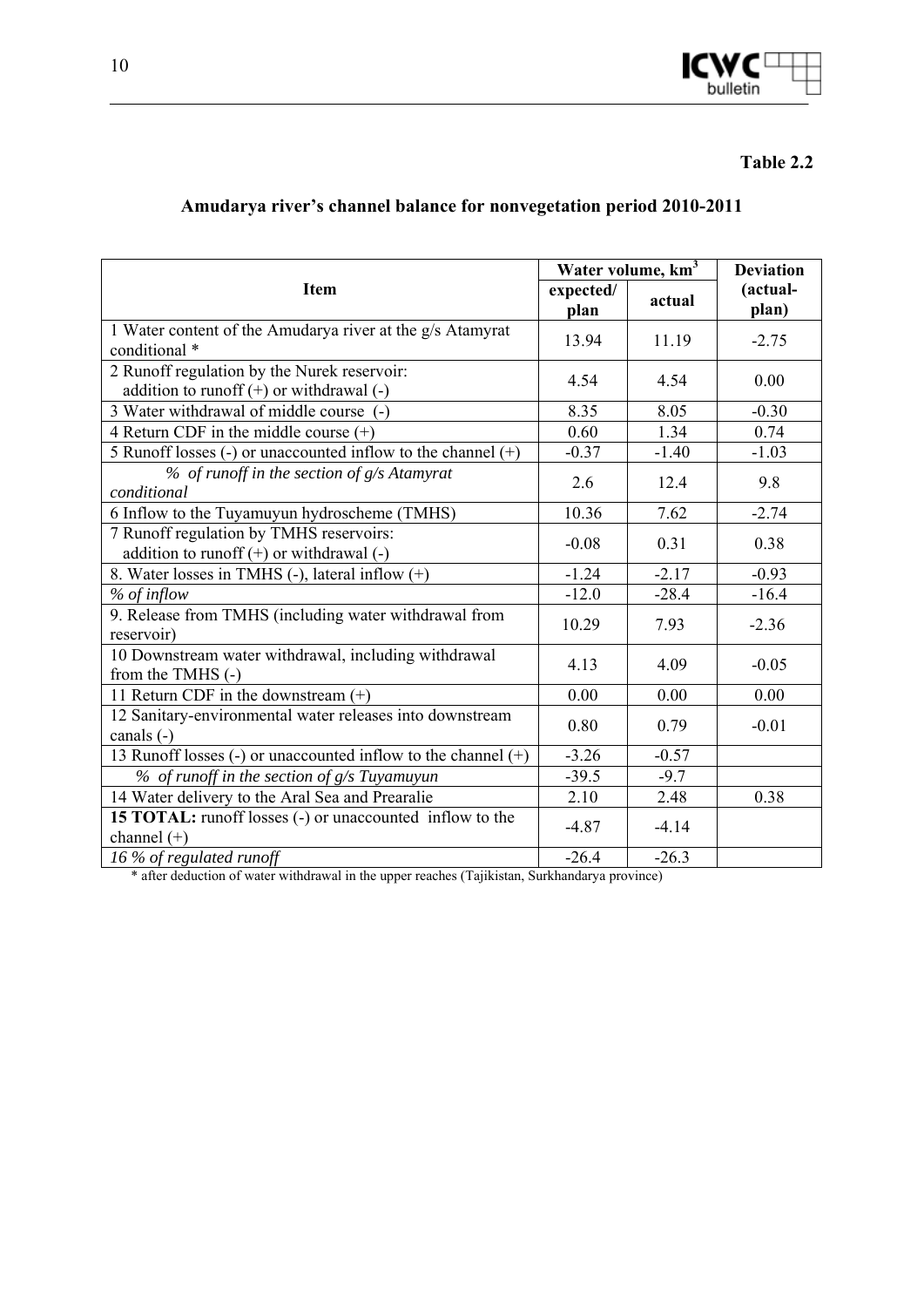

#### **Water balance of reservoirs in the Amudarya river basin for nonvegetation period 2010-2011**

|                                                                                               | Water volume, km <sup>3</sup> |         | <b>Deviation</b> |
|-----------------------------------------------------------------------------------------------|-------------------------------|---------|------------------|
| <b>Items</b>                                                                                  | expected/<br>plan             | actual  | (actual-plan)    |
| 1. Nurek reservoir                                                                            |                               |         |                  |
| $11^{-}$<br>Inflow to the reservoir                                                           | 3.48                          | 3.82    | 0.35             |
| 1.2 Water volume in the reservoir:                                                            |                               |         |                  |
| - at the beginning of the season (1 October 2010)                                             | 10.54                         | 10.54   | 0.0              |
| - at the end of the season (31 March 2011)                                                    | 6.0                           | 6.0     | 0.0              |
| 1.3 Release from the reservoir                                                                | 8.02                          | 8.36    | 0.35             |
| 1.4 unaccounted inflow $(+)$ or water losses $(-)$                                            | 0.0                           | 0.0     | 0.0              |
| % of inflow to the reservoir                                                                  | 0.0                           | $-0.03$ | $-0.03$          |
| 1.5 Runoff regulation:                                                                        | 4.54                          | 4.54    | 0.0              |
| addition to runoff $(+)$ or withdrawal $(-)$                                                  |                               |         |                  |
| 2. TMHS reservoirs                                                                            |                               |         |                  |
| <b>Inflow to TMHS</b><br>2.1                                                                  | 10.36                         | 7.62    | $-2.74$          |
| 2.2 Water volume in the reservoirs:                                                           |                               |         |                  |
| - at the beginning of the season (1 October 2010)                                             | 5.63                          | 5.63    | 0.0              |
| - at the end of the season (31 March 2011)                                                    | 4.46                          | 3.16    | $-1.30$          |
| 2.3 Release from waterworks facility                                                          | 10.29                         | 7.93    | $-2.36$          |
| Including:                                                                                    |                               |         |                  |
| - release to the river                                                                        | 8.24                          | 5.85    | $-2.40$          |
| - water withdrawal                                                                            | 2.05                          | 2.08    | 0.03             |
| 2.4 unaccounted inflow $(+)$ or water losses $(-)$                                            | $-1.24$                       | $-2.17$ | $-0.92$          |
| Including: % of inflow to the reservoir                                                       | $-12.0$                       | $-28.4$ | $-16.43$         |
| 2.5 Runoff regulation:                                                                        | $-0.08$                       | 0.31    | $+0.38$          |
| addition to runoff $(+)$ or withdrawal $(-)$                                                  |                               |         |                  |
| <b>TOTAL</b> runoff regulation by reservoirs:<br>addition to runoff $(+)$ or withdrawal $(-)$ | 4.46                          | 4.84    | $+0.38$          |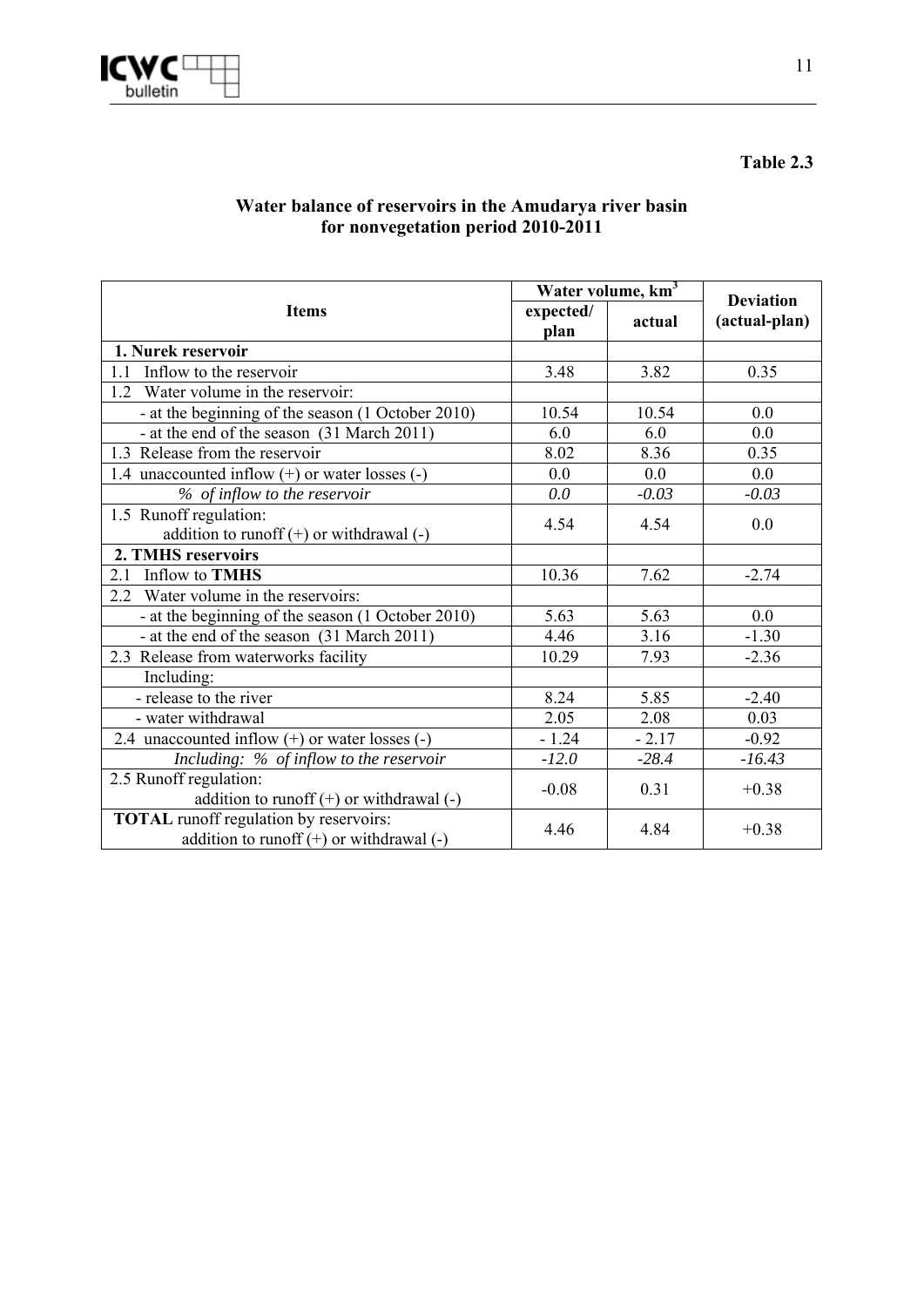

## **ANALYSIS OF WATER MANAGEMENT SITUATION WITHIN THE AMUDARYA AND SYRDARYA RIVER BASINS FOR VEGETATION PERIOD OF 2011**

#### **1 Syrdarya River Basin**

The actual inflow to the upstream reservoirs of the Syrdarya River Basin (Toktogul, Andijan and Charvak without inflow from the Ugam river) for vegetation period was 16.99 km3 or 114% predicted inflow (the planned schedule of BWO "Syrdarya"). The upstream reservoirs took  $3.82 \text{ km}^3$  of the flow of Naryn, Karadarya and Chirchik rivers that is less than the planned one by  $0.14 \text{ km}^3$ . Owing to the increased inflow to the upstream reservoirs the actual release from them for vegetation period was 12.90 km3 that exceeds the planned one by 19%.

Before the beginning of vegetation period,  $19.5 \text{ m}^3$  of water was accumulated in the Toktogul reservoir owing to  $4.14 \text{ m}^3$  withdrawn from the Naryn river, and the conditions for further over-year regulation have been created.

The total lateral inflow to Naryn and Syrdarya rivers (at the reach of the river before the Shardara reservoir) calculated by the balance method (data of BWO "Syrdarya") amounted  $7.86 \text{ km}^3$ .

At the end of vegetation period,  $21.40 \text{ km}^3$  of water or 99% of the planned one was accumulated in the upstream reservoirs including  $1.18 \text{ km}^3$  - in the Charvak reservoir and  $0.67 \text{ km}^3$  - in the Andizhan reservoir.

The total water withdrawal from the Naryn and Syrdarya rivers up to the Shardara reservoir amounted to 10.67  $km^3$  including: the Kyrgyz Republic - 0.18  $km^3$ ; the Republic of Tajikistan - 1.45 km<sup>3</sup>; the Republic of Uzbekistan - 8.43 km<sup>3</sup>; the Republic of Kazakhstan (through the Dustlik canal) -  $0.61 \text{ km}^3$ .

The withdrawn water volume for vegetation period 2011 was less by 1.07  $\text{km}^3$  (9%) than the planned limit in 2010. Water supply was unequal for the states, as well for river sites (see Table 1.1, and also data on the website: www.cawaterinfo.net/analysis/water/).

Attention is needed to the fact that over the past 5 years (2006-2007 ... 2010-2011) the average annual inflow to the Toktogul reservoir amounted to  $13.5 \text{ km}^3$ , including 10.26 km3 for vegetation periods. The water inflow for vegetation period of 2011 amounted to 9.9 km<sup>3</sup> that is less the average inflow over the past 5 years by 0.37 km<sup>3</sup>.

Over the past 5 years the average volume of releases from the Toktogul reservoir for vegetation period is estimated at  $5.34 \text{ km}^3$ . During vegetation period of 2011 there was 5.71 km<sup>3</sup> of released water, which is more than the scheduled release of BWO "Syrdarya" by  $0.68 \text{ km}^3$  (see Table 1.4).

According to our estimates, the releases from the Toktogul reservoir for vegetation period amounted to  $5.5...6.0 \text{ km}^3$  in line with irrigation needs of the basin in the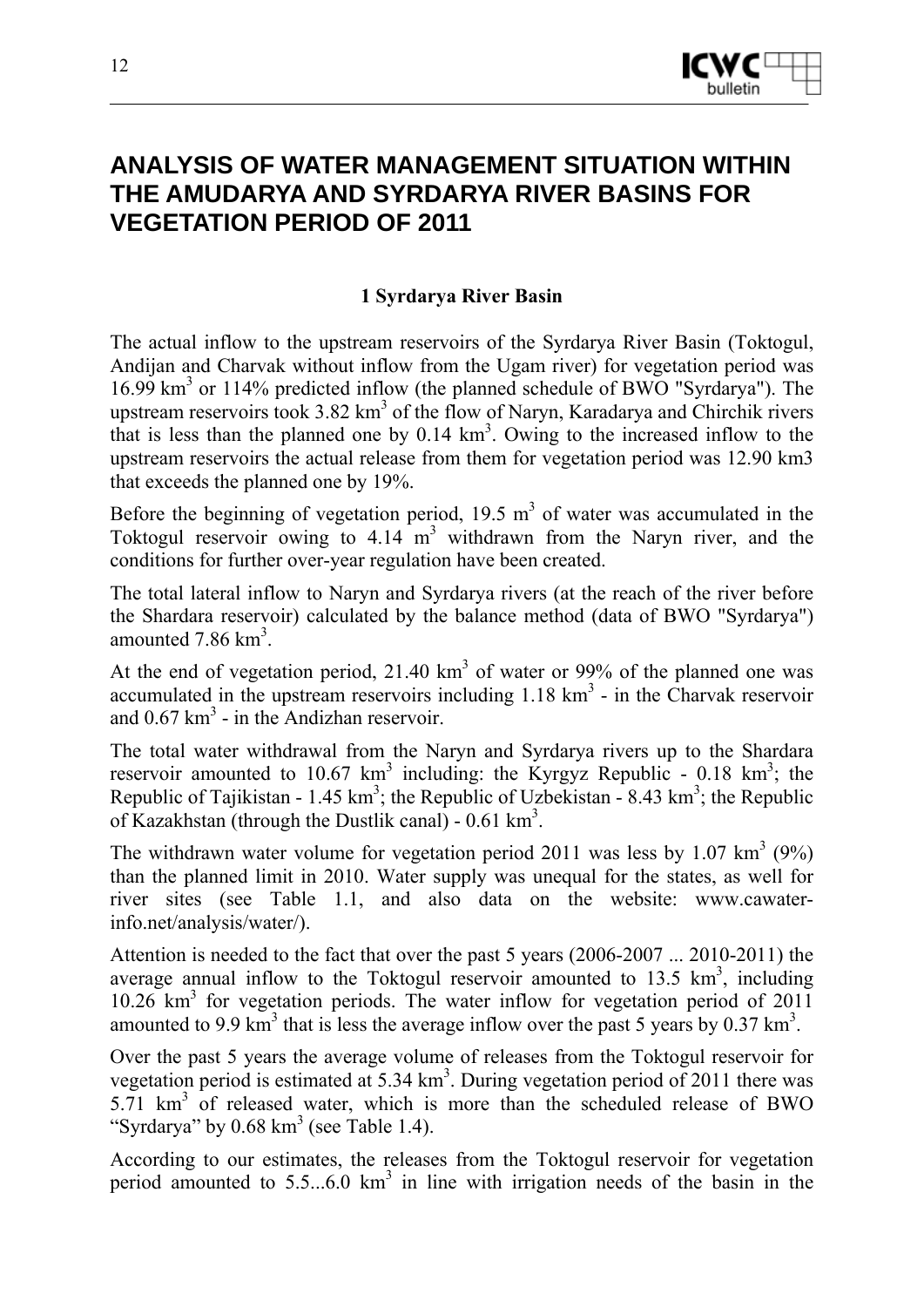

normal years and should allow (under stable operation of Naryn HPS cascade) achieving stable water delivery to the canals in the Fergana Valley.

The obligations on water delivery to the Kairakkum reservoir were fulfilled by 135%; water inflow to the reservoir amounted to  $6.78 \text{ km}^3$  as compared to  $5.0 \text{ km}^3$  of the scheduled water inflow of BWO "Syrdarya".

Water availability of the Syrdarya middle reaches depends on releases from the Kairakkum reservoir, which can limit water delivery into canals in the middle reaches even during normal periods if it operates under the power-producing mode. During vegetation period 2011, the lowest water availability, which was calculated using the limits of 2010, was observed in some ten-day periods in June-July 2011 (Tajikistan up to 70%; Uzbekistan - up to 60%, Kazakhstan - up to 30%).

The total releases from the Kairakkum reservoir for vegetation period 2011 amounted to 8.26 km<sup>3</sup>, including releases into the river of 7.87 km<sup>3</sup>.

Monthly releases from the Kairakkum reservoir were more than the scheduled ones of BWO "Syrdarya"; and the total releases for vegetation period amounted to  $3.3 \text{ km}^3$ ! At the end of vegetation period the reservoir's water volume decreased to  $1.5 \text{ km}^3$ . In spite of this, the total water availability of the river site "Kairakkum-Shardara" amounted to 84%, that is 14% less than water availability of the Fergana Valley.

Water inflow to the Shardara reservoir amounted to  $2.73 \text{ km}^3$  or 19% less than the scheduled one of BWO "Syrdarya". It is the result of decreased lateral inflow and releases into the Chirchik river as compared to the scheduled one. Balance calculations indicated to water losses at the river section "Kairakkum-Shardara"; they amounted to 1.2  $\text{km}^3$  when the lateral inflow was 1.4  $\text{km}^3$ .

Water releases from the Shardara reservoir amounted to 6.35  $\text{km}^3$ , including 5.62  $\text{km}^3$ into the river.

Analysis of reservoirs' water balances (Table 1.3) has revealed the nonregistered inflow to the Andizhan reservoir in the amount of  $0.02 \text{ km}^3$ . The total water losses of the Toktogul, Charvak, Kairakkum and Shardara reservoirs amounted to  $1.0 \text{ km}^3$ .

According to Kazhydromet (g/s Karateren), water delivery to the Aral Sea and Prearalie amounted to  $1.57 \text{ km}^3$  that is less than the scheduled one of BWO "Syrdarya" by 0.33 km<sup>3</sup>. Water volume used in the lower reaches (algebraic sum of withdrawal, lateral inflow, and losses) amounted to  $4 \text{ km}^3$ .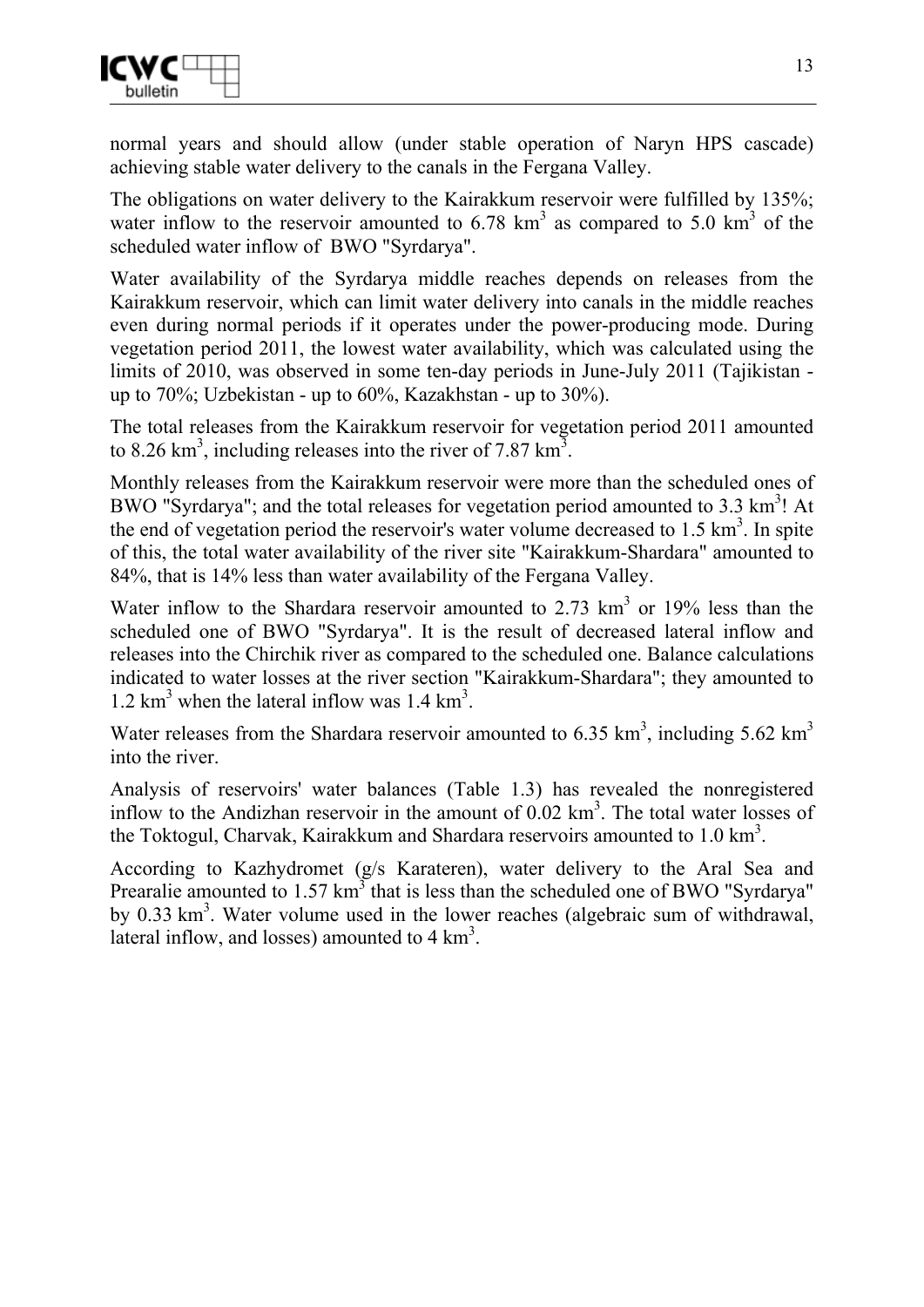

|                                                           | Water volume, km <sup>3</sup> |                     | Water availability,<br>$\frac{0}{0}$ |                           | Deficit (-),<br>surplus $(+)$ km <sup>3</sup> |                               |
|-----------------------------------------------------------|-------------------------------|---------------------|--------------------------------------|---------------------------|-----------------------------------------------|-------------------------------|
| Water user                                                | limit/<br>schedule*           | actual              | season                               | min for<br>ten-day<br>**) | season                                        | total for<br>ten-day<br>$***$ |
| 1. Total water<br>withdrawal                              | 11,75                         | 10,67               | 90,9                                 | 68,30                     | $-1,07$                                       | $-1,70$                       |
|                                                           |                               | 2. By countries:    |                                      |                           |                                               |                               |
| Republic of Kyrgyzstan                                    | 0,25                          | 0,18                | 72                                   | 31,25                     | $-0,07$                                       | $-0,07$                       |
| Republic of Uzbekistan                                    | 8,80                          | 8,43                | 96                                   | 70,82                     | $-0,37$                                       | $-1,20$                       |
| Republic of Tajikistan                                    | 1,90                          | 1,45                | 76                                   | 22,67                     | $-0,45$                                       | $-0,47$                       |
| Republic of Kazakhstan                                    | 0,79                          | 0,61                | 77                                   | 23,00                     | $-0,19$                                       | $-0,24$                       |
|                                                           |                               | 3. By river reaches |                                      |                           |                                               |                               |
| 3.1 Toktogul reservoir<br>Uchkurgan<br>hydroscheme        | 3,95                          | 3,95                | 100,0                                | 78,74                     | 0,00                                          | $-0,30$                       |
| of which:                                                 |                               |                     |                                      |                           |                                               |                               |
| Republic of Kyrgyzstan                                    | 0.16                          | 0.13                | 81                                   | 38.89                     | $-0.03$                                       | $-0.04$                       |
| Republic of Tajikistan                                    | 0.24                          | 0.10                | 42                                   | 26.56                     | $-0.14$                                       | $-0.14$                       |
| Republic of Uzbekistan                                    | 3.55                          | 3.72                | 105                                  | 79.73                     | 0.17                                          | $-0.23$                       |
| 3.2 Uchkurgan<br>hydroscheme-<br>Kayrakkum<br>hydroscheme | 1.08                          | 1.06                | 98.7                                 | 75.51                     | $-0.01$                                       | $-0.08$                       |
| of which:                                                 |                               |                     |                                      |                           |                                               |                               |
| Republic of Kyrgyzstan                                    | 0.08                          | 0.05                | 62                                   | 13.57                     | $-0.04$                                       | $-0.04$                       |
| Republic of Tajikistan                                    | 0.45                          | 0.52                | 115                                  | 21.17                     | 0.07                                          | $-0.03$                       |
| Republic of Uzbekistan                                    | 0.54                          | 0.50                | 92                                   | 71.63                     | $-0.05$                                       | $-0.06$                       |
| 3.3 Kayrakkum<br>hydroscheme-<br>Shardara reservoir       | 6.72                          | 5.66                | 84.2                                 | 56.97                     | $-1.06$                                       | $-1.37$                       |
| of which:                                                 |                               |                     |                                      |                           |                                               |                               |
| Republic of Kazakhstan                                    | 0.79                          | 0.61                | 77                                   | 23.00                     | $-0.19$                                       | $-0.24$                       |
| Republic of Tajikistan                                    | 1.22                          | 0.84                | 67                                   | 21.62                     | $-0.38$                                       | $-0.39$                       |
| Republic of Uzbekistan                                    | 4.71                          | 4.22                | 89                                   | 60.56                     | $-0.49$                                       | $-0.95$                       |
|                                                           |                               | 4. In addition:     |                                      |                           |                                               |                               |
| Inflow to the Shardara<br>reservoir                       | 3.36                          | 2.73                | 81.3                                 | 22.6                      | $-0.63$                                       | $-1.69$                       |
| Discharge to Arnasai                                      | 0.00                          | 0.00                | 0.00                                 | 0.00                      | 0.00                                          | 0.00                          |
| Water supply to the<br>Aral Sea and Prearalie             | 1.802                         | 1.57                | 87.3                                 | 0.00                      | $-0.23$                                       | 0.00                          |

#### **Water availability in the Syrdarya River basin's countries for vegetation period 2011**

\*) Limits for vegetation period 2010

\*\*) Minimum value recorded in the ten-day period

\*\*\*) Total water deficit by ten-day periods; covered by surplus water during the season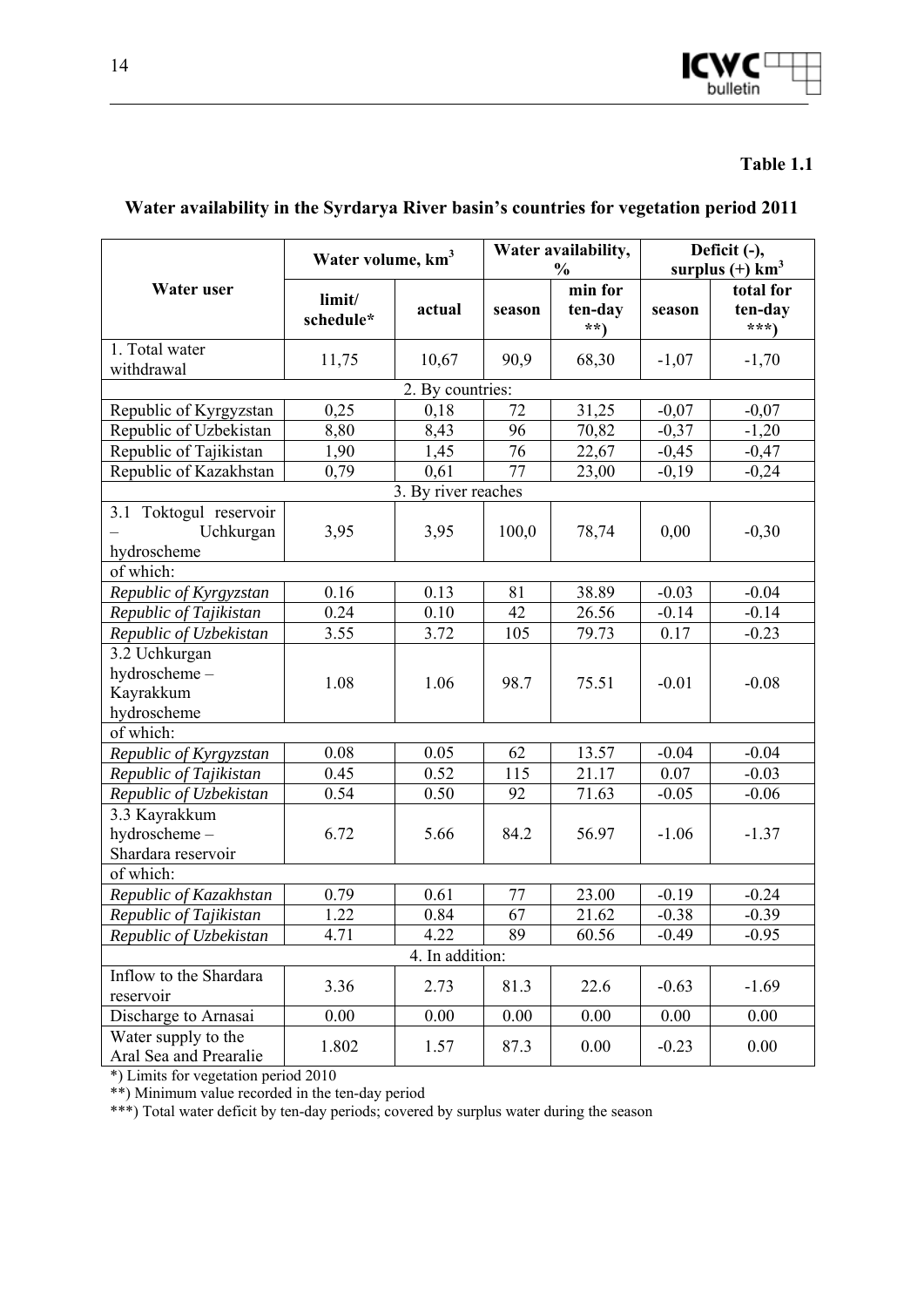

|  |  |  |  | Syrdarya River channel water balance for vegetation period 2011 |
|--|--|--|--|-----------------------------------------------------------------|
|  |  |  |  |                                                                 |

|                                                                                               |                                                                                                                                                                                                    | Water volume, km <sup>3</sup> |                   |  |  |
|-----------------------------------------------------------------------------------------------|----------------------------------------------------------------------------------------------------------------------------------------------------------------------------------------------------|-------------------------------|-------------------|--|--|
| <b>Items</b>                                                                                  | expected/plan                                                                                                                                                                                      | actual                        | (actual-<br>plan) |  |  |
| 1 Inflow to the Toktogul reservoir                                                            | 9.2                                                                                                                                                                                                | 9.9                           | 0.7               |  |  |
| 2 Lateral inflow to the river reach                                                           |                                                                                                                                                                                                    |                               | $-0.39$           |  |  |
| Toktogul reservoir - Shardara reservoir (+)                                                   |                                                                                                                                                                                                    |                               |                   |  |  |
| of which:                                                                                     |                                                                                                                                                                                                    |                               |                   |  |  |
| Discharge along the Karadarya river                                                           | 0.79                                                                                                                                                                                               | 2.02                          | 1.23              |  |  |
| Discharge along the Chirchik river                                                            |                                                                                                                                                                                                    | 0.38                          | $-0.20$           |  |  |
| Lateral inflow by $CDF^2$ and small rivers                                                    | 6.88                                                                                                                                                                                               | 5.46                          | $-1.42$           |  |  |
| 3 Runoff regulation by reservoirs                                                             |                                                                                                                                                                                                    |                               | 1.24              |  |  |
| addition to runoff $(+)$ or withdrawal $(-)$                                                  | 8.25<br>7.86<br>0.58<br>$-4.49$<br>$-3.26$<br>$-4.16$<br>$-4.17$<br>$-0.34$<br>0.92<br>12.94<br>14.49<br>$-11.75$<br>$-10.67$<br>$-2.16$<br>1.08<br>$-16.7$<br>7.5<br>2.73<br>3.36<br>3.36<br>3.62 |                               |                   |  |  |
| of which:                                                                                     |                                                                                                                                                                                                    |                               |                   |  |  |
| Toktogul reservoir                                                                            |                                                                                                                                                                                                    |                               | $-0.02$           |  |  |
| Kayrakkum reservoir                                                                           |                                                                                                                                                                                                    |                               | 1.25              |  |  |
| 4 Regulated runoff $(1+2+3)$                                                                  |                                                                                                                                                                                                    |                               | 1.54              |  |  |
| 5 Water withdrawal at the Toktogul - Shardara (-)<br>site                                     |                                                                                                                                                                                                    |                               | 1.07              |  |  |
| 6 Runoff losses (-) or unaccounted inflow to the                                              |                                                                                                                                                                                                    |                               |                   |  |  |
| channel $(+)$                                                                                 |                                                                                                                                                                                                    |                               | 3.25              |  |  |
| at the Toktogul - Shardara site                                                               |                                                                                                                                                                                                    |                               |                   |  |  |
| Including % of regulated runoff                                                               |                                                                                                                                                                                                    |                               | 24.18             |  |  |
| 7 Inflow to the Shardara reservoir                                                            |                                                                                                                                                                                                    |                               | $-0.63$           |  |  |
| 8 Runoff regulation by the Shardara reservoir<br>addition to runoff $(+)$ or withdrawal $(-)$ |                                                                                                                                                                                                    |                               | 0.259             |  |  |
| 9 Water release from the Shardara reservoir to the                                            |                                                                                                                                                                                                    |                               |                   |  |  |
| river                                                                                         | 5.52                                                                                                                                                                                               | 5.62                          | 0.105             |  |  |
| 10 Diversion to Kyzylkum canal (-)                                                            | $-1.21$                                                                                                                                                                                            | $-0.73$                       | 0.473             |  |  |
| 11 Discharge to Arnasai (-)                                                                   | 0.00                                                                                                                                                                                               | 0.00                          | 0.000             |  |  |
| 12 Amount of water used in the lower reaches:                                                 |                                                                                                                                                                                                    |                               |                   |  |  |
| algebraic sum of withdrawal (-), lateral inflow (+),                                          | 3.71                                                                                                                                                                                               | 4.05                          | 0.334             |  |  |
| $losses(-)$                                                                                   |                                                                                                                                                                                                    |                               |                   |  |  |
| 13 Water supply to the Aral Sea and Priaralie                                                 | 1.80                                                                                                                                                                                               | 1.57                          | $-0.229$          |  |  |

<sup>&</sup>lt;sup>2</sup> CDF-collector-drainage flow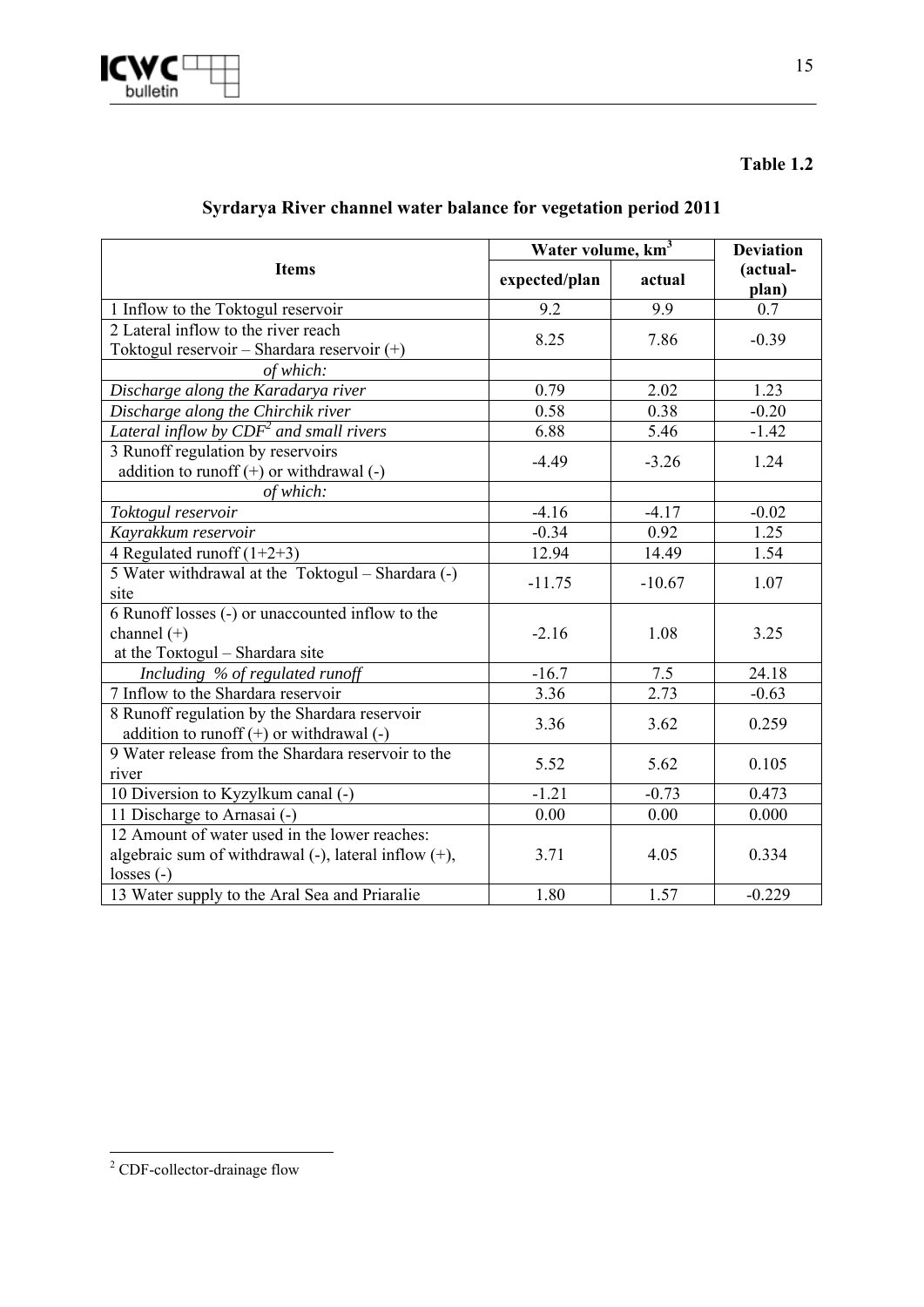

## **Water balance of the Surdarya River basin's reservoirs for vegetation period 2011**

|                                                    | Water volume, km <sup>3</sup> | <b>Deviation</b> |                   |
|----------------------------------------------------|-------------------------------|------------------|-------------------|
| <b>Items</b>                                       | expected/plan                 | actual           | (actual-<br>plan) |
| 1. Toktogul reservoir                              |                               |                  |                   |
| 1.1 Inflow to the reservoir                        | 9.2                           | 9.9              | 0.70              |
| $\overline{1.2}$ Water volume in the reservoir:    |                               |                  |                   |
| - at the beginning of the season (April 1, 2010)   | 15.398                        | 15.398           | 0.00              |
| - at the end of the season (October 1, 2010)       | 19.500                        | 19.541           | 0.04              |
| 1.3 Release from the reservoir                     | 5.035                         | 5.714            | 0.68              |
| 1.4 Unaccounted inflow (+) or water losses (-)     | $-0.05$                       | $-0.03$          | 0.02              |
| % of inflow to the reservoir                       | $-0.01$                       | 0.00             | 0.00              |
| 1.5 Runoff regulation:                             | $-4.102$                      | $-4.143$         | $-0.04$           |
| addition to runoff $(+)$ or withdrawal $(-)$       |                               |                  |                   |
| 2. Andizhan reservoir                              |                               |                  |                   |
| Inflow to the reservoir<br>2.1                     | 1.582                         | 2.988            | 1.41              |
| $\overline{2.2}$ Water volume in the reservoir:    |                               |                  |                   |
| - at the beginning of the season (April 1, 2010)   | 1.427                         | 1.427            | 0.00              |
| - at the end of the season (October 1, 2010)       | 1.016                         | 0.672            | $-0.34$           |
| 2.3 Release from the reservoir                     | 1.982                         | 3.763            | 1.78              |
| 2.4 Unaccounted inflow $(+)$ or water losses $(-)$ | $-0.01$                       | 0.02             | 0.03              |
| % of inflow to the reservoir                       | $-0.01$                       | 0.01             | 0.01              |
| 2.5 Runoff regulation:                             | 0.411                         | 0.755            | 0.34              |
| addition to runoff $(+)$ or withdrawal $(-)$       |                               |                  |                   |
| 3. Charvak reservoir                               |                               |                  |                   |
| Inflow to the reservoir<br>3.1                     | 4.117                         | 4.108            | $-0.01$           |
| 3.2 Water volume in the reservoir:                 |                               |                  |                   |
| - at the beginning of the season (April 1, 2010)   | 0.747                         | 0.747            | 0.00              |
| - at the end of the season (October 1, 2010)       | 1.014                         | 1.182            | 0.17              |
| 3.3 Release from the reservoir                     | 3.83                          | 3.42             | $-0.41$           |
| 3.4 Unaccounted inflow $(+)$ or water losses $(-)$ | $-0.02$                       | $-0.25$          | $-0.23$           |
| % of inflow to the reservoir                       | 0.00                          | $-0.06$          | $-0.06$           |
| 3.5 Runoff regulation:                             | $-0.267$                      | $-0.435$         | $-0.17$           |
| addition to runoff $(+)$ or withdrawal $(-)$       |                               |                  |                   |
| 4. Kayrakkum reservoir                             |                               |                  |                   |
| 4.1<br>Inflow to the reservoir                     | 5.005                         | 6.782            | 1.78              |
| 4.2<br>Lateral inflow                              | 0.295                         | 0.173            | $-0.12$           |
| Water volume in the reservoir:<br>4.3              |                               |                  |                   |
| - at the beginning of the season (April 1, 2010)   | 3.33                          | 3.33             | 0.00              |
| - at the end of the season (October 1, 2010)       | 3.08                          | 1.53             | $-1.55$           |
| 4.4 Release from the reservoir                     | 5.00                          | 8.26             | 3.27              |
| of which:                                          |                               |                  |                   |
| - release to the river                             | 4.51                          | 7.87             | 3.36              |
| -water withdrawal from the reservoir               | 0.48                          | 0.39             | $-0.09$           |
| 4.5 Unaccounted inflow $(+)$ or water losses $(-)$ | $-0.56$                       | $-0.50$          | 0.06              |
| % of inflow to the reservoir                       | $-0.11$                       | $-0.07$          | 0.04              |
| 4.6 Runoff regulation:                             | 0.256                         | 1.802            | 1.55              |
| addition to runoff $(+)$ or withdrawal $(-)$       |                               |                  |                   |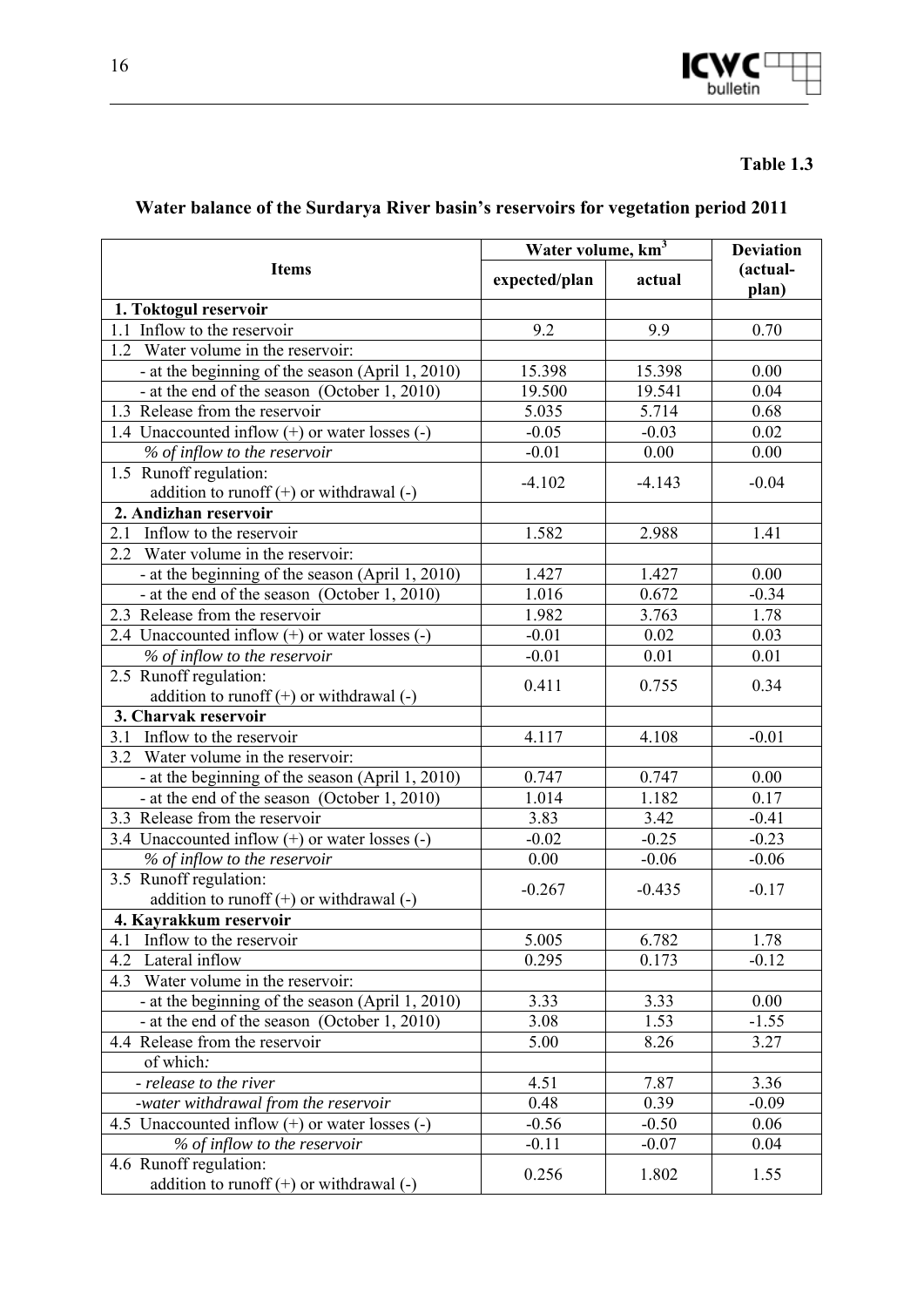|                                                                                 |               | Water volume, km <sup>3</sup> |                   |  |  |
|---------------------------------------------------------------------------------|---------------|-------------------------------|-------------------|--|--|
| <b>Items</b>                                                                    | expected/plan | actual                        | (actual-<br>plan) |  |  |
| 5. Shardara reservoir                                                           |               |                               |                   |  |  |
| Inflow to the reservoir<br>5.1                                                  | 3.361         | 2.734                         | $-0.63$           |  |  |
| Lateral inflow<br>5.2                                                           |               |                               |                   |  |  |
| 5.3 Water volume in the reservoir:                                              |               |                               |                   |  |  |
| - at the beginning of the season (April 1, 2010)                                | 4.973         | 4.973                         | 0.00              |  |  |
| - at the end of the season (October 1, 2010)                                    | 1.071         | 1.118                         | 0.05              |  |  |
| 5.4 Release from the reservoir                                                  | 6.72          | 6.35                          | $-0.37$           |  |  |
| of which:                                                                       |               |                               |                   |  |  |
| -discharge to Arnasai                                                           | 0.00          | 0.00                          | 0.00              |  |  |
| - release to the river                                                          | 5.52          | 5.62                          | 0.10              |  |  |
| - water withdrawal from the reservoir                                           | 1.205         | 0.732                         | $-0.47$           |  |  |
| 5.5 Unaccounted inflow $(+)$ or water losses $(-)$                              | $-0.54$       | $-0.24$                       | 0.31              |  |  |
| % of inflow to the reservoir                                                    | $-0.16$       | $-0.09$                       | 0.08              |  |  |
| 5.6 Runoff regulation:<br>addition to runoff $(+)$ or withdrawal $(-)$          | 3.902         | 3.855                         | $-0.05$           |  |  |
| <b>TOTAL</b> runoff regulation:<br>addition to runoff $(+)$ or withdrawal $(-)$ | 0.20          | 1.83                          | 1.63              |  |  |
| <b>TOTAL</b> losses $(-)$ , unaccounted inflow $(+)$                            | 9.2           | 9.9                           | 0.70              |  |  |

### **Inflow to and release from the Toktogul reservoir for 2006-2011**

|                |                        |                          | Inflow, million m3   |       |                          |                      | Release, million m3 |  |
|----------------|------------------------|--------------------------|----------------------|-------|--------------------------|----------------------|---------------------|--|
| n              | Hydrologic year        | Nonvegeta<br>tion period | Vegetation<br>period | Year  | Nonvegeta<br>tion period | Vegetation<br>period | Year                |  |
|                | 2006-2007              | 3157                     | 8911                 | 12068 | 9538                     | 5857                 | 15395               |  |
| $\overline{2}$ | 2007-2008              | 2505                     | 7371                 | 9876  | 9726                     | 4408                 | 14134               |  |
| 3              | 2008-2009              | 2672                     | 9876                 | 12548 | 5884                     | 5748                 | 11632               |  |
| $\overline{4}$ | 2009-2010              | 3898                     | 15244                | 19142 | 6965                     | 5445                 | 12410               |  |
| 5              | 2010-2011              | 3896                     | 9888                 | 13783 | 8000                     | 5714                 | 13714               |  |
|                | Average for 5<br>vears | 3226                     | 10258                | 13483 | 8023                     | 5434                 | 13457               |  |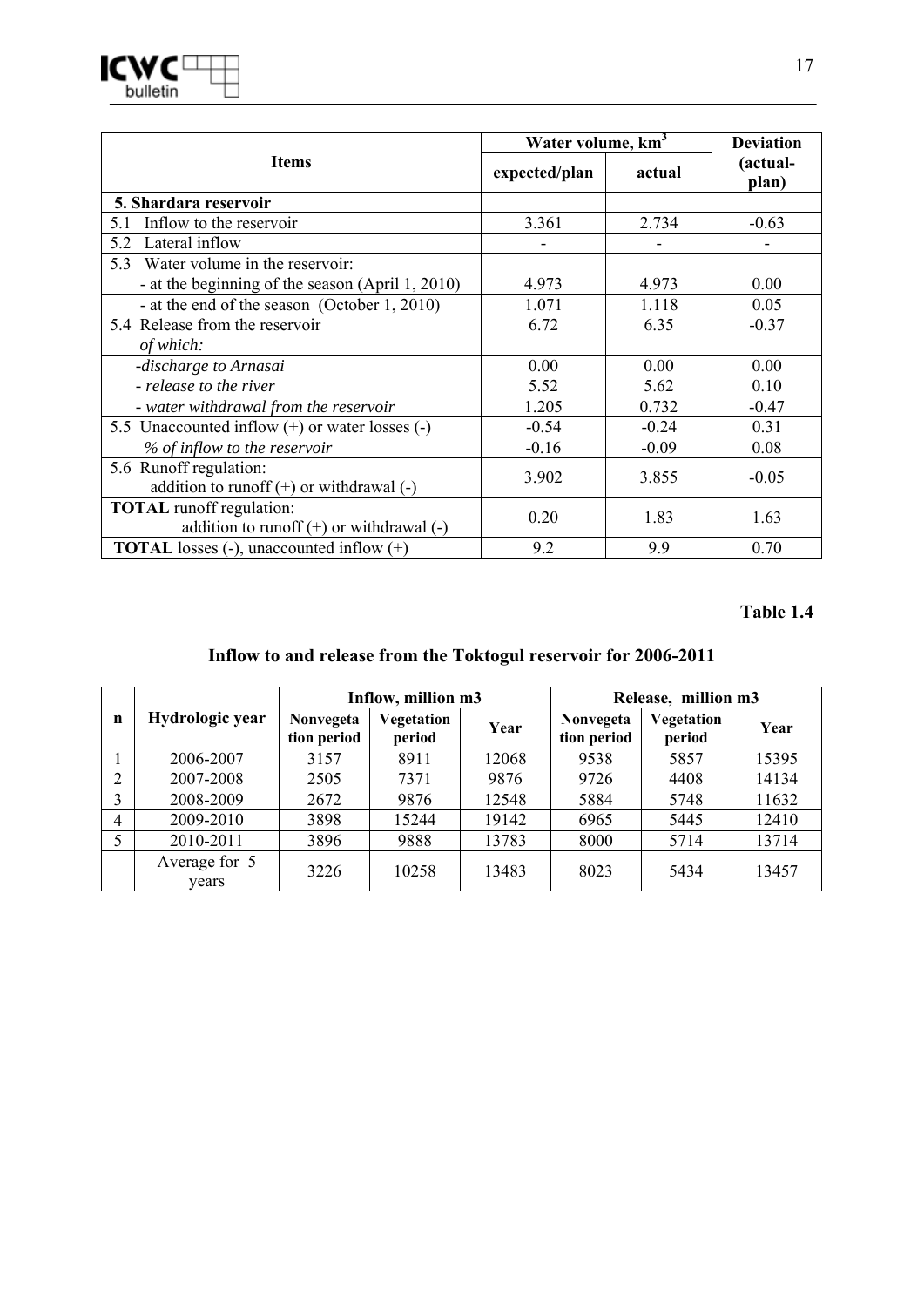

#### **2 Amudarya River Basin**

The actual water content of the Amudarya river at the Atamyrat conditional G/S (upstream to the water intake into Garagumdarya) amounted to  $32.3 \text{ km}^3$  or less than expected one (according to the BWO "Amudarya" schedule) by 2.3  $\text{km}^3$  and less than the normal one by 30% (Table 2.2). At the same time, water inflow to Nurek HPS was 4.3 km<sup>3</sup> more than the predicted one! Therefore the release from the reservoir amounted to 12.4  $\text{km}^3$  or higher than the planned one by 3.6  $\text{km}^3$ .

In the current water management situation only 7.06% of water withdrawal limit for the canals in the Amu Darya River Basin was used; the total water withdrawal amounted to  $27.9 \text{ km}^3$ , including  $28.72 \text{ km}^3$  downstream the Atamyrat GS (starting from the water intake into Garagumdarya). Water supply was unequal for the states and river sites (see Table 2.1, and also data on the website: www.cawaterinfo.net/analysis/water/).

At the end of the season, Nurek reservoir accumulated  $10.54 \text{ km}^3$  of water, but TMHS reservoir's water volume decreased to 2.36  $km<sup>3</sup>$  (Table 2.3). The total river water withdrawal for filling in the Nurek and Tuyamuyun reservoirs amounted to  $6.57 \text{ km}^3$ .

Water losses assessed by water balance method (by using the CAREWIB river channel balance model) for the river section "G/S Atamyrat (conditional) – TMHS" amounted to 4.2 km<sup>3</sup> or 13% of flow at G/S Atamyrat (conditional). Water losses for the river section "TMHS - up to boundary of water delivery to the Aral Sea and Prearalie" amounted to  $4.3 \text{ km}^3$  or  $35\%$  of inflow to TMHS.

There are no water losses in the Nurek reservoir; but for Tyuyamuyun reservoir they amounted to  $2.84 \text{ km}^3$ .

As a whole, water losses in the Amudarya river basin amounted to 8.5  $\text{km}^3$  or 26% of water content (Atamyrat G/S) or less by  $3.1 \text{ km}^3$  (10%) than the calculated (planned by the BWO "Amudarya") ones. At the beginning of nonvegetation period 2011-2012, the water situation is very complex: only Nurek reservoir has the optimal water volume, the usable storage of the TMHS reservoirs is very low and amounted to  $0.1$ -0.2 km<sup>3</sup>. The usable storage of intersystem reservoirs (Talimardjan, Tudakul, Kuyumazar) amounted to  $0.53 \text{ km}^3$  at the beginning of nonvegetation period; the usable storage of these reservoirs could be increased by  $0.7$ -1.5 km<sup>3</sup> during high-water years.

The needed water volume wasn't delivered to the lakes in Prearalie because of low water content and water losses (water availability 20-25%).

The flow at the Samanbay G/S amounted to  $0.207 \text{ km}^3$ ; if consider water releases from the collector and drainage network, the Aral Sea and Prearalie received  $0.523 \text{ km}^3$  of water.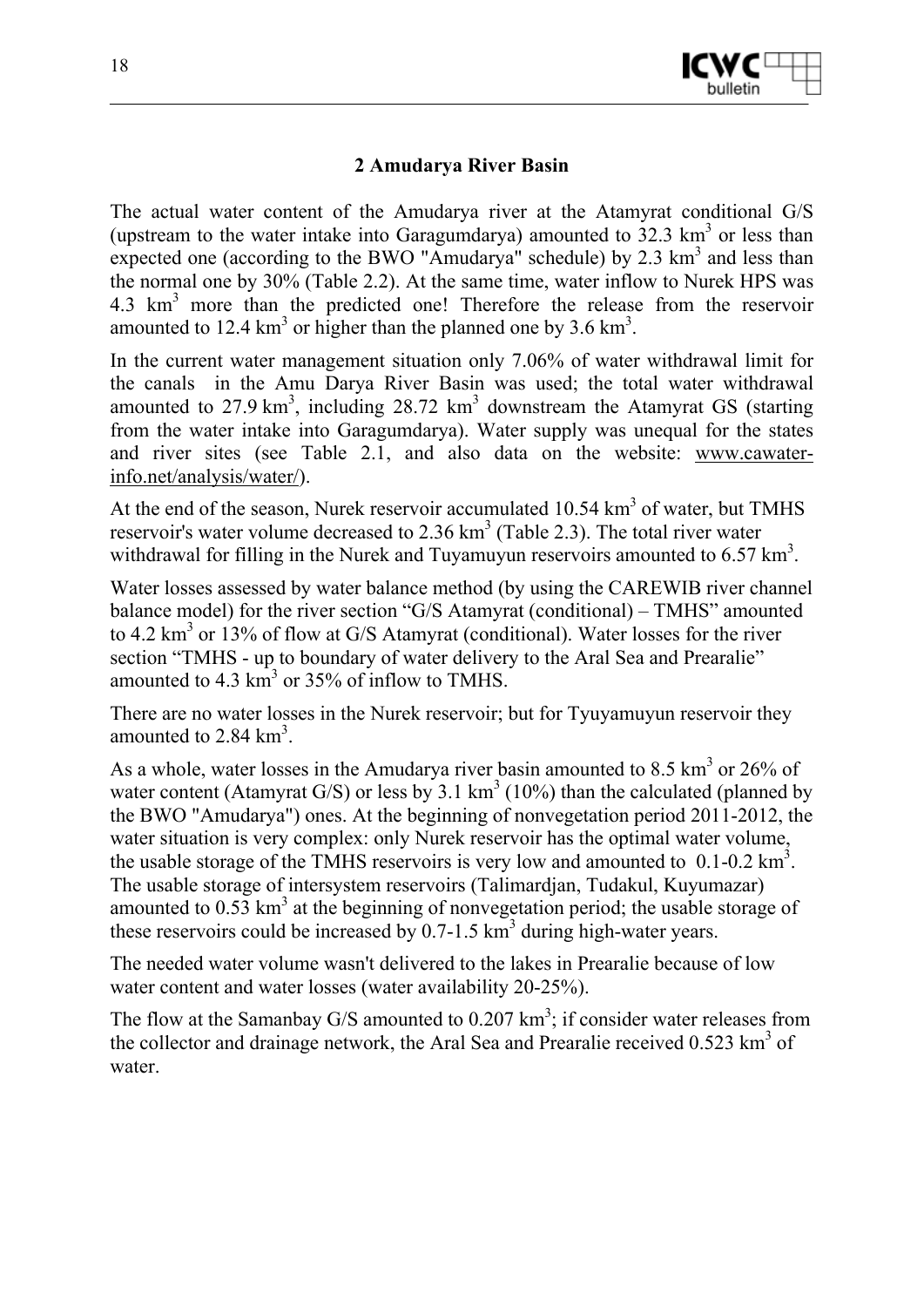|                                                                | Water volume, km <sup>3</sup> |                      |        | Water availability,      | Deficit (-), |                                    |  |
|----------------------------------------------------------------|-------------------------------|----------------------|--------|--------------------------|--------------|------------------------------------|--|
|                                                                |                               |                      |        | $\frac{0}{0}$            |              | surplus $(+)$ km <sup>3</sup>      |  |
| Water user                                                     | limit/<br>schedule<br>****    | actual               | season | Min for<br>$ten-day*$ )  | season       | <b>Total for</b><br>ten-day<br>**) |  |
| 1. Total water                                                 | 39.54                         | 27.90                | 70.6   | 59.0                     | $-11.64$     | $-11.75$                           |  |
| withdrawal                                                     |                               |                      |        |                          |              |                                    |  |
|                                                                |                               | 2. By countries:     |        |                          |              |                                    |  |
| Republic of                                                    |                               |                      |        |                          |              |                                    |  |
| Kyrgyzstan                                                     |                               |                      |        |                          |              |                                    |  |
| Republic of Tajikistan                                         | 6.82                          | 6.08                 | 89.2   | 55.7                     | $-0.74$      | $-0.80$                            |  |
| Turkmenistan                                                   | 15.50                         | 10.55                | 68.1   | 52.7                     | $-4.95$      | $-4.95$                            |  |
| Republic of<br>Uzbekistan                                      | 17.22                         | 11.27                | 65.4   | 47.3                     | $-5.95$      | $-6.16$                            |  |
| 3. Downstream of g/s<br>Atamyrat ***)                          | 31.52                         | 20.96                | 66.5   | 53.3                     | $-10.56$     | $-10.66$                           |  |
| of which:                                                      |                               |                      |        |                          |              |                                    |  |
| Turkmenistan                                                   | 15.50                         | 10.55                | 68.1   | 71.9                     | $-4.95$      | $-4.95$                            |  |
| Republic of Uzbekistan                                         | 16.02                         | 10.41                | 65.0   | 46.0                     | $-5.61$      | $-5.80$                            |  |
|                                                                |                               | 4. By river reaches: |        |                          |              |                                    |  |
| <b>Upper reaches</b>                                           | 8.02                          | 6.94                 | 86.5   | 60.9                     | $-1.08$      | $-1.11$                            |  |
| of which:                                                      |                               |                      |        |                          |              |                                    |  |
| Republic of                                                    |                               |                      |        |                          |              |                                    |  |
| Kyrgyzstan                                                     |                               |                      |        | $\overline{\phantom{0}}$ |              |                                    |  |
| Republic of Tajikistan                                         | 6.82                          | 6.08                 | 89.2   | 55.7                     | $-0.74$      | $-0.80$                            |  |
| Surkhandarya,                                                  | 1.20                          | 0.86                 | 71.7   | 60.0                     | $-0.34$      | $-0.36$                            |  |
| Uzbekistan                                                     |                               |                      |        |                          |              |                                    |  |
| Middle reaches                                                 | 16.21                         | 12.94                | 79.9   | 60.3                     | $-3.26$      | $-3.26$                            |  |
| of which:                                                      |                               |                      |        |                          |              |                                    |  |
| Turkmenistan                                                   | 10.47                         | 7.81                 | 74.6   | 55.0                     | $-2.66$      | $-2.66$                            |  |
| Republic of Uzbekistan                                         | 5.74                          | 5.13                 | 89.4   | 67.9                     | $-0.61$      | $-0.73$                            |  |
| Lower reaches                                                  | 15.31                         | 8.02                 | 52.4   | 27.4                     | $-7.30$      | $-7.52$                            |  |
| of which:                                                      |                               |                      |        |                          |              |                                    |  |
| Turkmenistan                                                   | 5.03                          | 2.74                 | 54.5   | 32.2                     | $-2.29$      | $-2.33$                            |  |
| Republic of Uzbekistan                                         | 10.29                         | 5.28                 | 51.3   | 22.6                     | $-5.01$      | $-5.20$                            |  |
|                                                                |                               | 5. In addition:      |        |                          |              |                                    |  |
| Emergency-                                                     |                               |                      |        |                          |              |                                    |  |
| environmental releases                                         | 0.0                           | 0.0                  |        |                          |              |                                    |  |
| to downstream canals                                           |                               |                      |        |                          |              |                                    |  |
| of which:                                                      |                               |                      |        |                          |              |                                    |  |
| Turkmenistan                                                   | 0.0                           | 0.0                  |        |                          |              |                                    |  |
| Republic of Uzbekistan                                         | 0.0                           | 0.0                  |        |                          |              |                                    |  |
| Water supply to the<br>Aral Sea and Prearalie<br>(without CDF) | 2.10                          | 0.52                 | 24.9   |                          |              |                                    |  |

#### **Water availability in the Amudarya River basin countries for vegetation period 2011**

**\*)** Minimum value recorded in the ten-day period

**\*\*)** Total water deficit by ten-day period; covered by surplus water during the season

**\*\*\*)** gauging station Atamyrat (conditional) – Amudarya river section upstream of Garagumdarya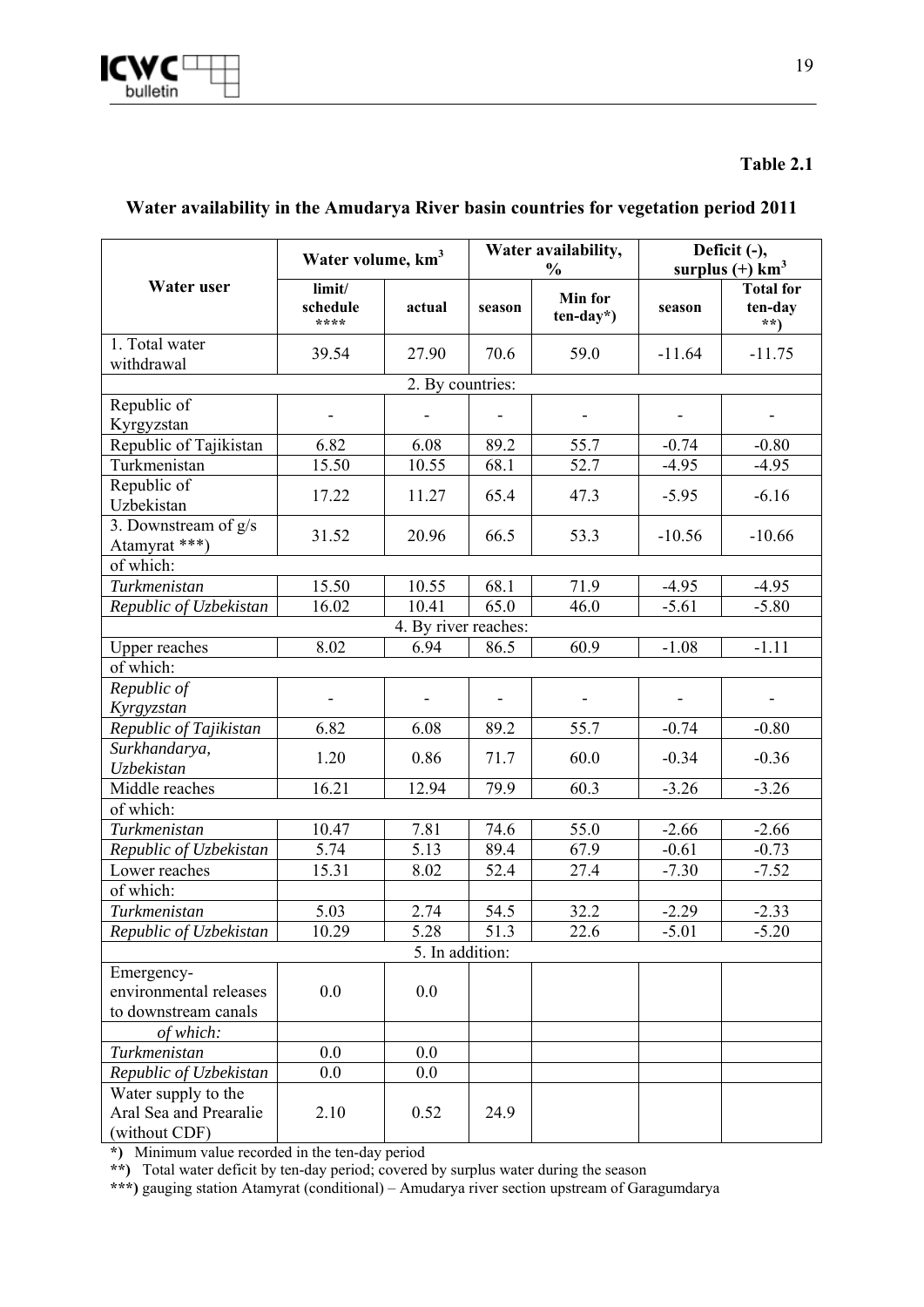

\*\*\*\*) Limits are agreed but not adopted by ICWC

**Table 2.2** 

#### **The Amudarya River channel water balance for vegetation period 2011**

|                                                           | Water volume, km <sup>3</sup> |          | <b>Deviation</b>   |  |
|-----------------------------------------------------------|-------------------------------|----------|--------------------|--|
| <b>Items</b>                                              | expected/plan                 | actual   | (actual-<br>plan)) |  |
| 1 Water content of the Amudarya River - natural           | 34.68                         | 32.33    | $-2.35$            |  |
| runoff in the section of g/s Atamyrat (tentative)         |                               |          |                    |  |
| 2 Runoff regulation by Nurek reservoir:                   | $-3.85$                       | $-4.54$  | $-0.69$            |  |
| addition to runoff $(+)$ or withdrawal $(-)$              |                               |          |                    |  |
| 3 Water withdrawal in the middle reach (-)                | $-13.7$                       | $-12.94$ | 0.76               |  |
| 4 Return CDF in the middle reach $(+)$                    | 1.37                          | 1.44     | 0.07               |  |
| 5 Runoff losses (-) or unaccounted inflow to the          | $-1.14$                       | $-4.20$  | $-3.06$            |  |
| channel $(+)$                                             |                               |          |                    |  |
| % of runoff in the section of g/s Atamyrat<br>(tentative) | $-3$                          | $-13.0$  | $-10.0$            |  |
| 6 Inflow to Tuyamuyun hydroscheme (TMHS)                  | 17.36                         | 12.09    | $-5.27$            |  |
| 7 Runoff regulation by TMHS reservoirs:                   |                               |          |                    |  |
| addition to runoff $(+)$ or withdrawal $(-)$              | $-0.15$                       | $-0.80$  | $-0.65$            |  |
| 8 Losses in TMHS reservoirs (-),                          |                               |          |                    |  |
| lateral inflow $(+)$                                      | $-2.98$                       | $-2.84$  | 0.14               |  |
| $%$ of inflow                                             | $-17$                         | $-23$    | $-6.0$             |  |
| 9 Releases from TMHS (including water withdrawal          |                               |          |                    |  |
| from reservoir)                                           | 14.53                         | 10.02    | 4.51               |  |
| 10 Downstream water withdrawal, including                 | $-13.02$                      | $-8.02$  | $-5.0$             |  |
| withdrawal from the TMHS (-)                              |                               |          |                    |  |
| 11 Return CDF in the lower reach (+)                      | 0.00                          | 0.00     | 0.00               |  |
| 12. Sanitary-environmental water releases into            | 0.00                          | 0.00     | 0.00               |  |
| downstream canals (-)                                     |                               |          |                    |  |
| 13 Runoff losses (-) or unaccounted inflow to the         | $-1.31$                       | $-1.48$  | $-0.17$            |  |
| channel $(+)$                                             |                               |          |                    |  |
| $%$ of runoff in the section of $g/s$ Tuyamuyun           | $-13$                         | $-21$    | $-8.0$             |  |
| 14 Water supply to the Aral Sea and Prearalie             | 0.2                           | 0.52     | $+0.32$            |  |
| (without CDF)                                             |                               |          |                    |  |
| <b>TOTAL</b> losses:                                      | $-5.43$                       | $-8.52$  | $-3.09$            |  |
| % of water content in the river                           | $-16$                         | $-26$    | $-10.0$            |  |

\* after deduction of the upstream water withdrawal (Tajikistan, Surkhandarya province)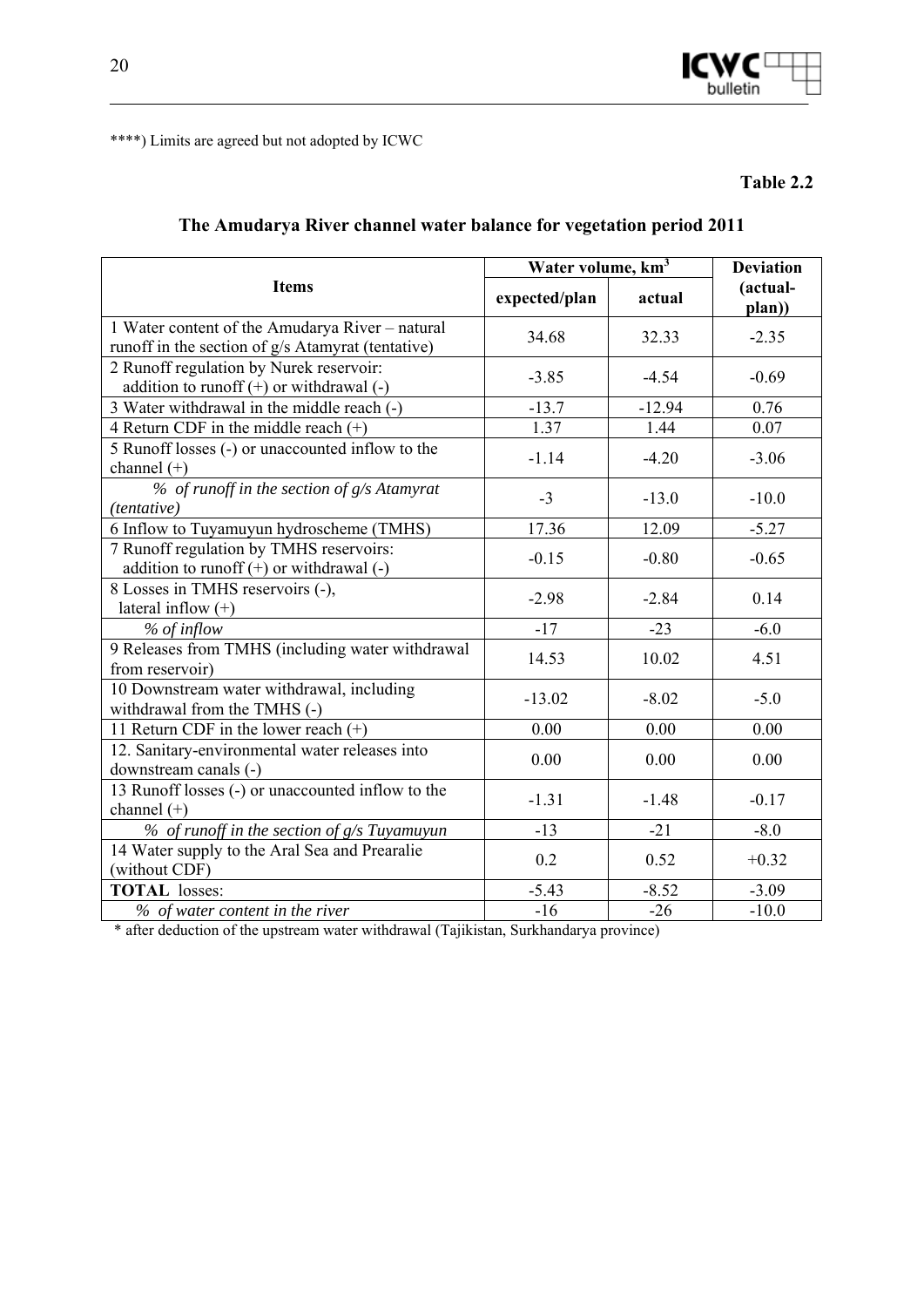## **Water balance of the Amudarya River basin's reservoirs for vegetation period 2011**

|                                                  | Water volume, km <sup>3</sup> |         | <b>Deviation</b> |
|--------------------------------------------------|-------------------------------|---------|------------------|
| <b>Items</b>                                     | expected/plan                 | actual  | (actual-plan)    |
| 1. Nurek reservoir                               |                               |         |                  |
| 1.1<br>Inflow to the reservoir                   | 12.65                         | 16.97   | 4.32             |
| 1.2 Water volume in the reservoir:               |                               |         |                  |
| - at the beginning of the season (April 1, 2011) | 6.00                          | 6.00    | 0.00             |
| - at the end of the season (October 1, 2011)     | 9.85                          | 10.54   | 0.69             |
| 1.3 Release from the reservoir                   | 8.80                          | 12.44   | 3.64             |
| 1.4 Lateral inflow (+) or water losses (-)       | 0.00                          | 0.00    | 0.00             |
| % of inflow to the reservoir                     | 0.00                          | 0.00    | 0.00             |
| 1.5 Runoff regulation:                           |                               | $-4.53$ | $-0.68$          |
| addition to runoff $(+)$ or withdrawal $(-)$     | $-3.85$                       |         |                  |
| 2. TMHS reservoirs                               |                               |         |                  |
| Inflow to the hydroscheme<br>2.1                 | 17.36                         | 12.09   | 5.27             |
| 2.2 Water volume in the reservoirs:              |                               |         |                  |
| - at the beginning of the season (April 1, 2011) | 3.16                          | 3.16    | 0.00             |
| - at the end of the season (October 1, 2011)     | 3.01                          | 2.36    | 0.65             |
| 2.3 Release from the hydroscheme                 | 14.53                         | 10.05   | $-4.48$          |
| of which:                                        |                               |         |                  |
| - release to the river                           | 9.86                          | 6.97    | $-2.89$          |
| - water withdrawal                               | 4.67                          | 3.08    | 1.59             |
| 2.4 Lateral inflow $(+)$ or water losses $(-)$   | $-2.98$                       | $-2.84$ | 0.14             |
| % of inflow to the reservoir                     | $-17$                         | $-23$   | $-6$             |
| 2.5 Runoff regulation:                           | $-2.83$                       | $-2.04$ | 0.79             |
| addition to runoff $(+)$ or withdrawal $(-)$     |                               |         |                  |
| <b>TOTAL</b> runoff regulation by reservoirs:    | $-6.68$                       | $-6.57$ | $-0.11$          |
| addition to runoff $(+)$ or withdrawal $(-)$     |                               |         |                  |
| <b>TOTAL</b> losses (-), unaccounted inflow (+)  | $-2.9$                        | $-2.84$ | $-0.06$          |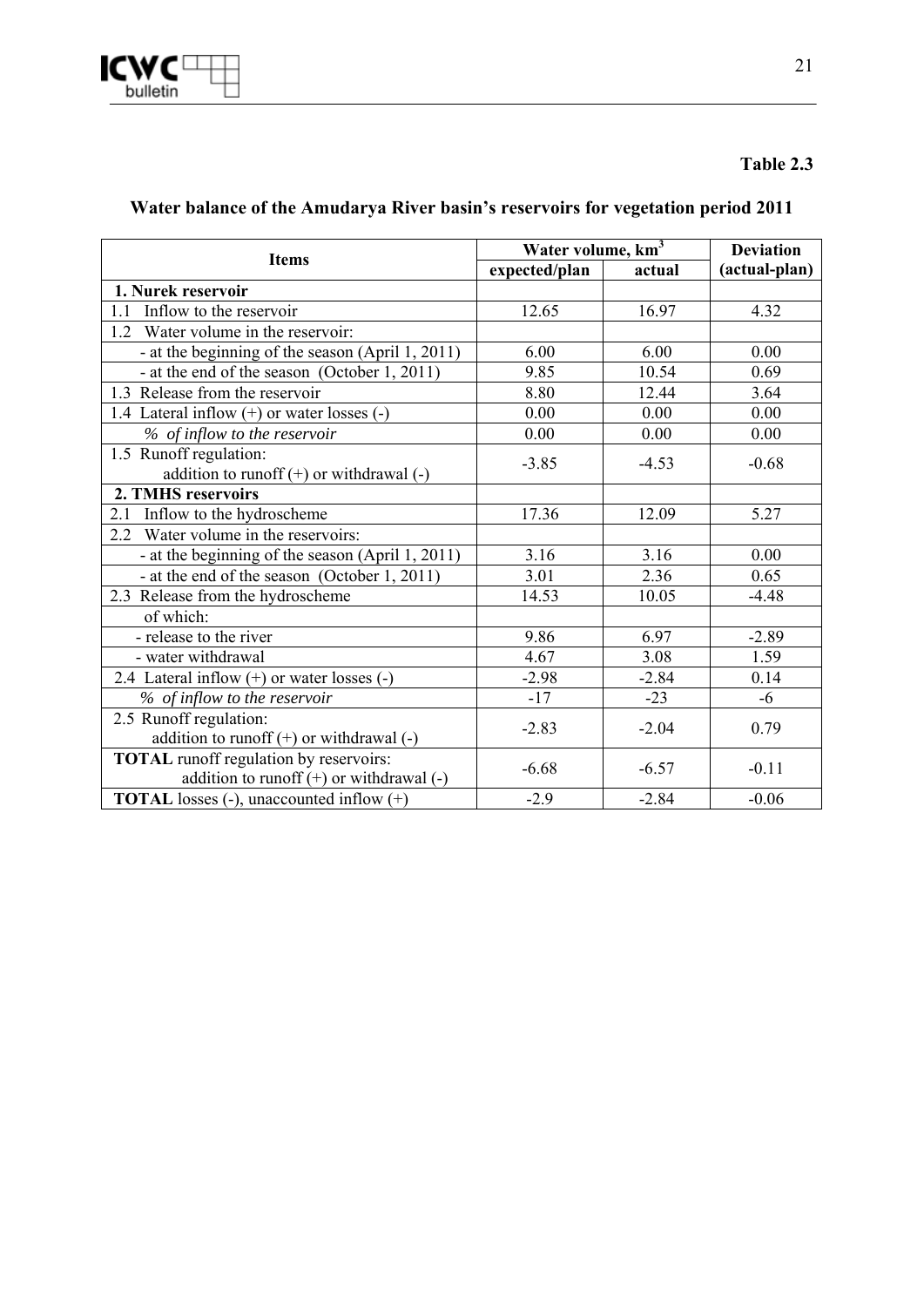

## **«EUROPE-INBO 2011» - 9th INTERNATIONAL CONFERENCE ON THE CURRENT AND FUTURE IMPLEMENTATION OF THE EUROPEAN WATER FRAMEWORK DIRECTIVE AND GENERAL ASSEMBLY OF THE MEDITERRANEAN NETWORK OF BASIN ORGANIZATIONS (MENBO)**

**(Oporto, Portugal, 27-30 September 2011)** 

All events were held at the Ipanema Park Hotel well suitable for both plenary and parallel sessions.

According to the general program of all events, in the first day, the parallel sessions of the Board of Governors of MENBO and CEENBO were held.

SIC ICWC took part in the CEENBO meeting as a permanent observer. The meeting was chaired by Mrs. Atanaska Tuntova (Bulgaria), newly elected President (March, 2011) for 2 years. Together with other representatives from the Central and Eastern Europe countries the meeting was attended by Mrs. Daniela Radulescu (Romania), CEENBO permanent technical secretary; Mr. Jean-François Donzier (France), INBO permanent technical secretary; and Mrs. J. Mongellaz, Director of the International Office for Water in France. The current and future activities of CEENBO and collaborative project initiatives within EC's calls for proposal were discussed. We have suggested developing IWRM at the basin level, giving consideration to both water quality and water quantity management, and strengthening work on adaptation to expected climate change in view of capitalizing on potential extension of crop's vegetation period. Considering general thematic directions of EC and our involvement into European process, the application of WFD should be initiated in our region what could strengthen the leading position of Uzbekistan.

The meeting of the INBO Bureau (SIC ICWC is a member of INBO) was held in the same day. The meeting was held under the chairmanship of the President Mohamed Salem Ould Merzoug (he was elected at the General Assembly of INBO in January 2010 in Dakar, Senegal). The meeting was attended by representatives from all countries and organizations which are members of INBO, as well as by Mr. Jean-François Donzier (Permanent secretary of INBO), who presented the report on current and future activities of INBO. He spoke of an international conference in Tashkent on preparation to the 6th World Water Forum which was attended by a number of participants and considered a range of topics, about the work of our Russian-speaking network for dissemination of IWRM experience gained worldwide. Prof. Dukhovny V.A., Permanent technical secretary of the Network for Eastern Europe, Caucasus and Central Asian water management and land reclamation organizations, has informed about network's objectives and tasks aimed at building capacities of water specialists through sharing information, developing policies and training, and finally, initiating collaborative projects at the national and regional level.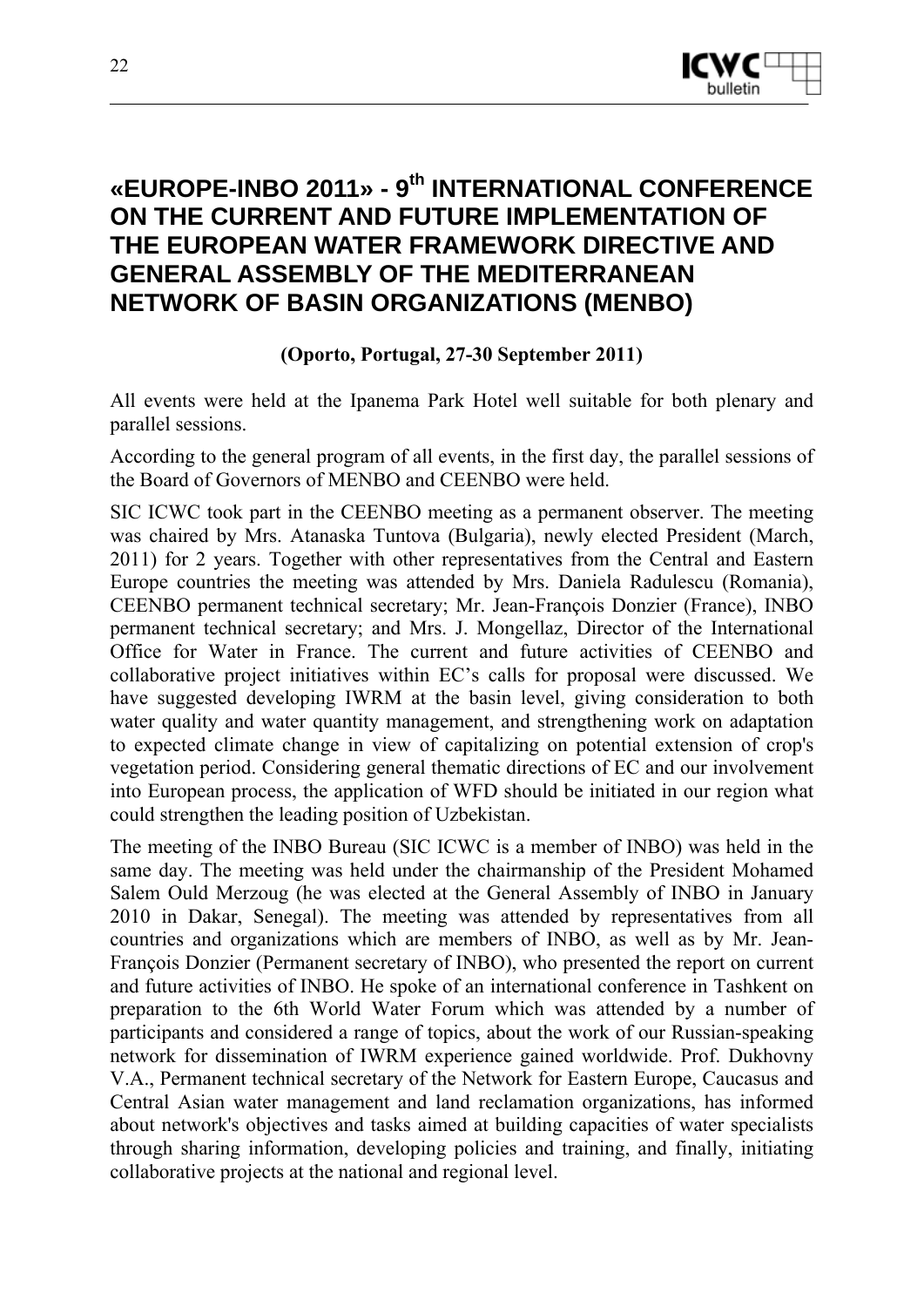

The main sessions of the conference begun with an official opening ceremony, at which representatives of local administration, heads of Portuguese and Spanish water organizations, co-chairman of the International Water Forum in Istanbul, the presidents of MENBO, SEENBO, INBO, and technical secretaries of INBO and our EECCA network took part. Prof. Dukhovny V.A. has evaluated the INBO activity and informed about SIC ICWC activity and determined a range of network's tasks for addressing issues of transboundary river basin management. An importance of the Charter of Global Water Security proposed by Academician Mr. Polad-Zade P.A., President of EECCA Network, and approved by the Tashkent Conference was especially emphasized. The Charter's content is based on the ancient tradition of deepest respect to water as a holly thing. The Charter was disseminated among a number of organizations worldwide and comments were received from the American, Asian, Russian and Turkish colleagues, who approved it as a whole and made some interesting and useful remarks.

Five round tables were organized at the Conference:

1 - Water and Energy: the dilemmas, costs and benefits;

2 - Cooperation with the neighboring Countries, non-member of the European Union, for the application of the WFD principles and methods;

3 - Water Governance in Transboundary River Basins: Strategic cooperation and twinning among Water Authorities;

4 - Adapt to long term challenges linked to climate change and prevent extreme phenomena;

5 - Develop new knowledge and know-how on river hydro-morphology, restoration and protection of water ecosystems.

The Water Users Council of Tajo river basin (Portugal) and its Spanish partner demonstrated interesting experience of joint work at the session on transboundary waters. These both organizations overcame simultaneously the users' desire to increase water use and have developed step-by-step the plans on implementation of sustainable river basin development in line with the WFD.

Mrs. Omina Islamova and Mr. Olivier Magnin, representatives of SDC, took part in the conference. Their report was dedicated to effectiveness of SDC activity in Uzbekistan; they demonstrated potential benefits that could be got by Uzbekistan from all-round implementation of IWRM.

On the final day, the summary reports on the five round tables were discussed, as well as the preparation to 6th World Water Forum. Finally, the INBO Declaration, where our suggestions were included as well, was adopted.

> Director SIC ICWC Prof. Dukhovny V.A.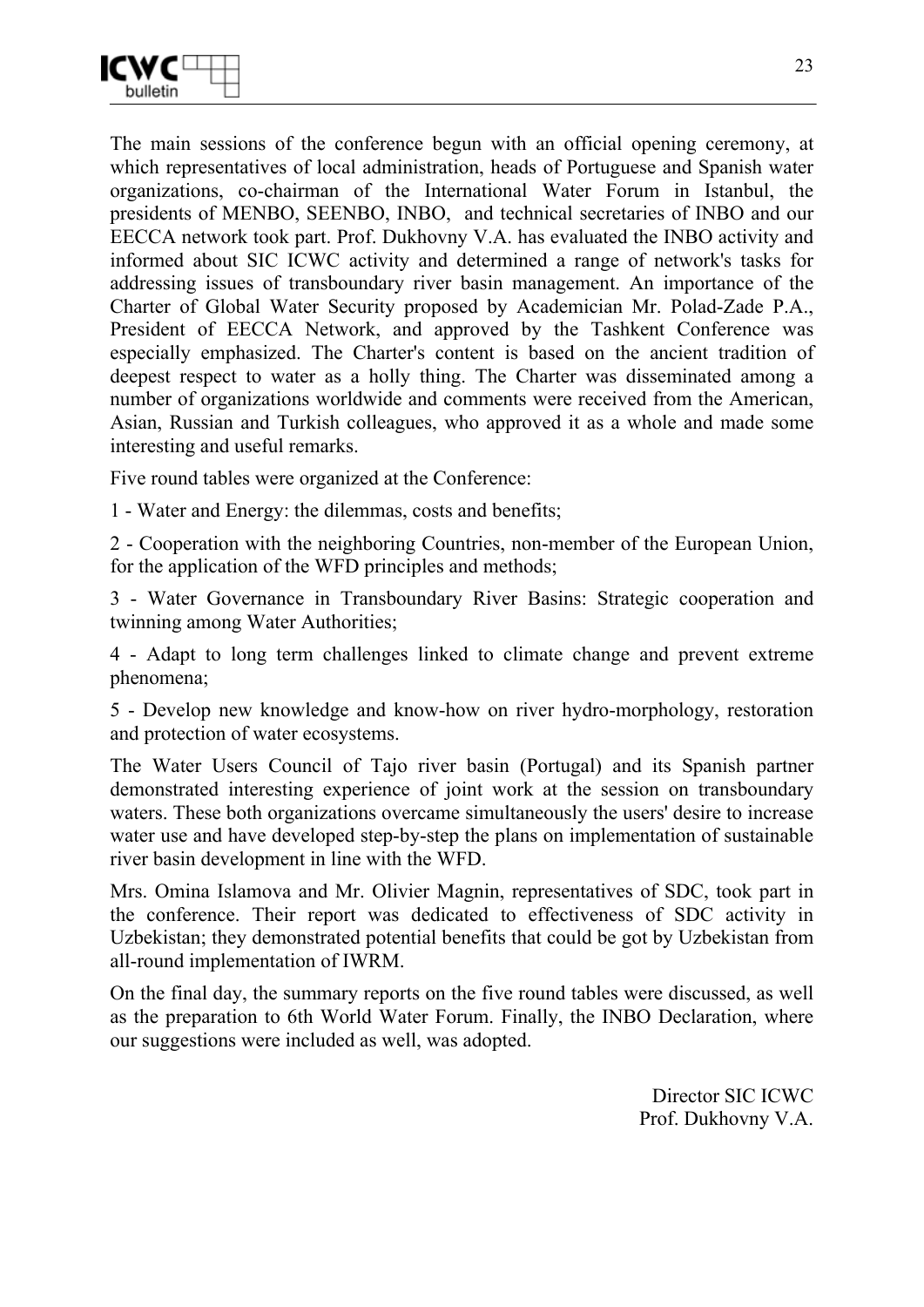

## **TOWARDS THE UN CONFERENCE ON SUSTAINABLE DEVELOPMENT (RIO +20): WATER COOPERATION ISSUES**

The Prepcom conference "Towards the UN Conference on Sustainable Development (RIO +20): Water Cooperation Issues" was organized in Dushanbe, Tajikistan on 19- 20th October by the Government of the Republic of Tajikistan and the UN Department of Economic and Social Affairs (DESA) in cooperation with UN-Water, UNDP and OSCE missions in Tajikistan.

The working languages were English and Russian; simultaneous translation was provided.

The objective of the Dushanbe conference is to discuss current issues and challenges in water cooperation that will be later included in the concept note and the program of the thematic session on water cooperation in the framework of the Conference Rio+20.

The water cooperation theme meant water cooperation for adequate access to water, for peace and security, sustainable development and environmental stability.

At the conference also various aspects of strengthening cooperation and dialogue to address water issues and its inclusion into the program of thematic meeting within the Conference RIO+20 were discussed; the experience on water cooperation in some regions of the world (except the ASB) was demonstrated; the recommendations on effective approaches and mechanisms for joint use of water resources in the transboundary river/lake basins and the draft final document on thematic session to be held within the Conference RIO+20 were prepared.

Mr. Murodali Alimardon (Deputy Prime-Minister of the Republic of Tajikistan) opened the conference. Mrs. Laila Moshiri, acting as the UN permanent coordinator/UNICEF representative, made a welcome keynote.

The opening remarks were made by: Ms. Kenza Robinson (Secretary, "UN-Water"), Mr. Ivar Vikki (Ambassador, Head of OSCE Center in the Republic of Tajikistan), Mr. Joji Tokeshi (ADB Country Director, Chair of the Donors Coordination Council), Dr. Jean-Francois Donzier (Director General, International Office for Water, Permanent Secretary of International Network of Basin Organizations).

Presentations were made after lunch. There were not presentations of representatives of water ministries and departments from the ASB countries.

#### **1st day. Presentations:**

- Role of IFAS in cooperation among the ASB countries (Saghit Ibatullin, Chairman of EC IFAS);
- Achieving MDGs in the EECCA countries through the National Policy Dialogue within the EU Water Initiative (Ms. Gulnara Roll, EUWI Coordinator, United Nations Economic Commission for Europe);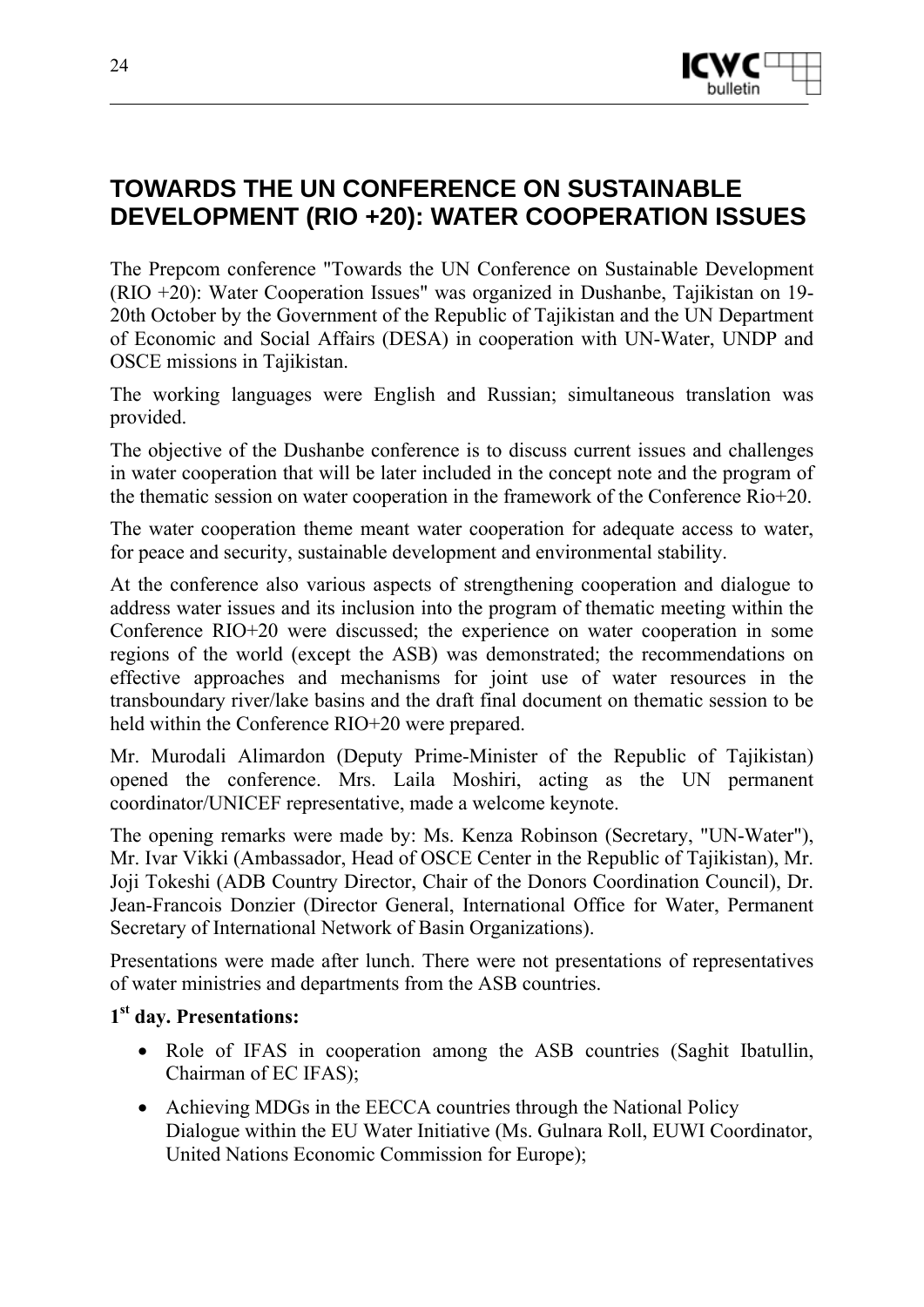

- Water cooperation within ORASECOM (Mr. Lenka Tamae, ORASECOM Executive Secretary);
- Cooperation on transboundary waters in the Arab region (Ms. Chahra Ksia, the Head of the Center on studying water resources and the Arab waters security, League of Arab States);
- Transboundary water allocation among India and Bangladesh: Ganges Water Agreement (Dr. Redjay Karim, Director of Consulting Company "BETS", Bangladesh);
- INBO's view on modern approaches to basin management and tools for support, creation and strengthening of Basin Organizations (Dr. Jean-Francois Donzier, Permanent Secretary of International Network of Basin Organizations)

#### **2d day. Presentations:**

- Women involvement into water cooperation improvement (Ms. Alice M. Bauman-Dentener, President of the "Women for Water Cooperation");
- Water Vision of the Organization of the Islamic Cooperation and contribution of OIC to water issues (Dr. Razley Mokhd Nordin, Director General, Science and Technology Department, OIC);
- Sustainable Development, Water Cooperation and Biological Resources issues of the Caspian Sea - the most rich sea in the world (Prof. Nicolay Aladin, Head of the Laboratory, Institute of Zoology, Russian Academy of Sciences);
- Economic Aspects of Water Cooperation: Central Asia case study (Mr. Anvar Kamolidinov, Ministry of Land Reclamation and Water Resources of the Republic of Tajikistan);
- Ratification of the Alpine Convention: Switzerland case study (Mr. Jon Marco) Church, UN Regional Center on Preventive Diplomacy in Central Asia);
- FFEM-EECCA project on strengthening potential in data management for assessment of transboundary water resources in the EECCA countries (Ms. Mannon Cassara, International Office for Water).

Then participants analyzed a Declaration document, in which out of 24 items the two ones (18th and 21st) were taken from the SIC ICWC report submitted to the conference organizers earlier:

"Item18. Increased collection of hydrological, hydrogeological and meteorological data, as well assessment and extension of potentials; those potentials should be strengthened, including within implementation of the Global Framework for Climate Services (GFCS). Improving water resources management and understanding hydrological cycle through cooperation in joint observations and research, as well promotion of knowledge sharing, building capacities and transfer of technologies. The governments of riparian countries should take appropriate measures to support monitoring of water resources and information networks across all river basins.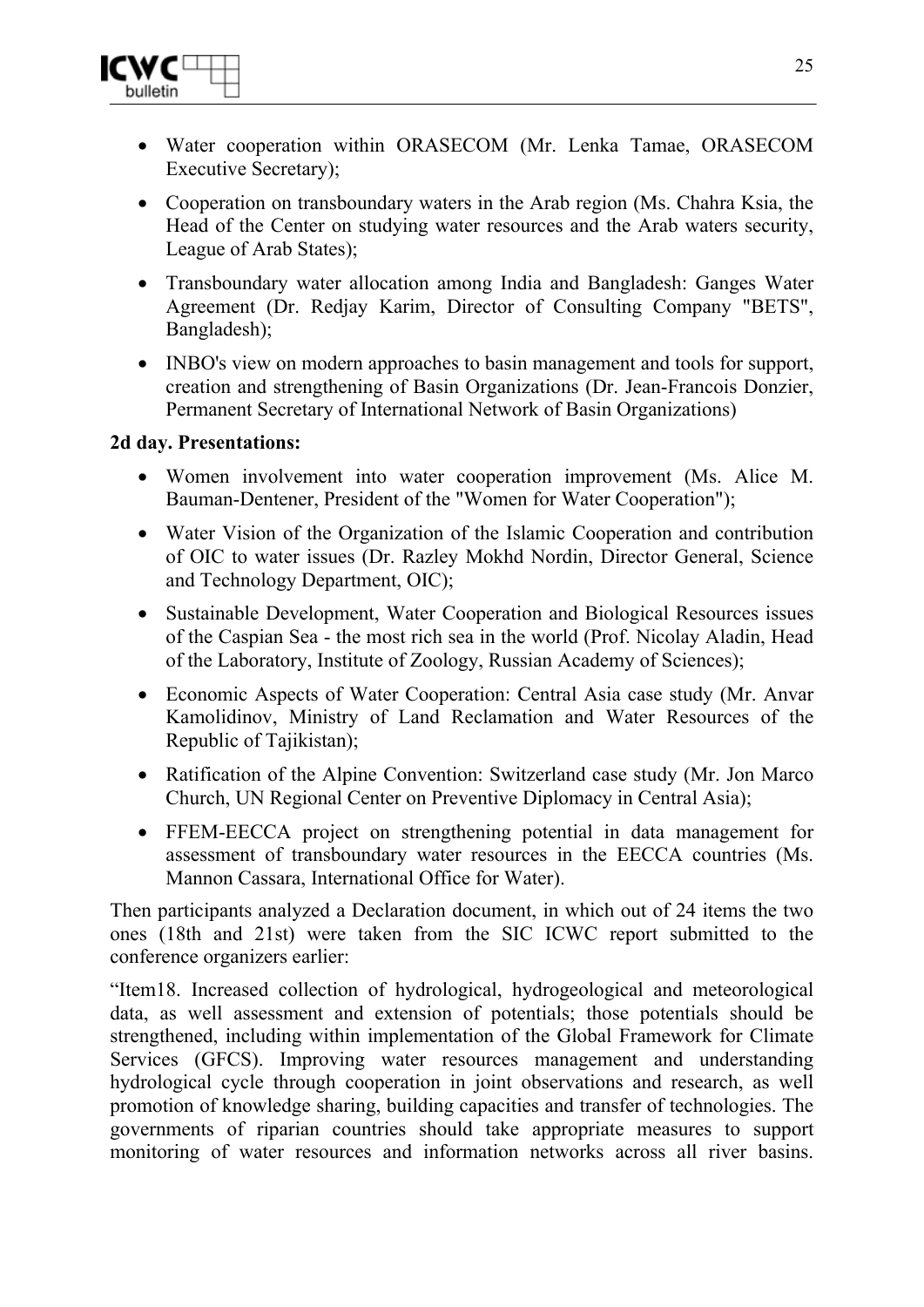

Provisions for joint monitoring, information sharing and public participation, as well as mutual assistance in case of emergencies, are also crucial.

Item 21. Transboundary water cooperation should be based on regional and international agreements and should be applied in all countries including within existing mechanisms and situations of water diplomacy. There is consensus among the majority of riparian countries that transboundary agreements should be specific and should ensure institutional mechanisms for cooperation, including measures for implementation of water resources/ecosystems management and protection".

The participants expressed their gratitude to the Government of Tajikistan for organization of the Conference, the warm reception and generous hospitality. Also gratitude was expressed to the UN institutions, headquarters and country groups, including "UN-Water", as well to other regional and international organizations for their assistance and support provided.

D.A.Sorokin

## **WATER RESOURCES INFORMATION MANAGEMENT IN CENTRAL ASIA**

(Meeting report and opinion of a participant)

The meeting dedicated to information management in Central Asia and organized by UNECE jointly with German Agency GIZ was held on 7 December 2001 in Almaty. The most papers are available on the UNECE website except those which weren't submitted in written form.

The meeting was opened by the Chairman of the Executive Committee IFAS, Mr. S.R. Ibatullin, who stressed the importance of openness, accessibility and reliability of information as one of the fundamental principles of successful cooperation on transboundary rivers between countries in order to improve and strengthen water resources management in the Aral Sea Basin.

The aim of this meeting as defined by the organizer of the meeting, Mr. B. Libert (UNECE), was to initiate new information-based approaches - "how to go together" based on the already proven possibility to work together. He stressed the need for political support of the information process and the great interest of all water specialists in the information exchange development. In conclusion, he cited the CAREWIB system as proof of successful information activities and appealed countries and regional organizations to develop it further.

The fundamental direction of information activities was very clearly reflected in the report of IFAS's Adviser responsible for this section of ASBP-3, Mr. K. Ballyev. The tasks that are urgent from the perspective of participants involved in transboundary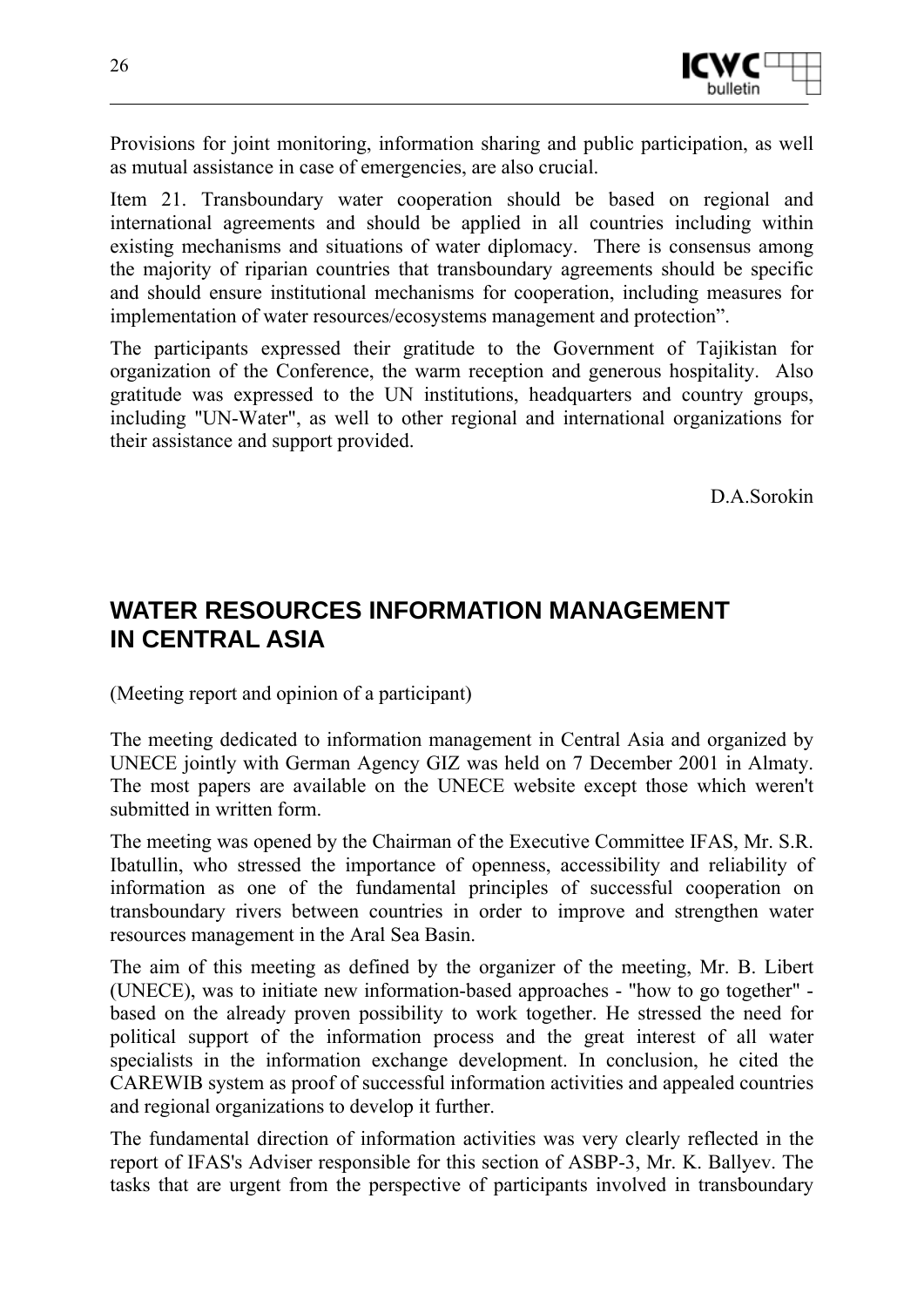

cooperation and should be in focus of donors were highlighted in that report of EC IFAS. The representative of the French International Office for Water, Mr. *Paul Haener* informed the participants about the project of the French Development Agency aiming to create a metadatabase of EECCA's information systems. This project will harmonize different databases with each other, create a catalog of data and arrange information systems.

All the participants were interested and waited for the report of the Regional Director of SDC, Mr. Laurent Guye - "SDC involvement in the information sector in the future". He began his speech by saying that the future is not clear in general. According to the External Review conducted by Mr. Siegfried T. by the order of SDC, the developed information system CAREWIB has a lot of data which aren't used by decision-makers. Then, the Mr. Siegfried's program, which was included in the meeting's proceedings, was introduced by the following critical notes:

- Information exchange currently is developed under conditions of deteriorating relations between the states (???);
- Afghanistan is not involved in cooperation between the countries;
- Infrastructure is being deteriorated throughout the water sector;
- Soil salinity is increasing;
- Water resources quality is deteriorating.

The note of Mr. Siegfried was disseminated by SDC for a week prior to the meeting. At the same time, this note was followed by a message of Mr. Laurent Guye that given note does to reflect the SDC's opinion. All the more strange was the presentation of this note as the SDC platform.

Mr. Abdullaev I. presented very interesting report on behalf of GTZ. He demonstrated how the German team found approaches to support implementation of pilot projects in the 5 countries in the region through small information projects. He emphasized that the main principle of GIZ is not involvement of foreign professionals to information exchange but rather of local specialists capitalizing on their experience, knowledge and data. Using SIC ICWC methods and, to a certain degree, software of CAREWIB, they managed to create the pilot database for 5 irrigation systems in the Central Asian countries.

Mr. Reinhard Bodemeyer presented another work of GTZ dedicated to the information system on land resources management in Central Asia. It must be noted that though the donors as a rule declare a need to open information and blame CAREWIB for insufficient openness of its information, they themselves don't open their information about projects for anybody: to get such information you need passwords, preliminary registration, etc.

Mr. Denisov N. presented a new environmental information system (SEIS), which is developing in Europe and, as he supposes, will be developed in the countries of Central Asia.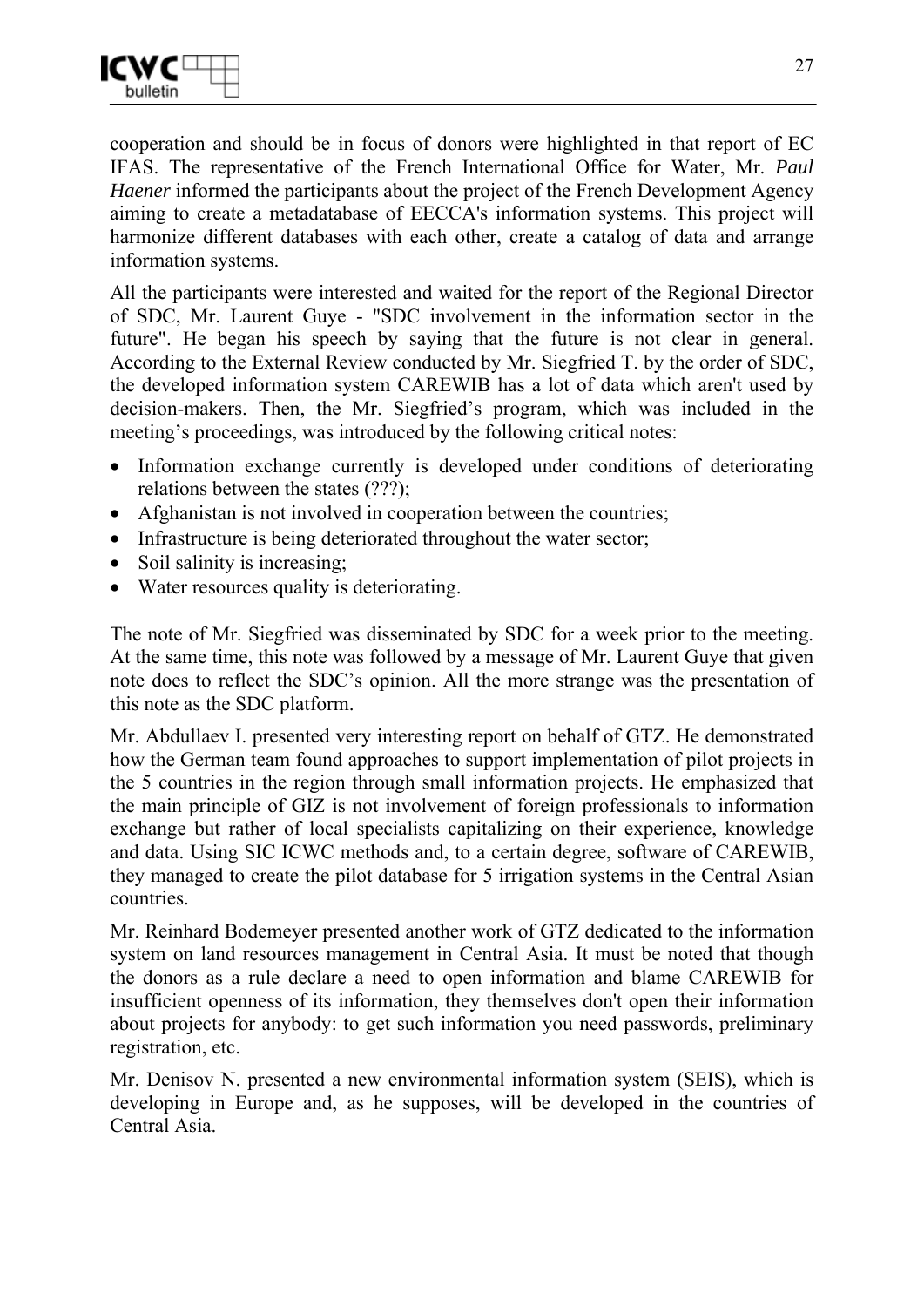

Mrs. Daryl Fields presented the World Bank's new approaches to linking water and energy information and modeling. Finally, Mr. O. Ryaskov, USAID representative, presented the principles of the regional energy information system.

S. Shivareva, Director of the Regional Hydrometeorological Center, presented successful work of RHC on consolidation of data of five different hydrometeorological services and information products, which should be linked with CAREWIB. She told about assessment of information potentials in Central Asia by the commission organized by IFAS. Her report indeed was to be a keynote report of the seminar. This report provided a broad and comprehensive evaluation of information capacities and real information efforts undertaken by all organizations in Central Asia. That evaluation is based on the work of 19 experts involved in the IFAS working group, and on survey of 261 representatives of water management, environmental, energy, social, and political organizations. The report emphasized the high value and need for further development of the information field with the assistance of the national hydrometeorological services under umbrella of RHC and with development of a special site. She asked to transform CAREWIB from the information tool of water management organizations into the information and analytical tool for the whole water-environment-energy community, with involvement (besides ICWC) of other regional groups. Practically, it was the only report, which contained comparison between information needs and current information capacities on the basis of which future information projects must be developed.

As follows from the reports of Messrs. Haener, Denisov, Mrs. Fields and others (except for the report of Abdullayev, GIZ), all the reporters told about their needs in development of their projects and their provision with data but not about the development of real Central Asian information space. It is very strange. Because it turns that the around-water projects get priority among donors as opposed to Central Asian countries.

That is why presentations of national water management organizations, including Deputy Chairman of the State Committee on Water Resources of Kyrgyzstan, as well of regional organizations - BWO "Syrdarya", BWO "Amudarya", ICSD - were in dissonance to the above mentioned speeches and advocated a need to strengthen and further develop CAREWIB and harmonize it with other information systems: of hydrometeorological services, water quality organizations and energy organizations.

As a participant of the meeting, I am proud of our work with SDC and colleagues, because if there had been no CAREWIB, nothing could be discussed. Now we have information about water and land in the region, about world experience, as well the generalized data for the region and some areas, albeit with some flaws, but there is no information hunger in the region and this is important. Nevertheless, critics had to admit that CAREWIB "enriched the scarce information landscape in Central Asia". But they did not notice the main thing - ICWC elaborated a common methodological approach to formation of regional and national databases on the basis of 'information sieve', which is used successfully (somewhere - better, somewhere -worse) in all five countries in the region. Kyrgyzstan can be considered as an example, where our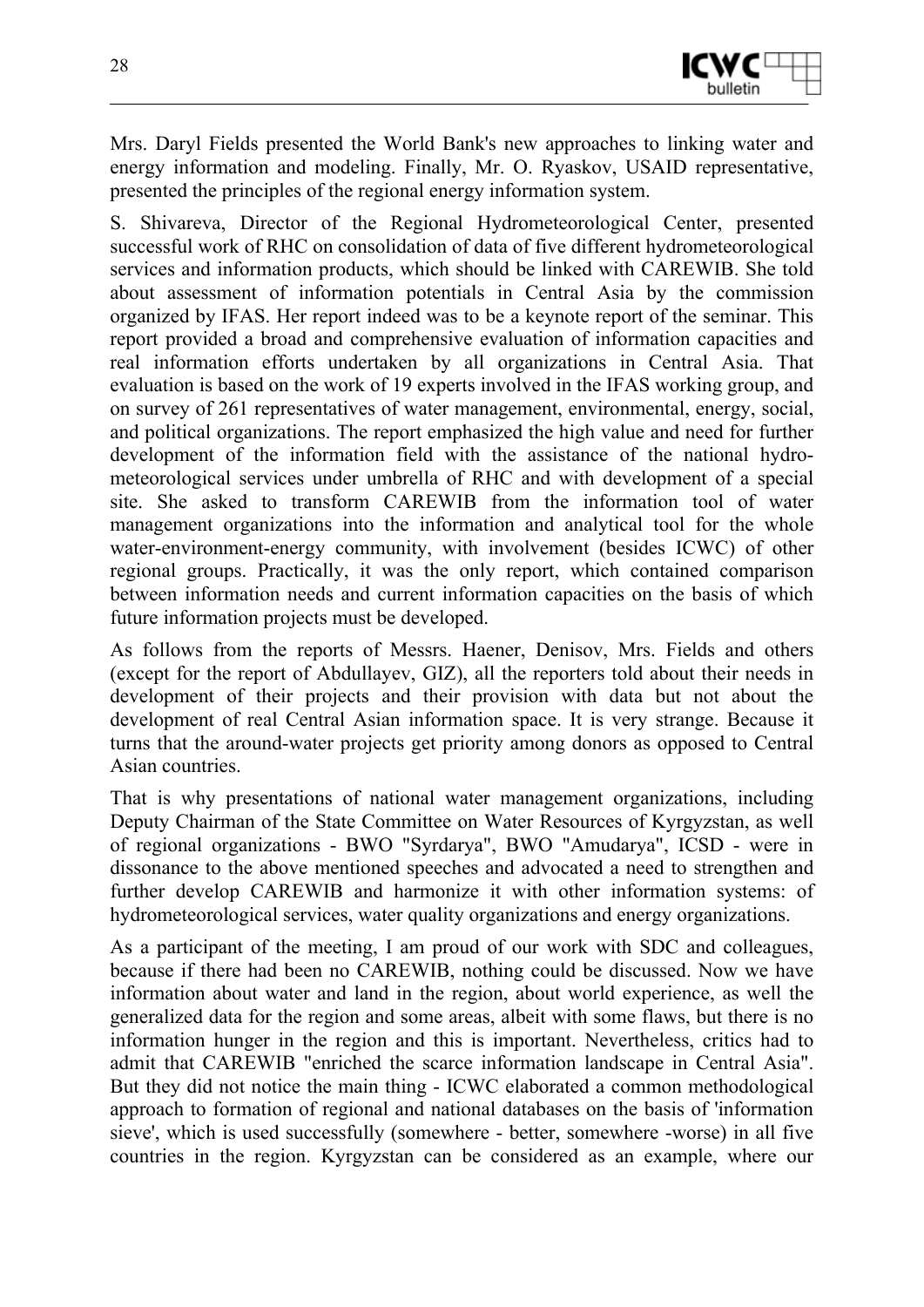

suggestions on software, interface and formats for data collection and processing are used outside the Aral Sea basin.

Registration and approval of ICWC is required only for access to 10% of information on the CAWater-Info portal. As to openness of information, we aim to show an example of openness: all the projects implemented by SIC ICWC's staff are accessible on our website, including work plans, minutes of workshops, our methods and guides, etc. Moreover, most manuals are translated into 5 national languages. We found nothing of the kind on the websites of WB, ADB, and UN. At best, these sites contain the project lists, main themes and expected outcomes.

The External Review by Mr. Siegfried was very subjective. The External Review was implemented by a person, who has never been occupied with water resources management and did not understand that water resources management requires practical tested methods and approaches rather than theoretical ones. Also water management needs a lot of information and knowledge not only about water but about land, environment, law, economy, finance and many others. Nevertheless, the External Review had also a positive effect. It evoked strong encouragement of our portal and approaches to dissemination of knowledge from the side of all participants of the survey conducted by the working group of IFAS, against unfair criticism of SIC ICWC. None from 268 respondents said that we were doing useless work. On the contrary, all the respondents like people who are seeking water in desert have required more and more information because our site covers only 57% of their needs and therefore 50% of required information needs to be added. The survey didn't cover the audience, which is in most need for knowledge and information, such as WUAs, farmers and lower chain users. However, they need a new information stratum being produced by collaborative efforts of water-technologists, irrigation experts, agronomists from our side and climatologists from hydrometeorological services.

In the region the interest to water is increasing because people understand that their future strongly depends on water. In this context, were are thankful to Mr. B.Libert, who not only organized popularization of information theme in the region as a whole but also wrote in his comments versus the External Review: «We believe that in the difficult circumstances of Central Asia and with a relatively modest budget, the project has made considerable achievements. Comparing internationally, even when taking into account Western European countries, CAREWIB with all its problems and drawbacks has contributed significantly to the access of information in the region. Hard work of a technically advanced staff has made it possible to establish a unique system at a relatively low cost. CAREWIB outputs are quite unique, especially with the background of the deteriorating management and information exchange in the region overall."

What are we doing now? As far back in 2004, at the meeting of donors (ADB, WB, USAID, SDC and ICWC) the goal of improving the Aral Sea Basin management was clearly defined by Mr. Guy Le Moigne, the Keynote Speaker, as "developing shared efforts to hydrosolidarity in the basin" through: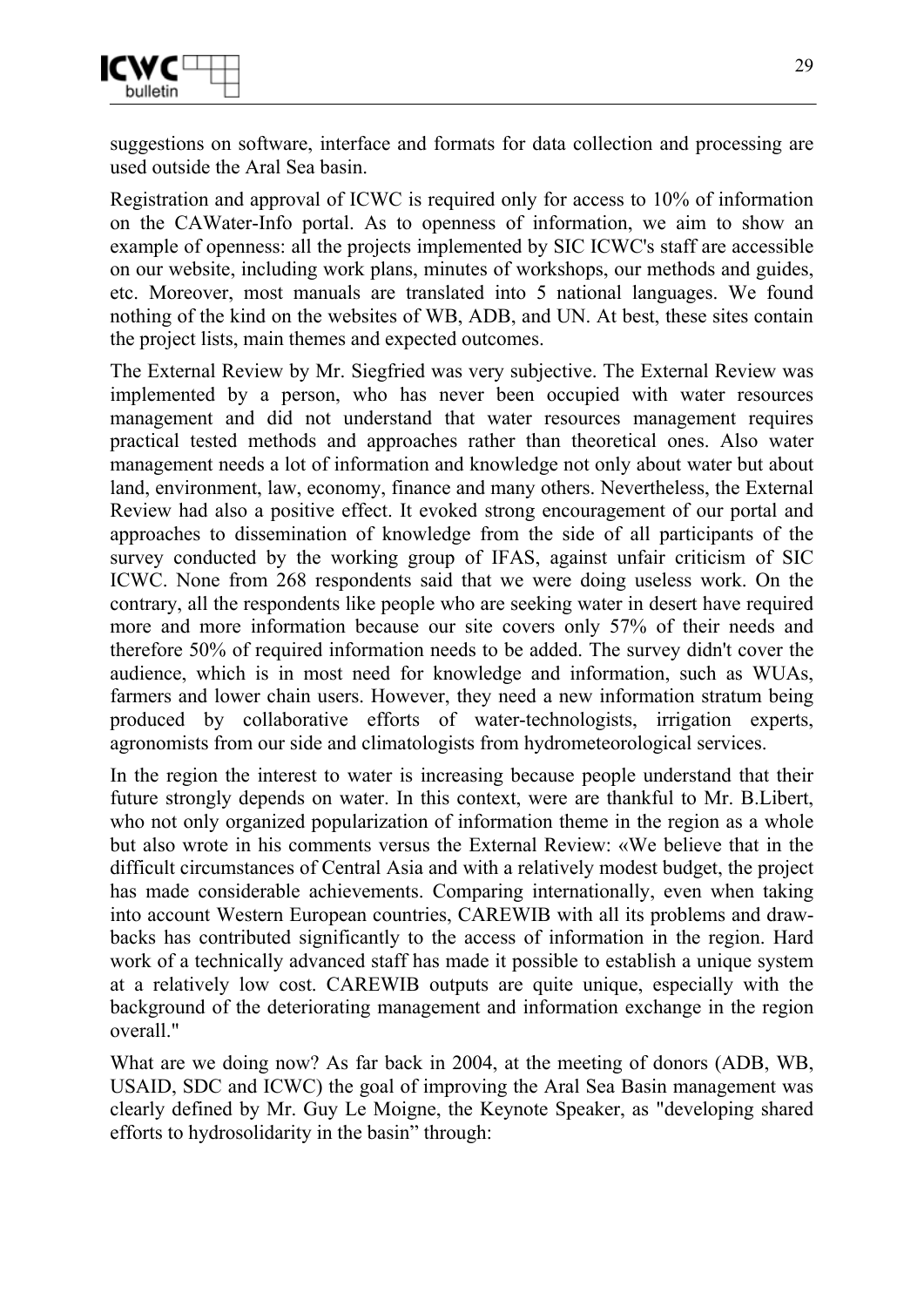

- raising public awareness and participation by providing broad information and attracting attention of key stakeholders with the aim to develop social recognition of needed joint actions;
- forecasting scenarios which demonstrate further difficulties;
- assisting leading institutional structures to play their role in development of moral principles of water management and use".

All follow-up activity of CAREWIB was aimed to solving these problems by means of expanding the knowledge base and by involvement of UNESCO-IHE in our work on future development scenarios, widely covered in the published results of modeling. Currently the Aral Sea Basin model as demo and game versions is being prepared for public use in the next half year.

When decision-support system (DSS) is being prepared, a clear understanding that it is not only a basin model is necessary. Because DSS should link all water hierarchical levels. Information deficit has arisen already within the "IWRM-Fergana" project and "WPI-PL" project. Together with water management organizations of 5 regions in the three countries we try to satisfy information requirements by issuing monthly bulletins in hard copy. But firstly their quantity and access is limited and, secondly, recommendations for ten-day periods are needed besides monthly recommendations. We already have provided Kashkadarya, Samarkand, Bukhara and Khorezm provinces with our methods and software. Further, we are going to cover Dialalabad and South Kazakhstan provinces. Information demand is increasing and the regional information system and especially national ones have to be developed to satisfy this demand. We are ready to deliver our know-how developed during our activity to all interested parties on the basis of collaboration like we did this with ICSD, RHC and others.

Mr. Ibatullin began his speech by saying about transparency. In principle, if there is a good will, there would be no problem with obtaining information as such. The problem lays in exchange of information on water quality and in accuracy of water discharge data. The gauging stations on the Syrdarya river are supposedly break down and data from G/S Kyzylkishlak and Akdjar, as well as from all gauging stations on the Amudarya river are not received. Therefore, we call to continue already started automation of gauging stations that is implemented successfully along the Syrdarya river with support of SDC but didn't start yet along the Amudarya river.

Finally, one can summarize as follows:

- Today CAREWIB is the only 90% open information system, which is accessible for wide circles of users;
- Not only database but also knowledge base need to be extended (legislation aspects);
- Owing to RHC's activity and a good will of EC IFAS, activities towards coordination of hydrometeorological services and water management organizations have been started, as well as coordination with ICSD. This process should be strengthened because it allows increasing our capacities for harmonization of databases and, at the same time, for comparing data of national water organizations and BWOs;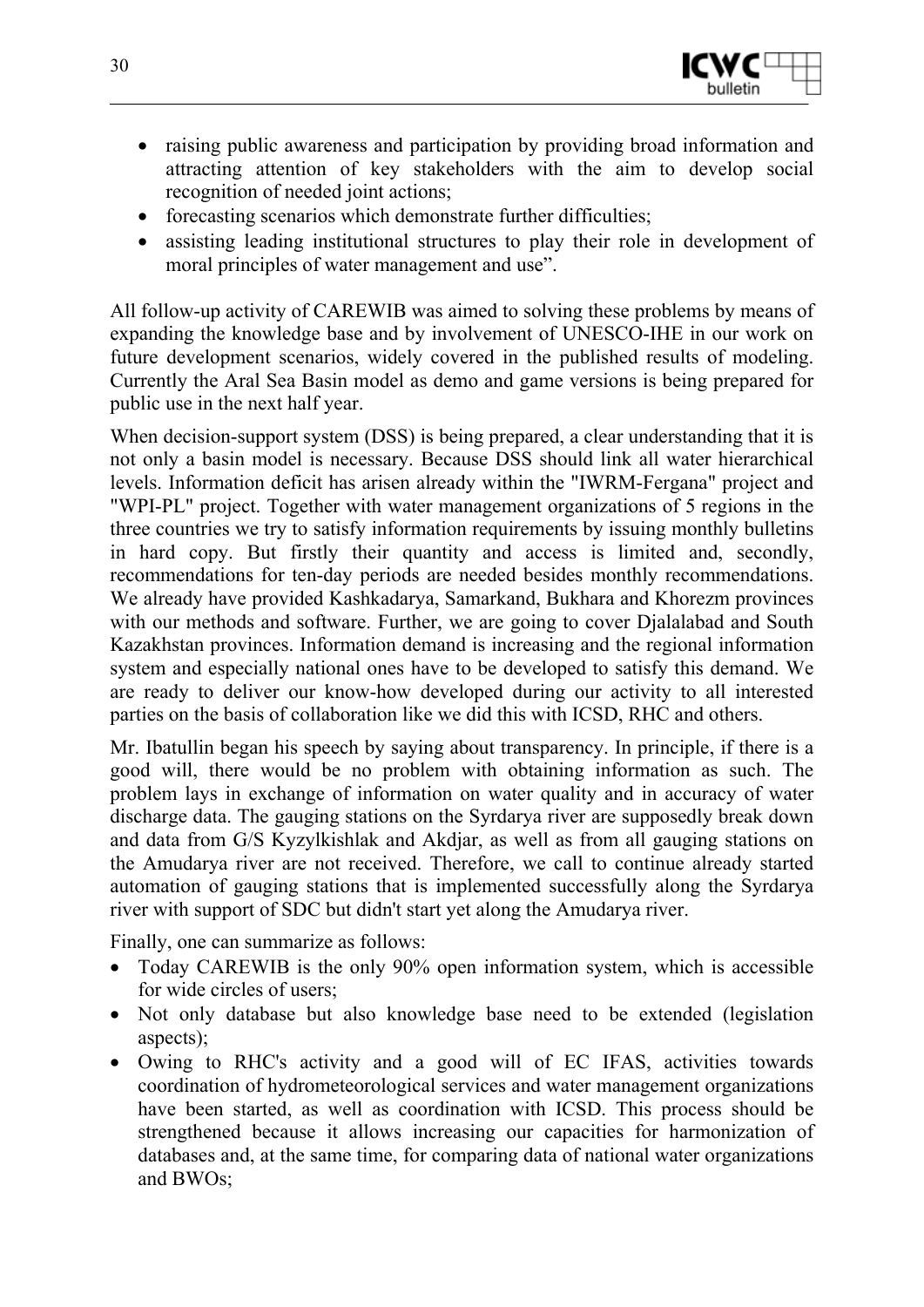- We are ready to collaborate with the French project in part of identifying information flows, metadata and IS structuring;
- We are thankful to GIZ for support and cooperation which we would like to develop and strengthen;
- Now we have access to database of NASA and we can do a lot, notably regarding assessment of situation with water use, water losses and water availability. We need only money and equipment.

Prof. V.A. Dukhovny

## **LEGAL AND INSTITUTIONAL SUPPORT FOR CREATION OF SHARED INFORMATION SYSTEM (NETWORK) AND DATABASE OF THE ARAL SEA BASIN AND MONITORING OF ASBP-3**

### (**Area: ASBP-3-4.3.1**)

#### **(report by Ballyev K. at the UNEСЕ workshop "Water information management in Central Asia", Almaty, 7 December 2011)**

Information access and exchange is one of the key tools for development of efficient and fruitful regional cooperation, but lack of information about water and land use and socio-economic situation in the Aral Sea Basin became bottleneck for operative and long-term decision-making on transboundary water resources management and appropriate water policy implementation.

Information network needs to be developed at the regional and national level, including:

- Improving the model-analytical tools, including on-line data analysis.
- Improving IFAS's portals to broaden the disseminated data and analytical information on water-land and environment problems in Central Asia.
- Issuing and disseminating the printed publications on water&land and environment problems.
- Improving institutional structure of information service in the Central Asian countries.
- Preparing the integrated information about environment situation, predictions of probable consequences of human activity, and recommendations on selecting ways of safe development in the region for the decision-support systems.

The main task of ASBP-3-4.3.1 will be to find opportunities for the development and institutionalization of cooperation with the IFAS's executive bodies and informational support to the development and implementation of ASBP-3. One of the new practical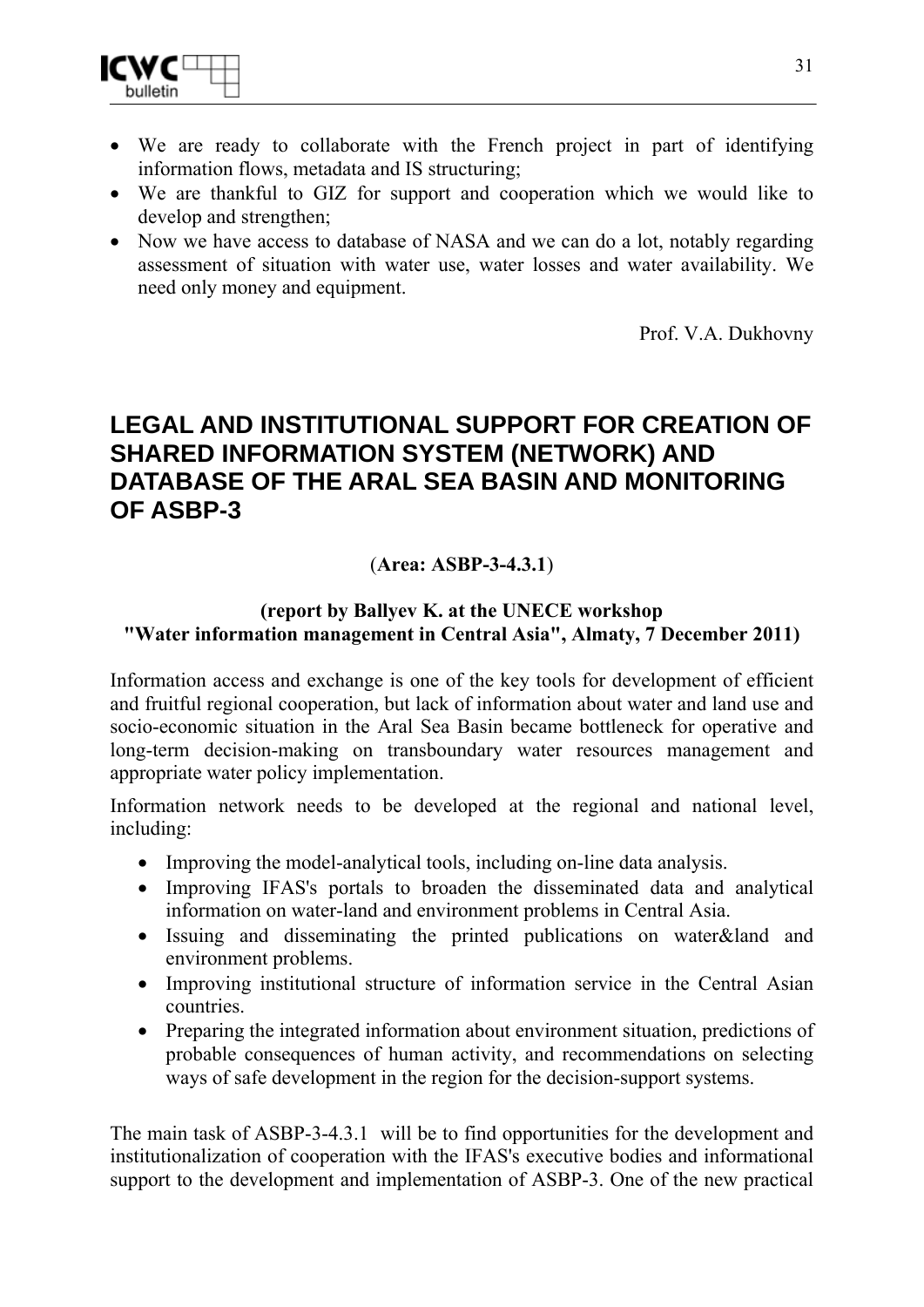

tasks will be to increase the range and quantity of information products originally created for the Aral Sea basin to embrace the Central Asia as a whole (in areas outside the ASB). To this end, it will be needed to develop cooperation further with organizations, projects and local authorities in Central Asia and outside.

In the current difficult socio-economic situation in Central Asia, water use and management undergo positive changes at both on-farm level and irrigation system/basin level and adapt to current development trends. The above-mentioned direction of the ASBP-3 contributes to this development by creating informativeness, openness, involvement of public and community organizations, as well as by disseminating certain rules and tools for information exchange in all collaborating countries.

An important factor is the transboundary surface waters in the Aral Sea Basin. The national hydrometeorological services in the region are responsible for monitoring of surface waters. The final stage of monitoring should include assessment of surface water resources in the current conditions and in the future. However, due to financial difficulties experienced by all NMHSs in the region, as well as due to lack of coordination, the final stage of monitoring is not carried out. The last issue of Water Resources Inventory "Long-term data on the regime and resources of surface waters", which included hydrological data up to 1980, was published 30 years ago. And the monograph "Surface Water Resources of the USSR", which provided data on regimes of rivers, lakes and other water bodies, was published 40 years ago. For last 40 years, the long-term hydrological data series was accumulated and gives possibility to evaluate long-term regime of water bodies caused by climate change and human activities.

Implementation of water management measures to mitigate the Aral crisis is impossible because of lack of the current and prospective assessment of surface water resources in the Aral Sea Basin. Tajikistan and Kyrgyzstan, where most of the Aral Sea Basin's runoff (80%) is formed, are interested in using the available water resources for hydropower generation but the downstream countries - Kazakhstan, Turkmenistan and Uzbekistan - are going to continue using these resources for irrigation. At the same time, the upstream countries are interested in maximum water releases during the winter when electricity demand is very high but the downstream countries need the same maximum water releases during summer for irrigation.

Increasing water consumption, which is linked to population growth and intensive development of the region's economies, aggravate the situation. The expected decrease of runoff in the near future due to climate change makes this problem even more acute. These factors necessitate regional assessment of the long-term surface runoff in the Aral Sea Basin in the light of climate change and economic activity in the region.

Further development of information exchange in the water-environment sphere in the region will be focused on improving the participatory principle for all stakeholders and works based on unified methodical approaches and technical tools. Modern information technologies give possibility to set-up the differentiated access to certain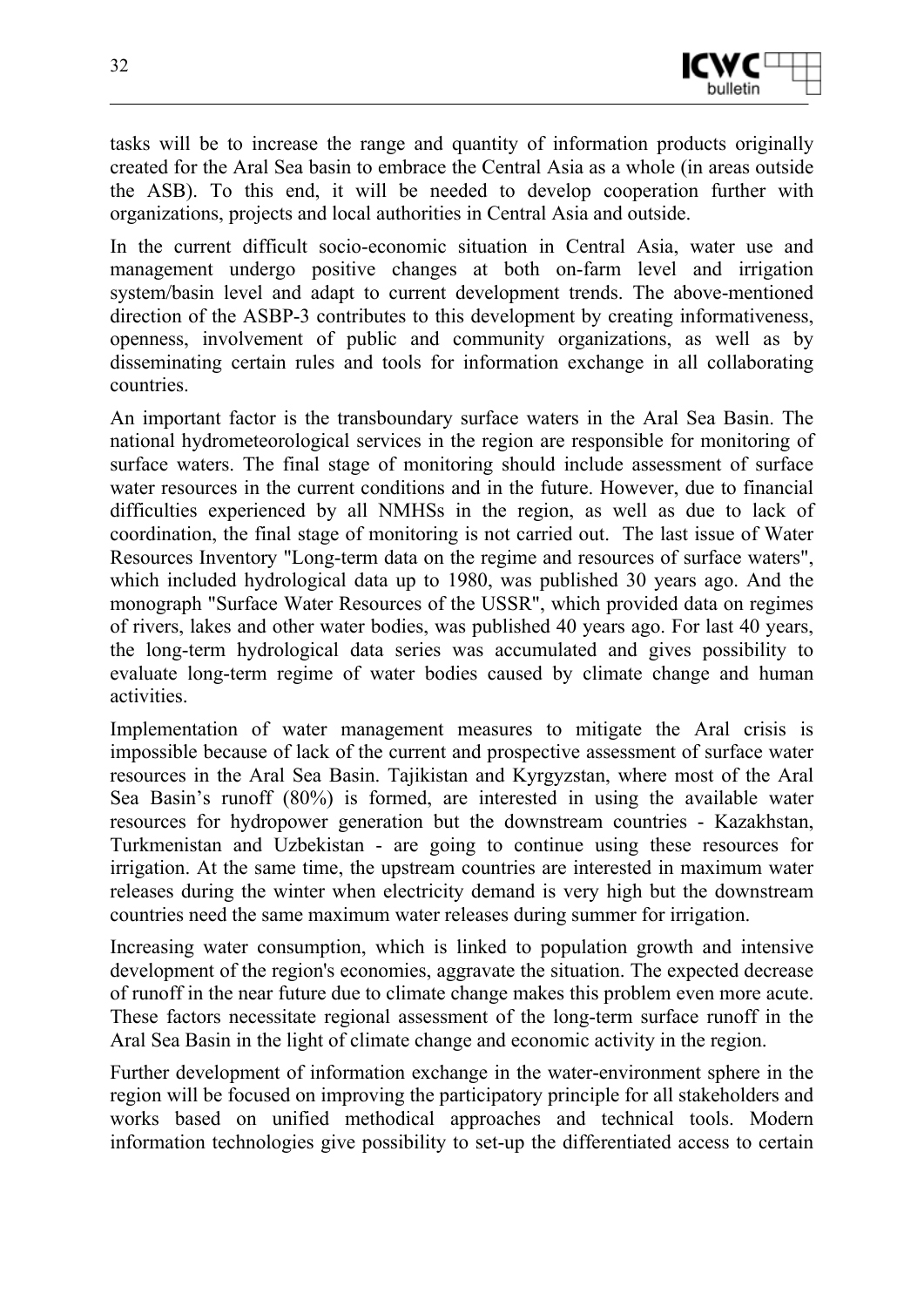

sections of information system, hence the copyrights of information suppliers will not be violated and some data bases will be protected against free viewing.

#### *Further development of Information Network at the regional and national level*

Further implementation of ASBP-3 involves the following:

- Involving all stakeholders of Central Asia into the Information Network
- Including data of Afghanistan (GIS-layers and, if possible, data of regular observations) within the Aral Sea Basin into the Information Network
- Feeding regional and national databases with new information needed for modeling and GIS
- Organizing spatial visualization of provincial statistics in database through GISinterface

#### *Improving the modeling-analytical tool, including on-line data analysis:*

The followings are going to be implemented:

Developing, finalizing and testing the analytical tool of Information System, including:

- game models for the Aral Sea Basin management (ASB-mm);
- water balance model for river site (site selection and solving tasks on flow distribution, taking into account the lateral inflow, channel losses calculation)
- assessment and forecast of the lateral inflow;
- assessment of water content in the rivers of the Amudarya/Syrdarya river basins based on analogues of climatic and hydrologic parameters of hydrologic series, using data of NHMSs;
- operative forecast of return flow and lateral inflow assessment of nonproductive water losses in the river bed;
- analysis of socio-economic consequences in economic sectors related to water management.

#### *Development of computer models and user interfaces for online solution of typical tasks of water resources management and assessment:*

- Model of reservoir with hydropower (selection of object and solution of tasks on flow regulation by reservoir, calculation of water deficit, HPS operation modes, including power generation, etc.)
- Model for assessment of hydrochemical composition of Amudarya / Syrdarya rivers (selection of gauging stations, river section, input of hydrochemical data, assessment of salt-water balance [mg-eq.], data validation, etc.)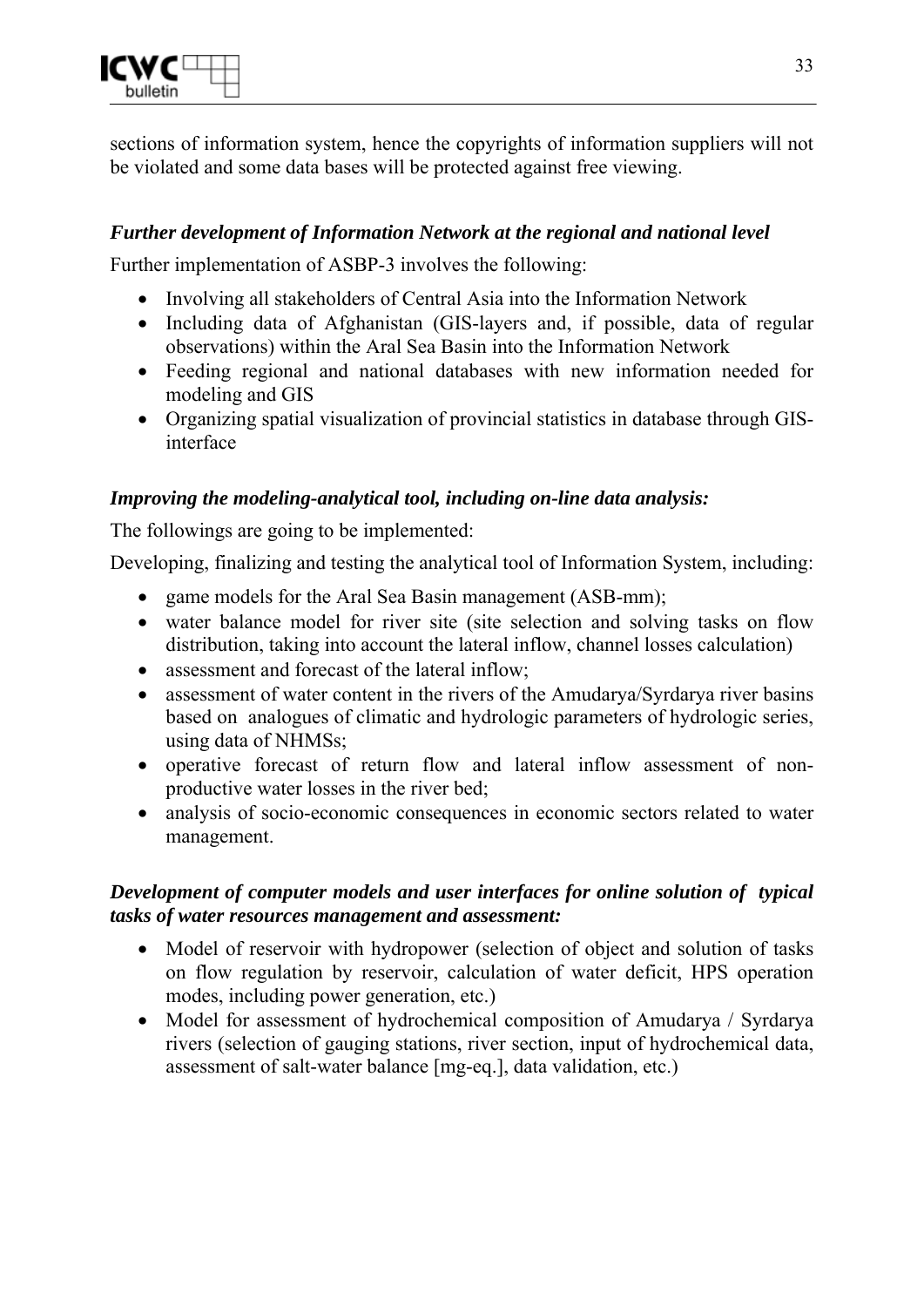

#### *Issuing and dissemination of publications on water&land and environmental problems:*

- Publishing popular thematic, graphic and cartographic information about the most popular and actual water-environmental problems in the region (including training of regional organizations in preparation of such information)
- Publishing EC IFAS bulletins, ICWC and ICSD bulletins, other periodic publications of EC IFAS, SIC ICWC, SIC ICSD and all the partners
- Publication of monographs, brochures, collected papers etc. provided by all partners
- Digitization and publication of rare and old books, maps etc. related to the ASB problems, available in the archives of the partners
- Checking existing materials and preparing new ones on water resources in Central Asia with the aim to propagandize the portal and global information systems too (WaterWiki and others)
- Studying the needs of farmers, WUAs, agricultural producers for information contained in the Information System and on the portal and the possibilities to deliver it to them (agro-bulletins, satellite images of crops, etc.)

#### *Improving institutional structure of water information service in Central Asian:*

- Improving "institutional" structure of IFAS
- Expanding the geographical coverage (Afghanistan)
- Building capacities of executive bodies (EC IFAS, SIC ICWC, SIC ICSD, BWOs, RHC, NHMS)
- Improving the support structure (cooperation with donors and international organizations)
- Cooperating with other data provides (CACILM, UNDP, etc.)

Preparing integrated information about environmental situation, forecasts of probable consequences of human activity, and recommendations on selecting ways of safe development in the region for decision-support systems.

The planned eco-information system should be directed towards integrated use of environmental monitoring results and providing transformation of raw measurements into the data format suitable for making of decisions that contribute to sustainable development of Central Asian countries.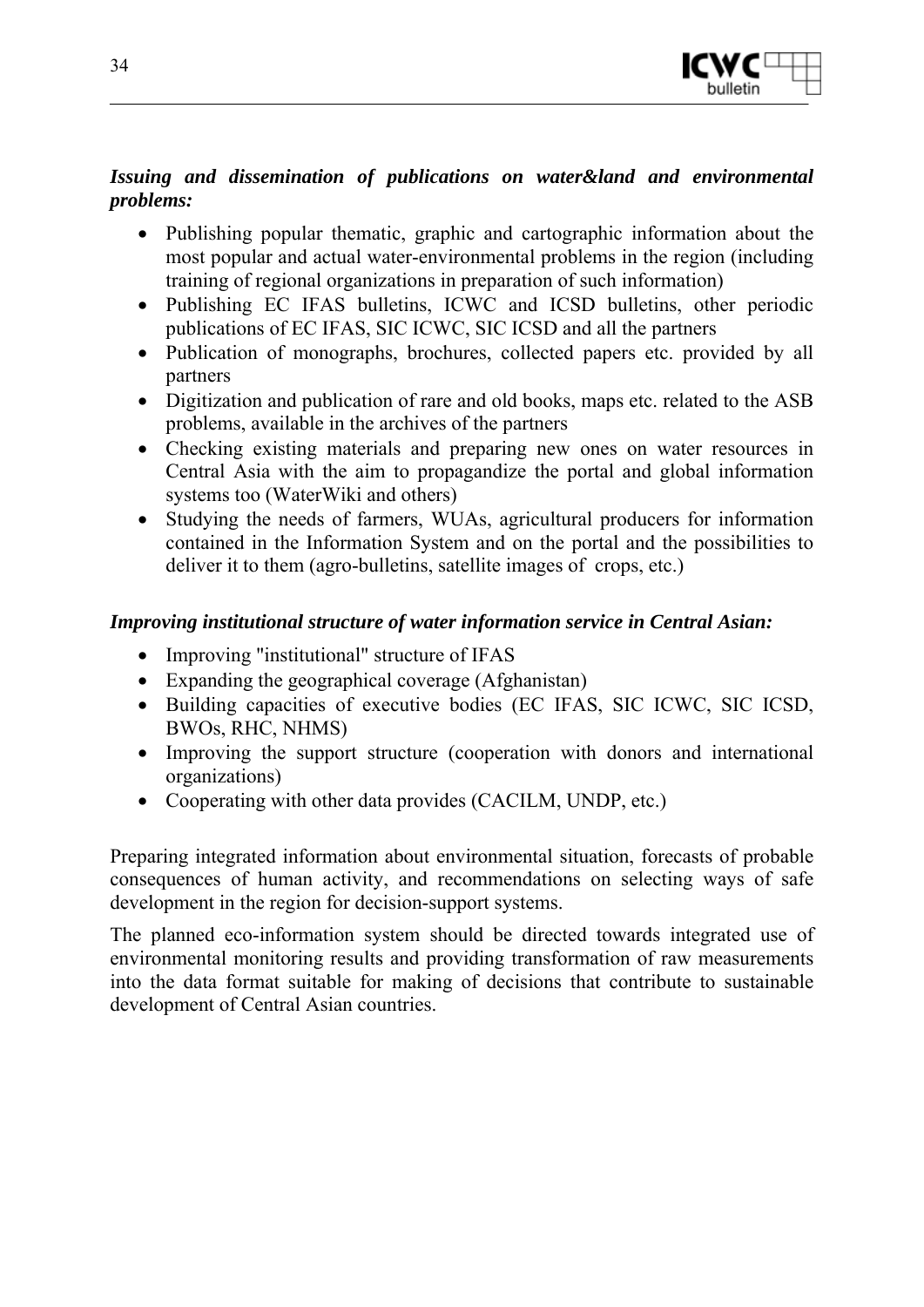## **FOURTH MEETING OF THE TASK FORCE ON TARGET SETTING AND REPORTING ON THE PROTOCOL ON WATER AND HEALTH OF THE UN CONVENTION ON TRANSBOUNDARY WATERCOURSES AND LAKES**

#### **(Tbilisi, Georgia, 19-20 October 2011)**

Organizers: UNECE, WHO, National Water Partnership of Georgia.

The meeting was attended by experts from the following countries: Armenia, Azerbaijan, Belarus, Croatia, Finland, France, Georgia, Hungary, Kazakhstan, Kyrgyzstan, Lithuania, Norway, Portugal, Republic of Moldova, Romania, Russian Federation, Serbia, Slovenia, Switzerland, Tajikistan and Ukraine.

Representatives of the following international organizations and non-governmental organizations (NGOs) were also present: Regional Office for Europe of the World Health Organization (WHO/Europe), ECO-TIRAS International Environmental Association of River Keepers, Global Water Partnership for Caucasus and Central Asia (GWP CACENA), IPO Ecoproject Partnership, Regional Environmental Center (REC) Caucasus, WaterLex, Women in Europe for Common Future (WEFC).

The opening of the meeting was marked by the signature of a Memorandum of Understanding between UNECE and the Ministry of Environment of Georgia, setting the basis for the National Policy Dialogue (NPD) on Integrated Water Resources Management in Georgia under the European Union (EU) Water Initiative, facilitated by UNECE.

The Deputy Chairman of the Parliament of Georgia, Mr. Tsereteli, opened the meeting.

After adoption of the Agenda, Mr. Pierre Studer was assigned to chair the Task Force upon the Swiss proposal.

The following topics were considered during the meeting:

1. Progress since the second session of the Meeting of the Parties;

2. Review of general progress in setting targets and target dates and challenges encountered by Parties which have not yet set their targets;

- 3. Specific challenges in setting targets and target dates;
- 4. Setting targets in specific areas of work under the Protocol;
- 5. Measures to achieve targets and target dates;
- 6. Assessing progress towards the objectives of the Protocol;
- 7. Future work of the Task Force on Target Setting and Reporting for 2011-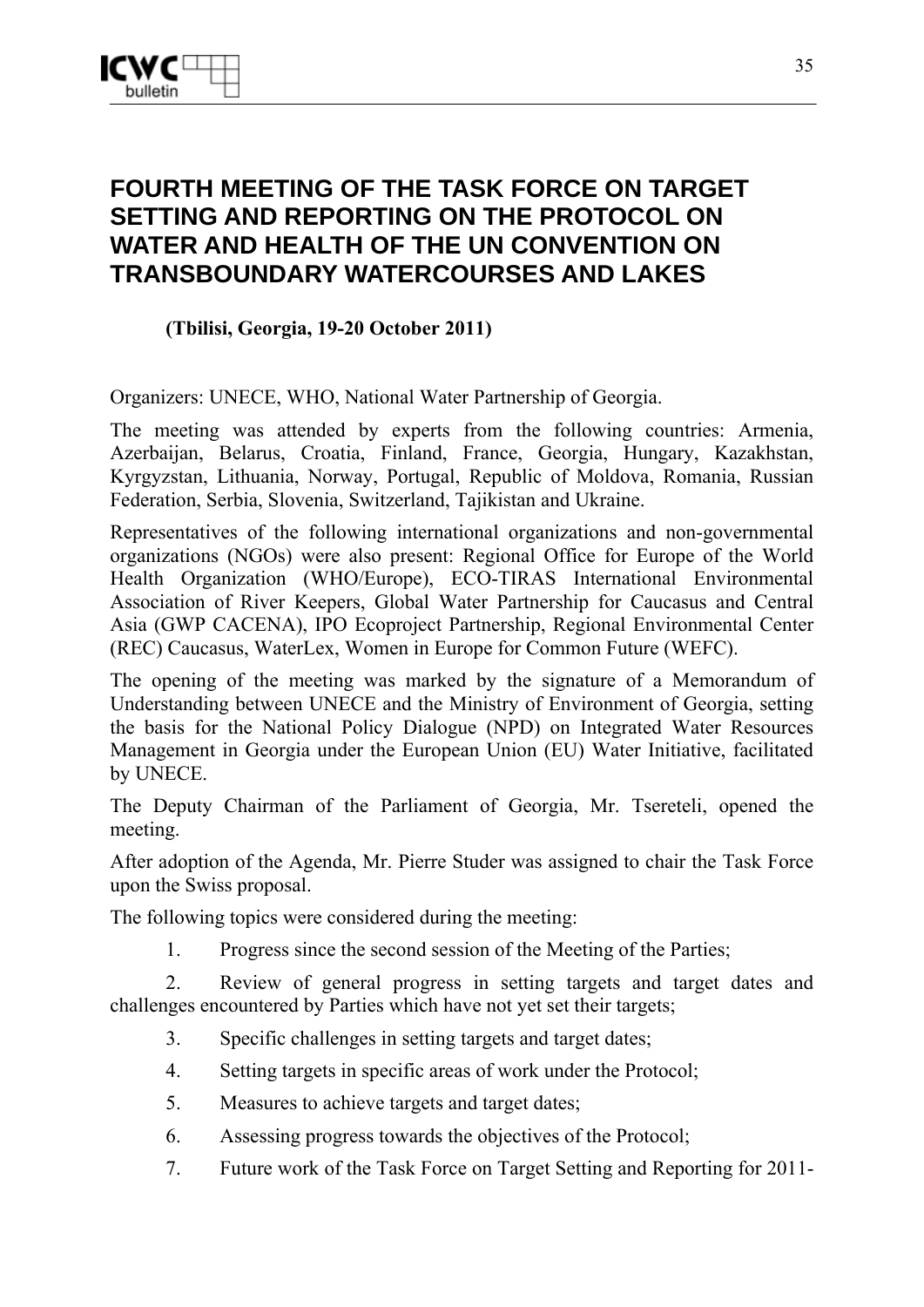

#### 2013.

Regarding 1st item: The secretariat provided information on the first sub-regional workshop held in Belarus in April 2011 with representatives from the Republic of Moldova, Ukraine, Belarus and the Russian Federation.

One of the main conclusions of this workshop is as follows: "Setting targets is also a political exercise, not only a technical one. The key task of the Protocol is involvement of decision makers at higher political level and also the representatives of civil society...".

Similar sub-regional workshops were planned by UNECE in the Caucasus and Central Asia in 2012 and 2013 thanks to Finnish financing.

Regarding 2nd item: Several countries reported on the progress in target setting. Progress is observed in Georgia (set up of Steering Committee and establishment of draft targets), Romania (continuation of process in targets setting), Armenia (progress towards ratification of the Protocol), Portugal (request to government to nominate focal points), Azerbaijan (new small scale water supplies, construction of waste water treatment facilities), France (definition of targets based on a large consultation process). The representatives of Norway and Ukraine presented the difficulties and challenges regarding the target setting process.

The 3d item was divided into some sub-items:

A. Building cross-sectoral cooperation

Establishment of coordination groups in Moldova, Hungary, Lithuania and Kyrgyzstan was reported.

B. How to set targets and which targets to set

The secretariat provided a brief overview on the status of setting targets as revealed from the first reporting exercise. Areas in which all Parties have set targets are the following: quality of drinking water supplied, reduction of water-related diseases, access to drinking water and access to sanitation. It was noted that in the area of reduction of water-related disease, regretfully no target linked to direct health intervention (e.g. vaccination) had been set. It was noted that target setting was delayed everywhere and cost benefit analysis had been very rarely carried out.

C. How to ensure public participation in target setting

Many countries reported that provisions on public participation were included into the Protocol but only some reports contain information on public contribution. Success in this area was achieved in Moldova and Belarus.

The 4th item was also divided into sub-items:

A. Surveillance of water-related diseases

It was noted that Central Asia and Caucasus, particularly Tajikistan, Turkmenistan, and Azerbaijan, have high rates of mortality from rotavirus infections. It was calculated that 40% of all hospitalizations worldwide are due to rotavirus infections. The incidence of severe rotavirus infections is highest where water and sanitation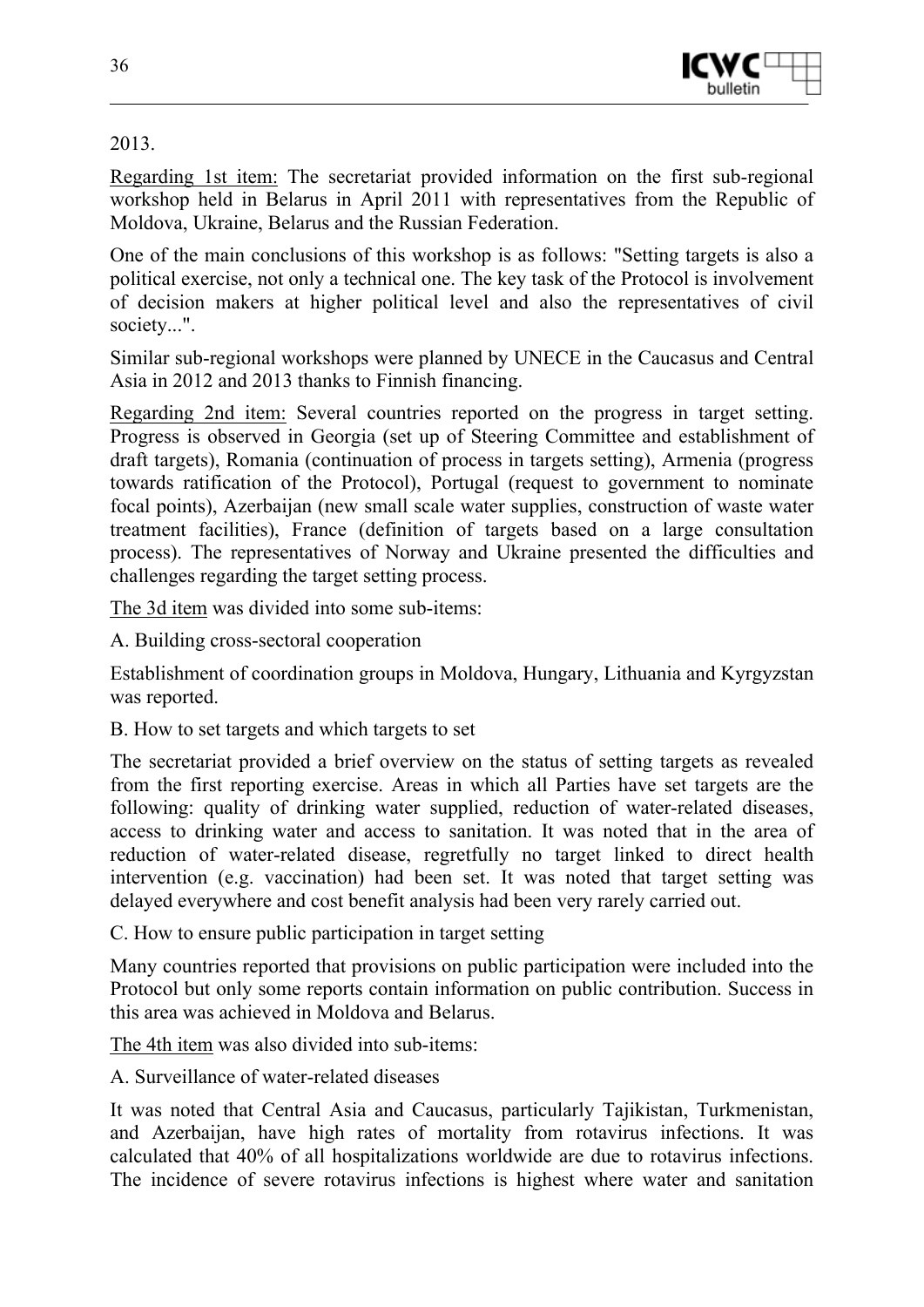

standards are lowest. Rotavirus Surveillance Networks were established in Armenia, Azerbaijan, Georgia, the Republic of Moldova, Tajikistan and Ukraine with the assistance of WHO/Europe, with the objective to prepare the decision-making on the introduction of the rotavirus vaccine. Armenia, Georgia and the Republic of Moldova were planning to introduce the vaccine in 2012 through support by the Global Alliance for Vaccination and Immunization (GAVI). Tajikistan was planning introduction in 2013-2015. It is difficult to prove interrelations between water quality and waterrelated diseases without reliable statistics. The representative of Kyrgyzstan has emphasized that rural communities in Central Asian countries need a support to implement the plan on water security.

B. Small-scale water supplies and sanitation

Health issues in the majority of countries were linked to small scale water supplies.

C. Equitable access to water and sanitation

A representative of France presented the work conducted on equitable access to water and sanitation, which was developed on the basis of a questionnaire. Three meetings of the expert group and a workshop were held in July 2011 in Geneva. A best practices document resulted from this work is being finalized and will be presented to the fourth meeting of the Working Group on Water and Health. The Guidance would be launched at the sixth World Water Forum in Marseille in March 2012. The focus of the work on equitable access was on three dimensions, namely geographical disparities, vulnerable and marginal groups, and population with limited access.

D. Water supply and sanitation in extreme weather events

A representative from the Republic of Moldova informed that research and statistical data show a correlation between water quality and climate change, namely regarding the incidence of floods and droughts. He explained that work had started to develop preventive measures to adapt to climate change.

Regarding 5th item "Measures to achieve targets and target dates": A representative from the Republic of Moldova provided information on the process of deciding upon the target settings and target dates. The preparation of a national action plan is now foreseen, including the estimate of the associated costs, which should become a part of the National Environment and Health Action Plan to be adopted through a government order.

During debates on the 6th item a representative from WHO presented the WHO and UNICEF Joint Monitoring Programme on Water Supply and Sanitation (JMP) and the Global Annual Assessment of Drinking Water and Sanitation (GLAAS). JMP provides information on the access to improved water supply and sanitation facilities. She explained the process of global JMP report development and emphasized the need for harmonization of national classifications with JMP definitions and capacity building activities. GLAAS is a new initiative of UN Water led by WHO, launched in 2008. GLAAS uses the JMP information adding other data to describe the enabling environment in the water and sanitation sector, including policy sector, institutional structure, human resources capacity and financial flows. It should provide added value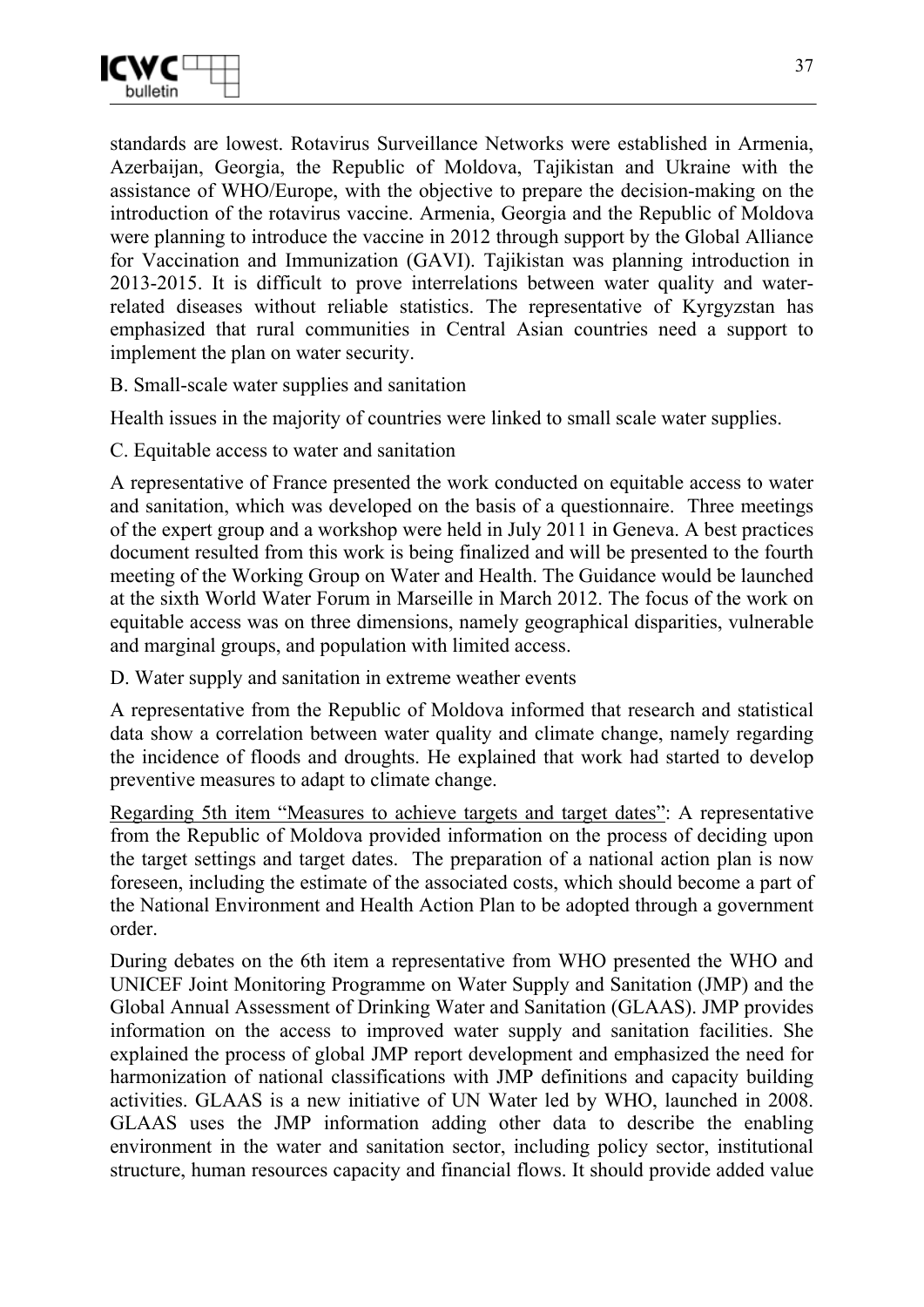

to sanitation and drinking-water monitoring efforts towards achieving the MDGs. The latest GLAAS survey was carried out in 57 countries, and 12 external support agencies. The report had been published in 2010. The GLAAS recommendations were reflected in high level meeting commitments on Sanitation and Water for All.

Regarding the last item: the secretariat informed that should it be decided to hold the next meeting of the Task Force in Geneva, the dates of 11-12 July 2012 had been provisionally reserved. Proposals to host future meetings of the Task Force should be brought to the attention of the secretariat because the majority of participants noted that the Target Group meetings need to be continued in the sub-regions.

The complete version of the report can be downloaded here:

www.unece.org/fileadmin/DAM/env/documents/2011/wat/TF/4th\_TF/Report\_TF\_4th \_meeting\_Rus\_final.pdf

Yu. Kamalov

## **ACTIVITY UNDER THE PROJECT "WATER PRODUCTIVITY IMPROVEMENT AT PLOT LEVEL"**

To develop a reliable, demand-driven, equitable water distribution, it is important to develop an adequate water supply at all levels of water hierarchy, as well as distribution structure at the institutional and organizational levels like that, which was developed within the framework of the IWRM project. However, today to overcome water problems one needs to improve water use efficiency at field level, where water wastage is observed everywhere. Exactly adequate irrigation management at the field level will not only reduce the negative impact on the environment, but will result in stable high crop yields, thereby encouraging the farmers to use water more efficiently.

For this purpose in 2008 the "Water Productivity Improvement at Plot Level" (WPI-PL) project was initiated under financial support of SDC in Central Asia , aiming to use efficiently irrigation water at the field by improving on-farm (that is field) water management, thus preventing the adverse effects of water-logging, salinization and soil erosion on environment. The objective of the project is building capacities of various actors of the agricultural innovation system through the establishment of strategic alliances for transferring basic education ideas and already adapted technologies related to improving water use to farmers. New concept and strategy based on innovation cycle and proposed by SDC was adopted in the WPI-PL project for the first time in practices of international projects.

Eighteen key partners (two major partners in form of Association of IWMI and SIC, as well as 16 national partners - organizations that are selected to ensure implementation of project objectives in the field) are involved into the project. These are research organizations, information centers and consulting services (distributors) that already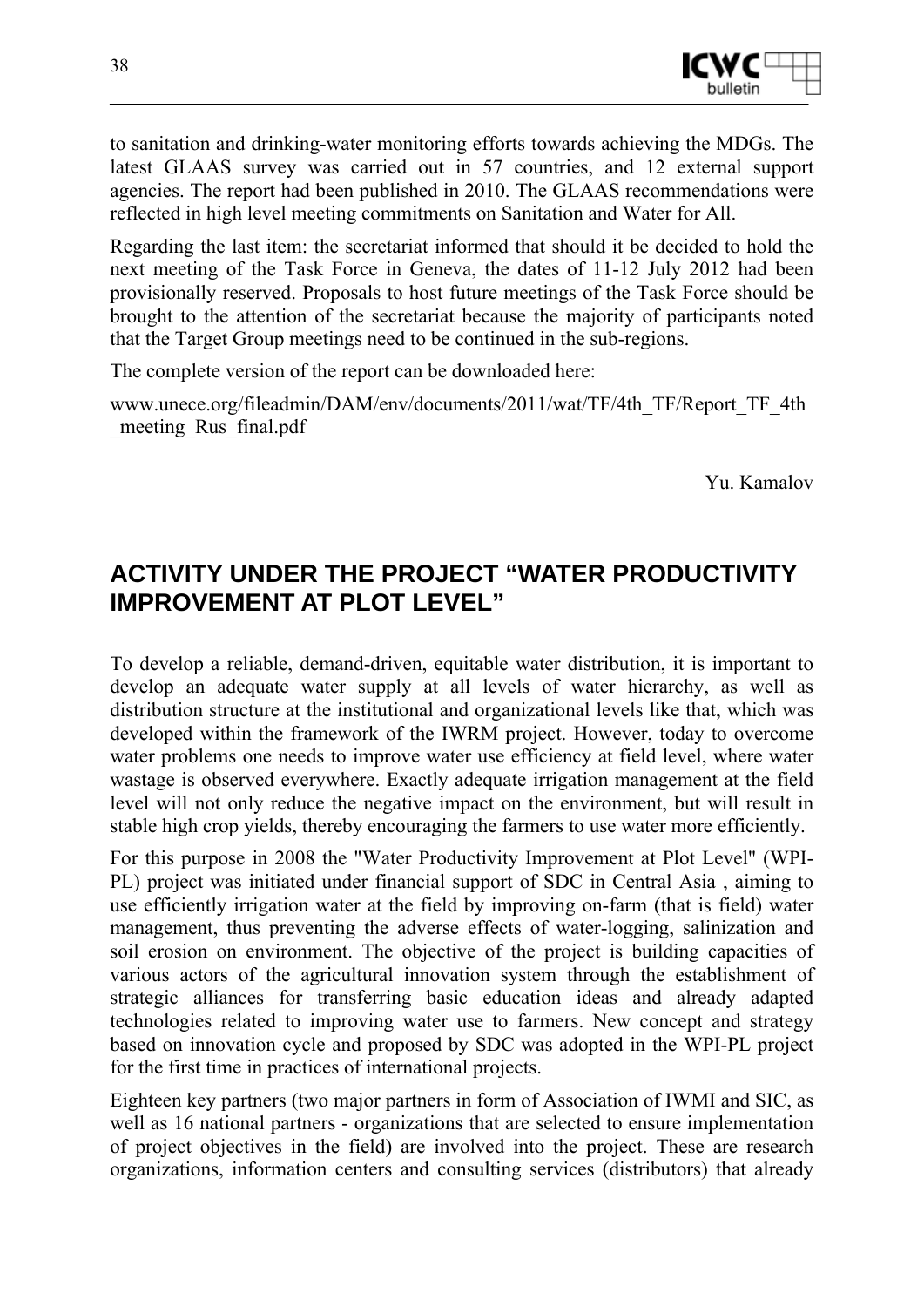have experience in consulting, as well as sufficient technical, organizational and structural capacities in order to arrange processing and transfer of knowledge to farmers.

The project is implemented in three republics in the Fergana Valley - Kyrgyzstan, Uzbekistan and Tajikistan. Twenty six pilot sites proposed by the national partners jointly with the regional group were adopted, including 6 in Kyrgyzstan, 5 in Tajikistan, 15 in Uzbekistan. As of 2011, the WPI-PL project area embraces 34,201 farms on 228903 hectares.

By present, the following results have been achieved under WPI-PL:

1) New system of international project implementation based on the partnership of various organizations which activities are aimed at achieving the common goal has been approbated for the first time in practices of international projects.

2) The system of interaction between different organizations (research organizations, information centers and consulting services (distributors)), which already have experience in agricultural and water sector and experience of working with farmers, as well as sufficient technical, organizational and structural capacities to organize knowledge processing and transfer to farmers was created under the project.

3) The action strategy for National team is defined within the project in each country.

4) The needs and problems affecting directly or indirectly irrigation water use efficiency have been systematized by the project and can be classified as: institutional, technological, financial, economic, legal. At the same time, these problems were divided into those addressable by the project and those non-addressable by the project but that can affect the productivity of land and water at the field level.

5) The project experience has demonstrated that monitoring and determination of the needs and demands of farms and identification of their problems are important and must be conducted systematically. This is evidenced by the fact that, when questioning farmers in all areas covered by the project at its start in 2008, irrigation issues were not clearly expressed and were implicit and amounted about 17%. In 2009, after the training and explanatory work conducted by the project specialists for farmers, the number of questions directly related with irrigation water was about 60% of all questions, and after obtaining the necessary recommendations and achievement of considerable saving of irrigation water, the number of questions related to water achieved 70% in 2011.

6) National groups formulated the main gender inequality problems in agriculture and water management, which is markedly evident in women's right to land and water, in access to water, in sharing of responsibilities, control over resources, in agricultural water management, access to market and commercial services. Very little shift in minds about social status of women has place, especially in men's minds. The actual situation is that the activity of women is growing and the number of woman-farmers is increasing.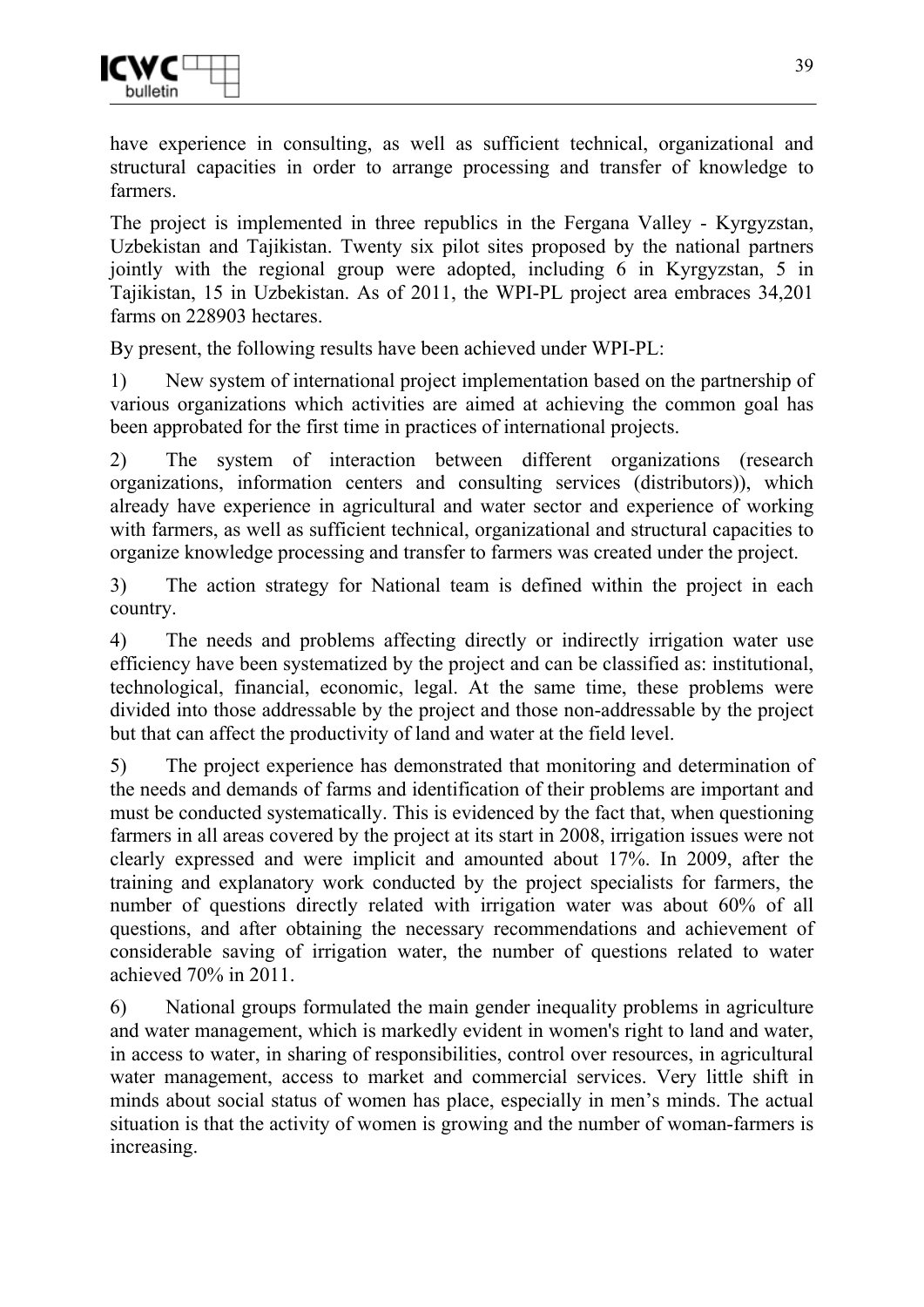

7) The project managed to raise interests of farmers in adopting innovations that produce benefits for water users.

8) Timely delivery of irrigation water to farmers is a serious problem in many areas. The lack of water accounting system, due to which water charges are taken on the basis of quantity of hectares irrigated, cause serious problems to farmers because of unreasonable payments for water.

The new water distribution system based on water accounting for a group of small farms was adopted in the Kyrgyz Republic. This system allowed: - avoiding conflicts between farmers; - ensuring correct irrigation fees according to actual irrigation water volume used by each farmer; - efficient use of irrigation water.

The water accounting system for each dekhkan farm created within the project gave possibility to shift over from water charges per each hectare to charges per actual volume of used water, to reduce payment for water by 40-50% and therefore to reduce water volume for irrigation in Tajikistan.

In Uzbekistan, involvement of agronomists and hydraulic engineers in WUA's activities helped to regulate water use at farm level, to fix norm of irrigation water use, to adopt the water accounting system in each farm, to increase knowledge of farmers through monitoring and consulting by WUA's key specialists.

9) The system of regular monitoring of farm problems is created, the search for solutions through research institutes is organized, training materials and recommendations are prepared by information centers, and solutions and recommendations are delivered to farmers in each country.

10) The set of technologies suitable to specific local agricultural production is identified within the project for solution of the problems related to practical needs and demands of the farmers.

11) Specific approaches and methodology of training are developed in each country, taking into account local circumstances and experience of extension service.

12) Trainers from organization-distributors, clerks, irrigators and farmers have been trained on a regular basis within the project. 365 trainings were conducted over 3 years (2009-2011).

13) Analysis of results showed that consultations for farmers give results, although unapparent, but high efficient for those farmers who have taken advice. It is important that as a result of training and project work the views of farmers on the use of water have changed. They understood the main thing that water has the size, and water application has to meet the irrigation norm for each crop and soil conditions.

14) Farmers emphasize that the benefits from adoption of effective technologies are obvious. Farmers get by 30-40% more benefit as a result of consultation.

15) To improve control of water distribution and water use at WUA and farm level, it was decided to equip all farm off-takes with the water metering and regulating facilities in the main WUAs within the projects "WPI-PL" and "IWRM". The water accounting system was organized along the boundary of all farms and has created the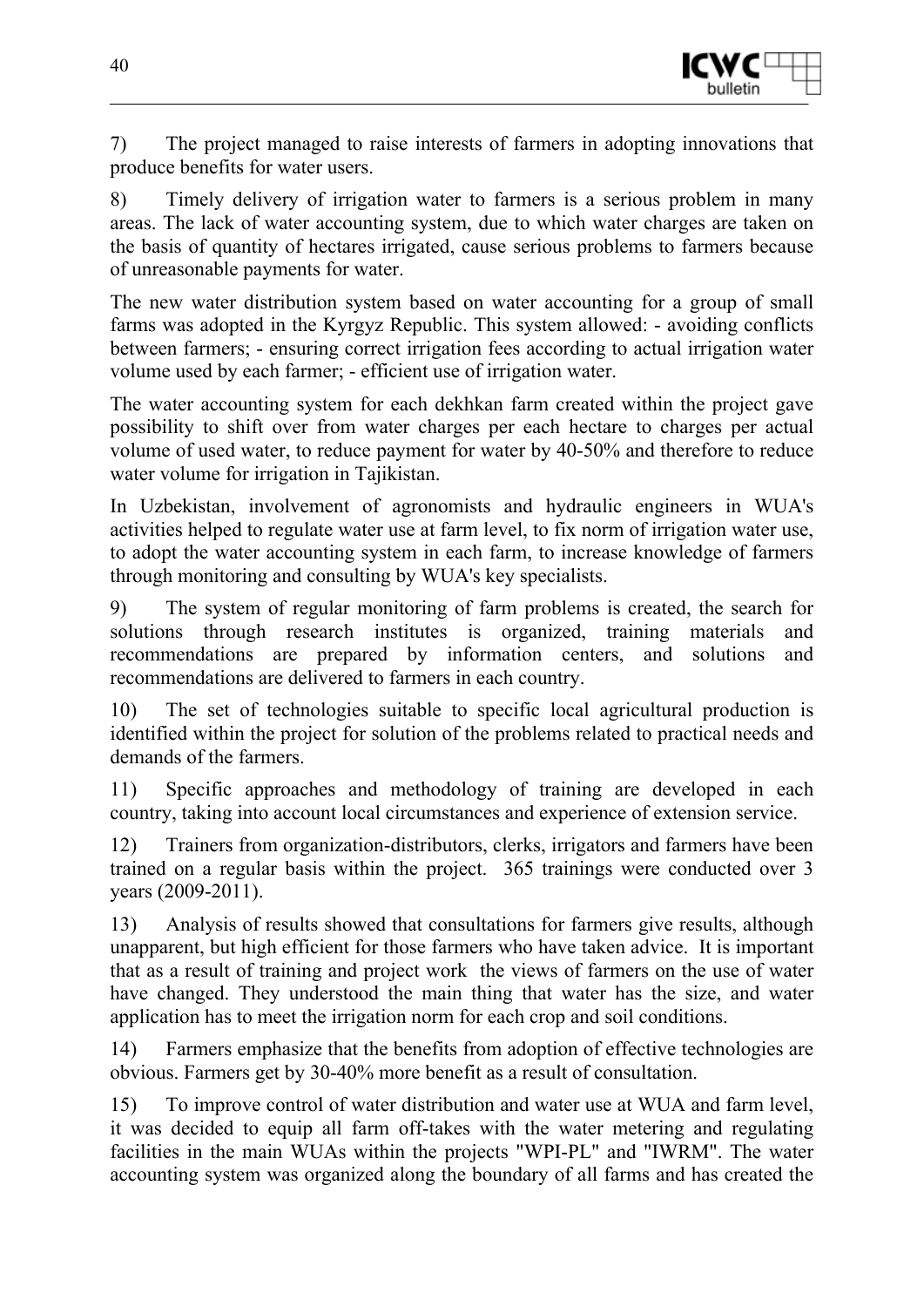basis for effective water distribution at WUA level within the "WPI-PL" project. Additionally, it allowed adopting the volumetric method of water accounting. Within the WFM sub-project of the WPI-PL project, 434 water metering facilities were built and put into operation in 2010 as compared to 683 ones planned to be built. This year, as of November 1, 166 gauging stations were built, other 83 gauging stations will be built before the end of 2011.

16) SDC initiated construction of the drip irrigation system in order to demonstrate water-saving technologies for improving irrigation management at plot level within the WPI-PL project. The farms focused on horticultural crops and situated in the area with the worsest water supply were selected: in the "Hirmoni Aziz" WUA in the Fergana district, Fergana province, and the "Damgul Dastasi" farm in the Kasansay district, Namangan province. The total area of the constructed drip irrigation system is 40 hectares.

17) The result of improving the water productivity and water use efficiency is the result of extension and dissemination activity of each partner and, mainly, of trainers from organization-distributors.

18) During the second phase of the project, irrigation water use was significantly reduced in the project area as compared to the province. Water delivery was decreased in the project area: by 29.7% - in Kyrgyzstan, by 59% - in Uzbekistan, and by 30% - in Tajikistan. The number of water applications decreased in the project area. The recommended system of water accounting gave possibility to decrease payments for water use by 40% in Kyrgyzstan and Tajikistan. Planting of cotton on the furrow ridge and preliminary recharge irrigation allowed reducing three farming techniques associated with the use of costly machinery.

19) Owing to the project implementation, the water productivity, when cultivating cotton, ranged from  $0.74$  to  $0.92$  kg/m<sup>3</sup> - in Uzbekistan, from 0.61 to 0.85 kg/m<sup>3</sup> - in Tajikistan, and from  $0.39 \text{ kg/m}^3$  to  $0.52 \text{ kg/m}^3$  - in Kyrgyzstan. In the Republic of Kyrgyzstan high water productivity was achieved for cereals and vegetable crops  $(0.66 - 0.78 \text{ kg/m}^3 \text{ and more than } 2 \text{ kg/m}^3 \text{, respectively}).$ 

20) Technologies for growing drought-resistant cotton varieties tested on pilot fields in the Bagdad and Tashlak districts of the Fergana Valley have shown quite good results: when sowing later (two weeks later in average) the number of irrigations of cotton decreased (from 5-7 to 2) if the period between water applications is 30 days; the total water delivery for irrigation period decreased more than three times (from 8800 to 2100 m3/ha) , and yields increased up to 47 kg/ha.

21) The innovation cycles created within the WPI-PL project operate well and independently in each country and are adjusted to existing conditions. The partners cooperation scheme with equal involvement of partners at all levels is created within the project. Together, these organizations address the issues identified at the farm level. All participating partners of the innovation cycle completely understand their role, and they immediately respond to requests of other partners and support each other, if necessary. The innovation cycle mechanism has proved its effectiveness and dynamism.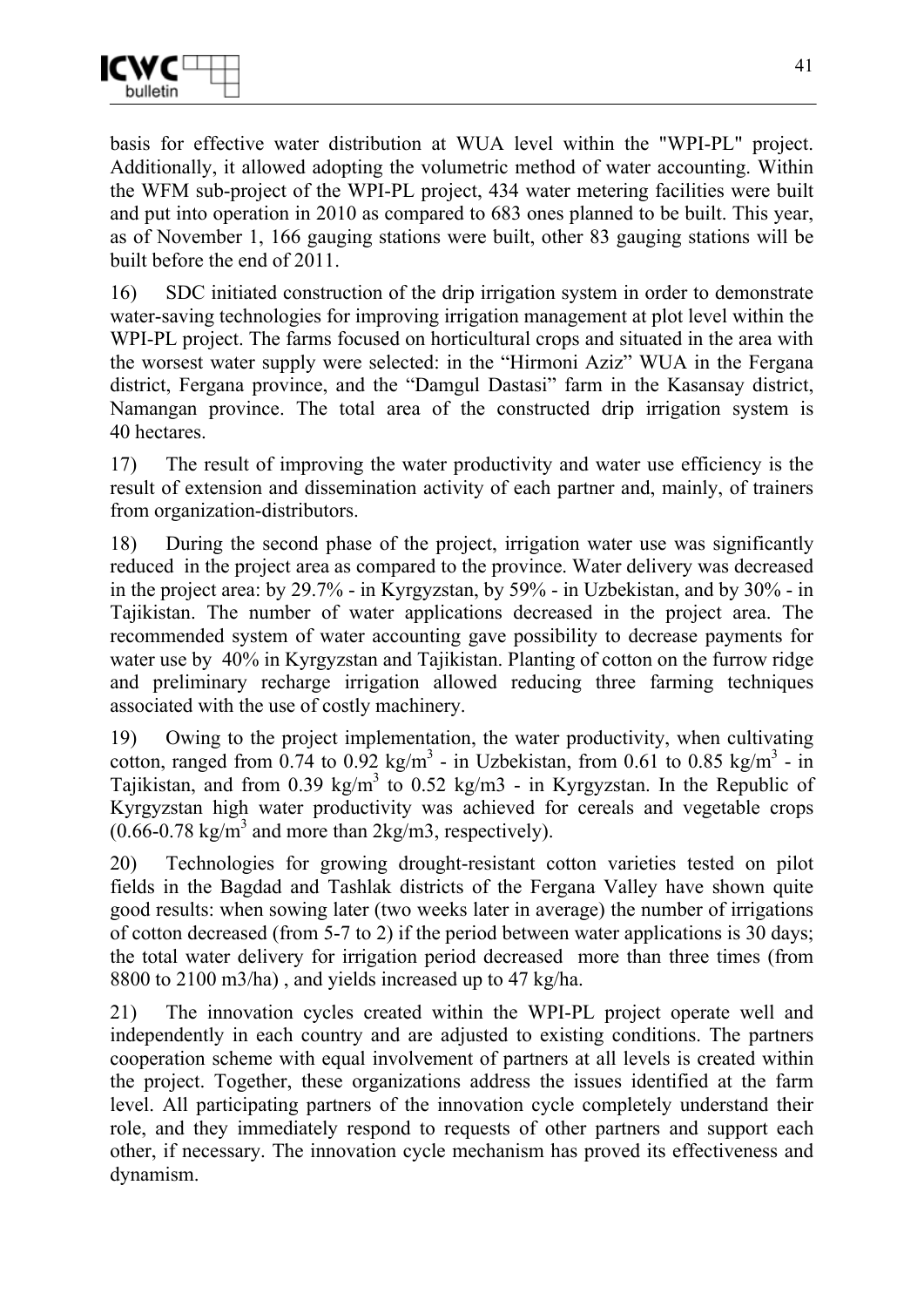

22) Monitoring and evaluation of the WPI-PL project's activities conducted by an independent third party clearly showed the positive results of the project at the plot level.

23) The public authorities of all countries in the project area, represented by the ministries have demonstrated their interest in the project approaches for addressing the problems of water and agriculture sectors. Practical experience, results and disseminated materials of the project are used successfully in other projects: RESP-2 (Uzbekistan), SEP (Kyrgyzstan), Isfara (Tajikistan).

The annual seminar dedicated to the 2nd phase of the project and attended by all key partners from the Republic of Kyrgyzstan, Tajikistan and Uzbekistan, was held on 28- 29 November 2011 in Tashkent. National coordinators reported the results of project activities in their respective countries and proposed future activity, and the Project Steering Committee evaluated the project results positively.

## **MINUTES OF THE PROJECT STEERING COMMITTEE (PSC) MEETING THE WATER PRODUCTIVITY IMPROVEMENT AT PLOT LEVEL (WPI-PL) PHASE II PROJECT**

Tashkent, Uzbekistan November 29, 2011

#### **Participants:**

#### *The members of the PSC:*

Olivier Magnin – Water Resources Management Advisor, SDC Tashkent Office

Mukhitdinov Kh. – Head of the Interstate Commission for Water Coordination (ICWC) Secretariat

Gafarov H. – Deputy Director of Tajik Branch of SIC ICWC<sup>3</sup>

Toktobaev М. – Head of the Department for Water Use Planning and Regulating, State Committee of Water Resources and Reclamation of the Kyrgyz Republic

Umarov H.U. – National Coordinator for the Republic of Uzbekistan

#### **Participated:**

Mohan Reddy Junna - WPI-PL Project Leader from IWMI

Mukhamedjanov Sh. - WPI-PL Project Leader from SIC ICWC

<sup>&</sup>lt;u>.</u> <sup>3</sup> Authorized by the Ministry of Reclamation and Water Resources of the Republic of Tajikistan Mr. Gafarov was not able to participate at the PSC meeting as his documents were sent late.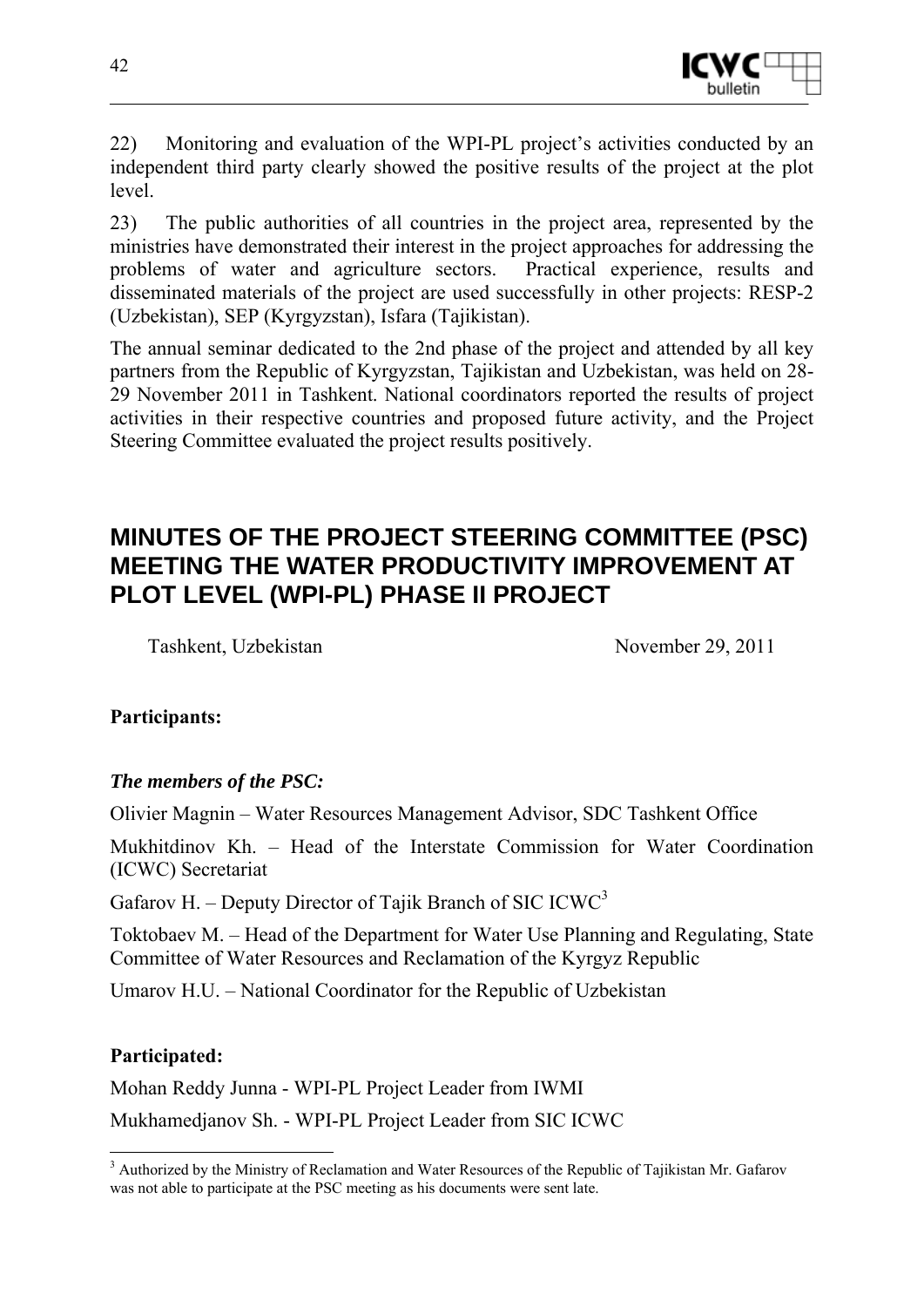

Invitees: 61 people from the three target countries.

The meeting of the PSC was chaired by Mr. Mukhitdinov Khayrullo.

#### **Agenda of the meeting:**

- 1. Approval of the Progress Report for 2009-2011 along the WPI-PL (Phase II) Project;
- 2. Discussion of strategy for future in conformity with the outcomes of the WPI-PL (Phase II) Project.

#### **Outcomes of the meeting:**

- 1. The Committee Members acknowledged the progress and outcomes of the WPI-PL project for 2009-2011, functioning of the innovation system and strategies adapted for dissemination in each of the three countries of the Fergana Valley. The Committee Members agreed to approve the progress report for 2009-2011.
- 2. The Committee Members acknowledged high efficiency of National teams work.
- 3. The Committee Members positively assessed the mechanism for cooperation among partners which was created by the project and proved its efficiency and dynamism, and recommended to reach out this system for interaction beyond the project frameworks at national level in all the three states.
- 4. The Project, first in practice of international project implementation, created a system for independent activity of every national partner under strategic coordination of Regional team.
- 5. Provide for development of mechanism for interaction between different levels of water hierarchy in the strategy of the project for future.
- 6. The WPI-PL Regional team to submit to SDC proposals on goal and objectives for the extension period of Project Phase II and provide for continuous work of the National teams for this period.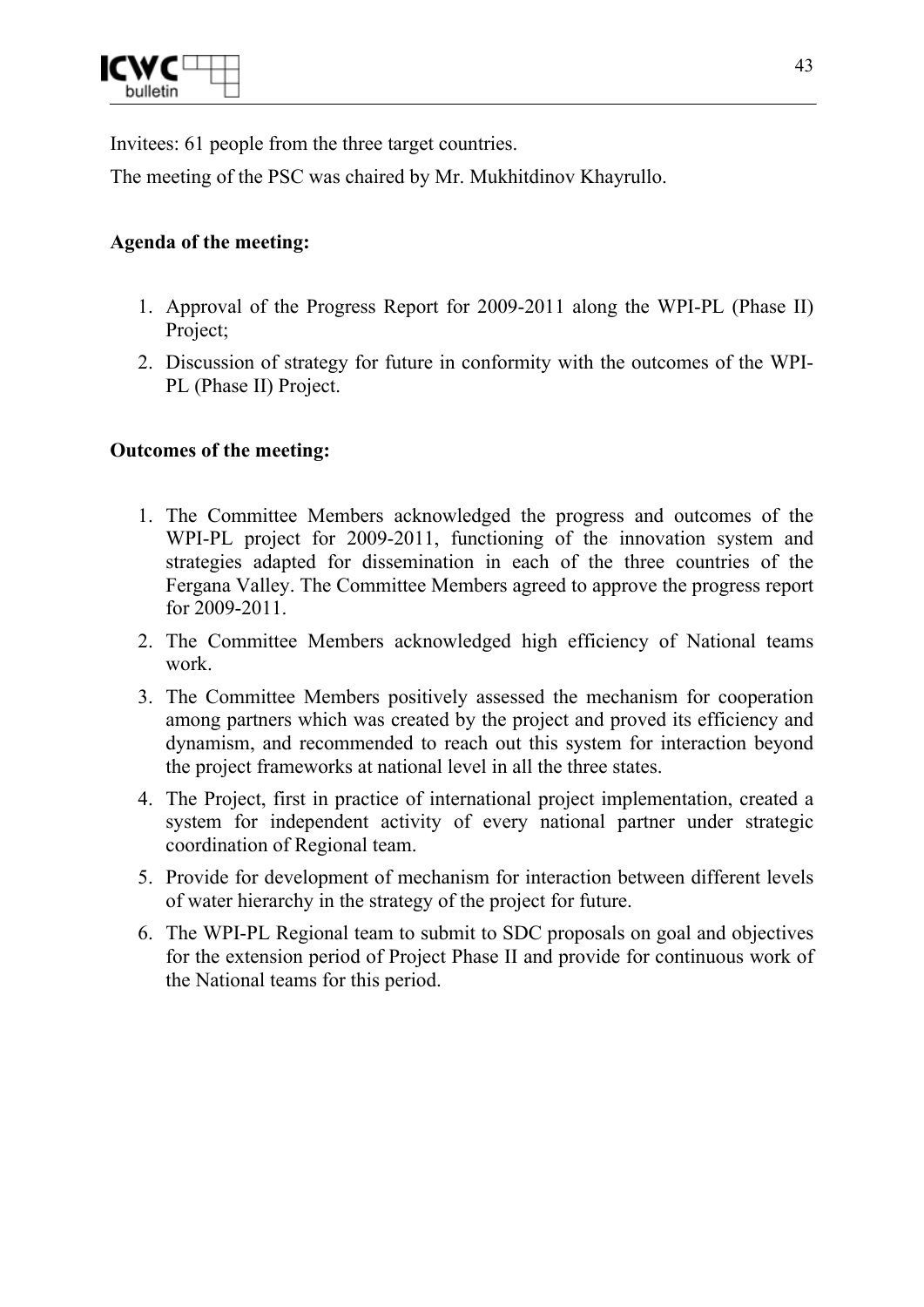

The Chairman of the Steering Committee Khayrullo Mukhitdinov

Head of the ICWC Secretariat

Olivier Magnin Water Resources Management Advisor, SDC, Tashkent

Toktobaev M. **Head** of the Department for Water Use Planning and Regulating, State Committee of Water Resources and Reclamation of the Kyrgyz Republic

Umarov H.U. National Coordinator for the Umarov H.U. Republic of Uzbekistan

## **WORKING GROUP MEETING ON APPROVAL OF INNOVATIVE SOLUTION FROM CENTRAL ASIA TO THE SIXTH WORLD WATER FORUM WITHIN THE PRIORITY THEME "BALANCE MULTIPLE USES THROUGH INTEGRATED WATER RESOURCE MANAGEMENT"**

#### **Almaty, Kazakhstan 11 December 2011**

The partners of the Global Water Partnership from 8 countries of Central Asia and Southern Caucasus (24 persons) took part in the working group meeting.

After discussion the participants have approved the Innovative Solution of the Central-Asian sub-region to be submitted to the International Forum Committee, which includes the followings:

**Title of the Solution:** IWRM practice for sustainability in Central Asia

#### **Description:**

To facilitate actions for wider IWRM practical implementation in the region:

- National IWRM Plans (or IWRM Visions) development and their adoption by National Water Authorities in Kyrgyzstan, Tajikistan, Turkmenistan and Uzbekistan – by the end 2012.
- National IWRM policy dialogues in all countries for promotion of wide public participation (proper stakeholders) in water governance at all hierarchic levels is essential for 2012-2014. The main issues of policy dialogues are - how to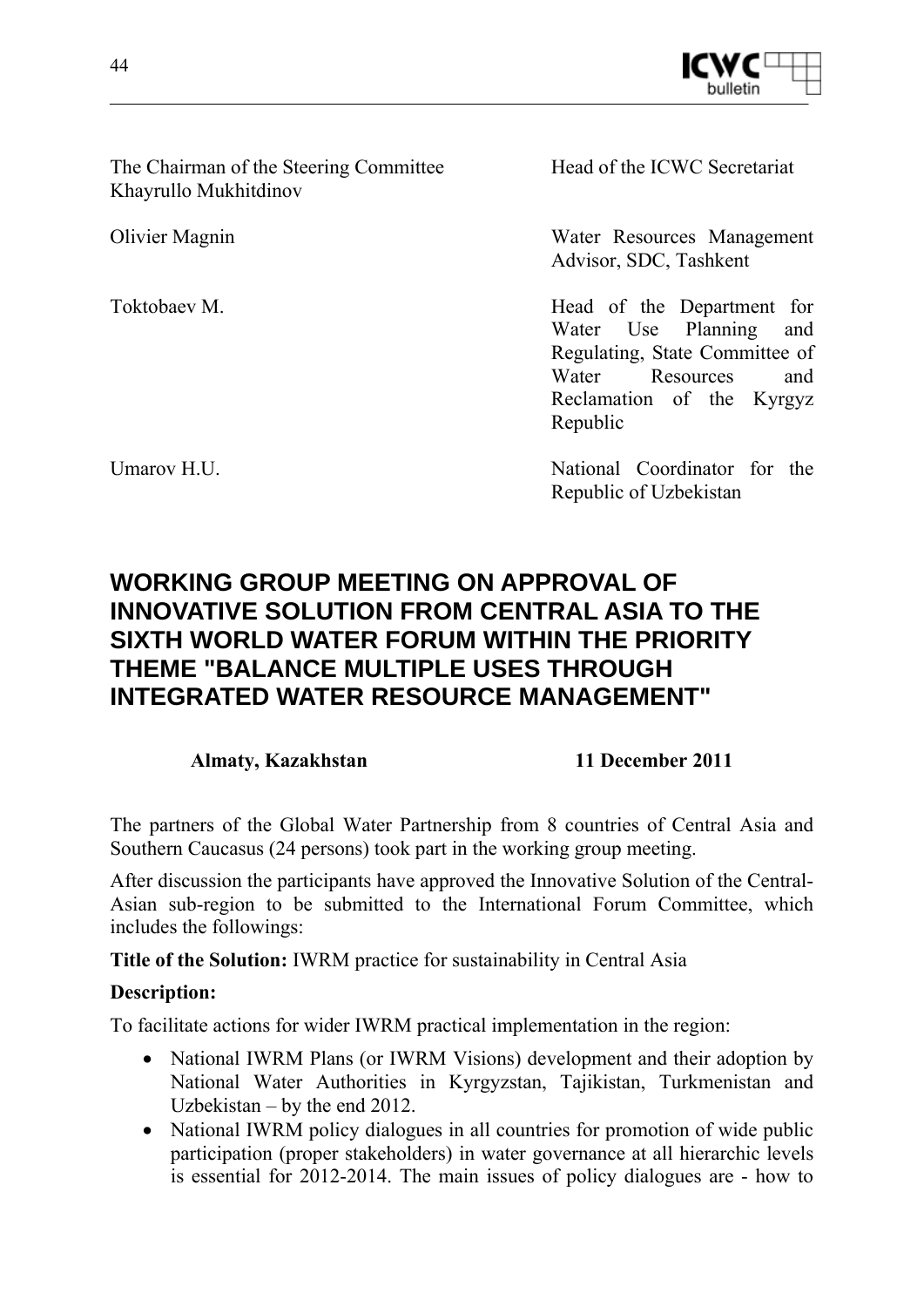ensure the legal arrangements for the Public Water Bodies involved, what financial mechanisms for their involvement are needed.

- With the framework of the Aral Sea Basin Program-3 to establish the network of training centers and managing the coordinated capacity development process over the region. This training network should provide during 2012-2014 training and wide popularization of IWRM principles and achievements with water users' participation.
- Creation the expert working groups for legal and financial justification of IWRM and establishing its legislative basis, improving water charging mechanisms, legal and financial coordination of efficient water use aspects at all hierarchic levels – during 2012-2014.
- Provide assistance to the National water authorities to attract funds for technical measures during 2011-2012, aiming: introduction of water record keeping; contribution of hydro-meteorological services in IWRM; establishing the extension service for improving the water productivity; computerization of managing the water supply and irrigation systems; water-saving interventions, etc.

#### **Location:**

Central Asian Region: includes territory of five countries – Kazakhstan, Kyrgyz Republic, Tajikistan, Turkmenistan and Uzbekistan (possible plus Afghanistan)

#### **Actors:**

Scientific-Information Center of the Interstate Commission for Water Coordination in Central Asia with support from GWP CACENA, IWMI, SDC, GIZ and others.

*Who should initiate the project?* 

Interstate Commission for Water Coordination in Central Asia

#### *Which actors will be strategic in the implementation?*

National Water Authorities, EC IFAS, GWP CACENA, SDC, GIZ, WB, ADB, UNDP

*Who should ensure follow-up of the solution at the local level?* 

National Water Authorities

#### *What is the current development status of the solution*

The most significant step towards IWRM was made in the frame of regional project "IWRM-Fergana" implemented by Water Authorities of Kyrgyzstan, Tajikistan, and Uzbekistan under overall co-ordination of the SIC ICWC and IWMI, and financial support from Swiss Development Cooperation. An overall project objective: "to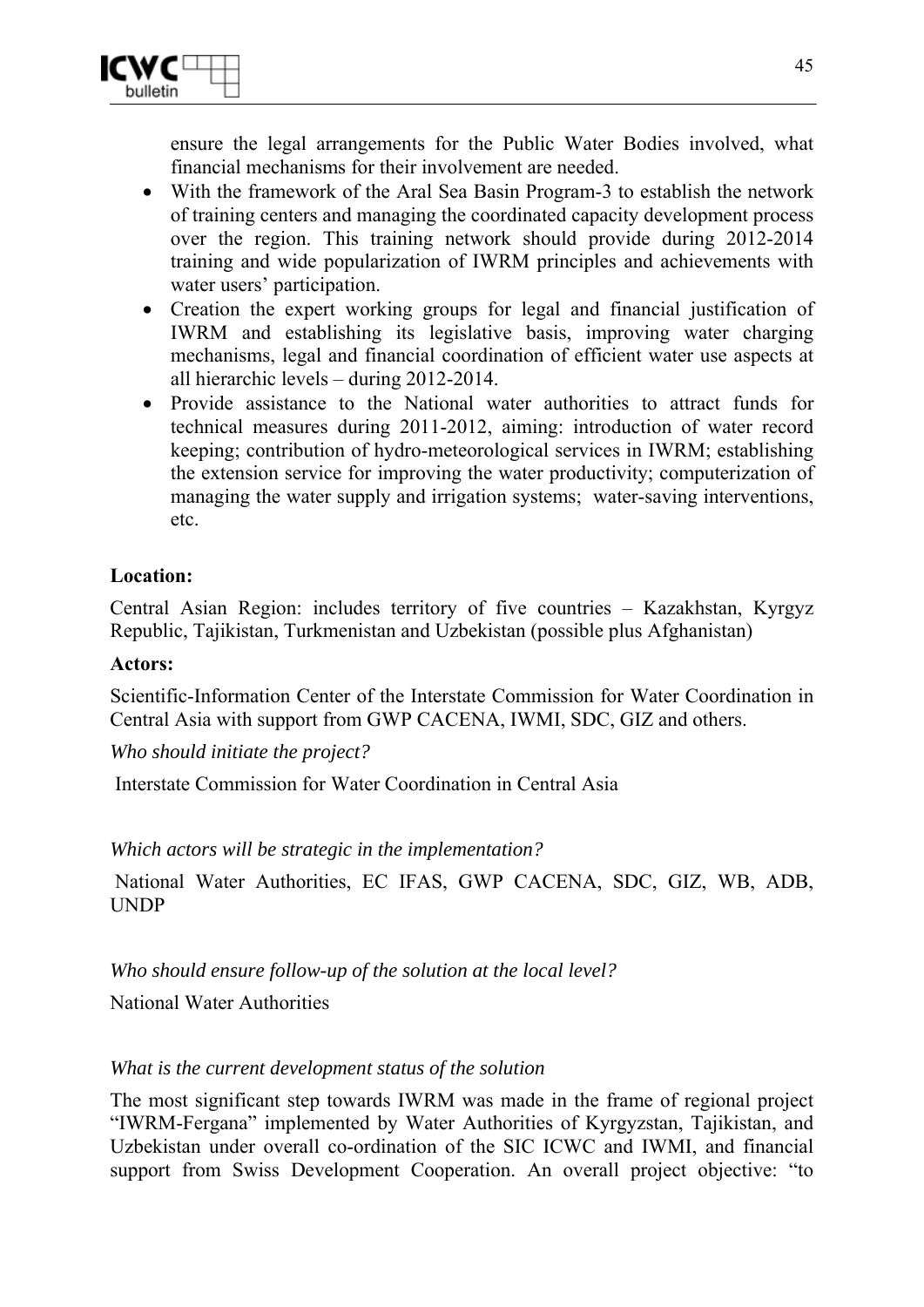

contribute to more secure livelihoods, increased environmental sustainability, and greater social harmony, and to support rural restructuring in Central Asian countries through the improved effectiveness of water resources management on example of the Fergana Valley". The Project activities were based on the engineering measures and IWRM tools in combination with organizational, legal, and financial measures.

*Key question your solution aims to answer* 

#### **What, How and Who should be activated to find proper way for more wide and effective dissemination of IWRM in Central Asia?**

*How does the solution contribute to the target's effective implementation and attainment?* 

The Central Asian countries should adopt mutually agreed at the highest political level water strategy addressing to IWRM implementation aiming water saving and achievement of potential water productivity in all uses. To achieve sustainable development in Central Asia and improve the livelihoods of the rural population while protecting the environment in the long term, a more efficient allocation and management of water resources is needed based on regional co-operation in energy sector and agrarian specialization.

*What will be the solution's key outputs and how is the solution "innovative" as such?* 

**Main Target** is practical implementation of the IWRM principles at almost 50 % of irrigated area in Central Asia up to 2015.

*If available, please provide a brief description of the preliminary results yielded by the solution or by any pilot/R&D activities undertaken so far.* 

Wide IWRM implementation process in Central Asia addressing to:

- Reform institutional structure for water resources management with aim to subdivide functions – one part have to be responsible for water delivery services, second part – for water use, third should provide control (inspection) of the both first. Division of functions will create stimulus for minimization of unproductive water losses.
- Institutional set up for water delivery should be created the only on the hydrographic principles to avoid administrative pressure.
- Institutional set up for water use and control could be organized within administrative boundaries, because economic and public activities structured on administrative basis in the countries.
- Policy-making from bottom to top will allow to avoid sectoral hydro-egoism, and to put process into democratic way with involvement the key stakeholders.
- Investments for improvements of infrastructure will be not effective without adequate above-mentioned institutional reforms
- Institutional changes without improvements of managerial instruments also will be not effective.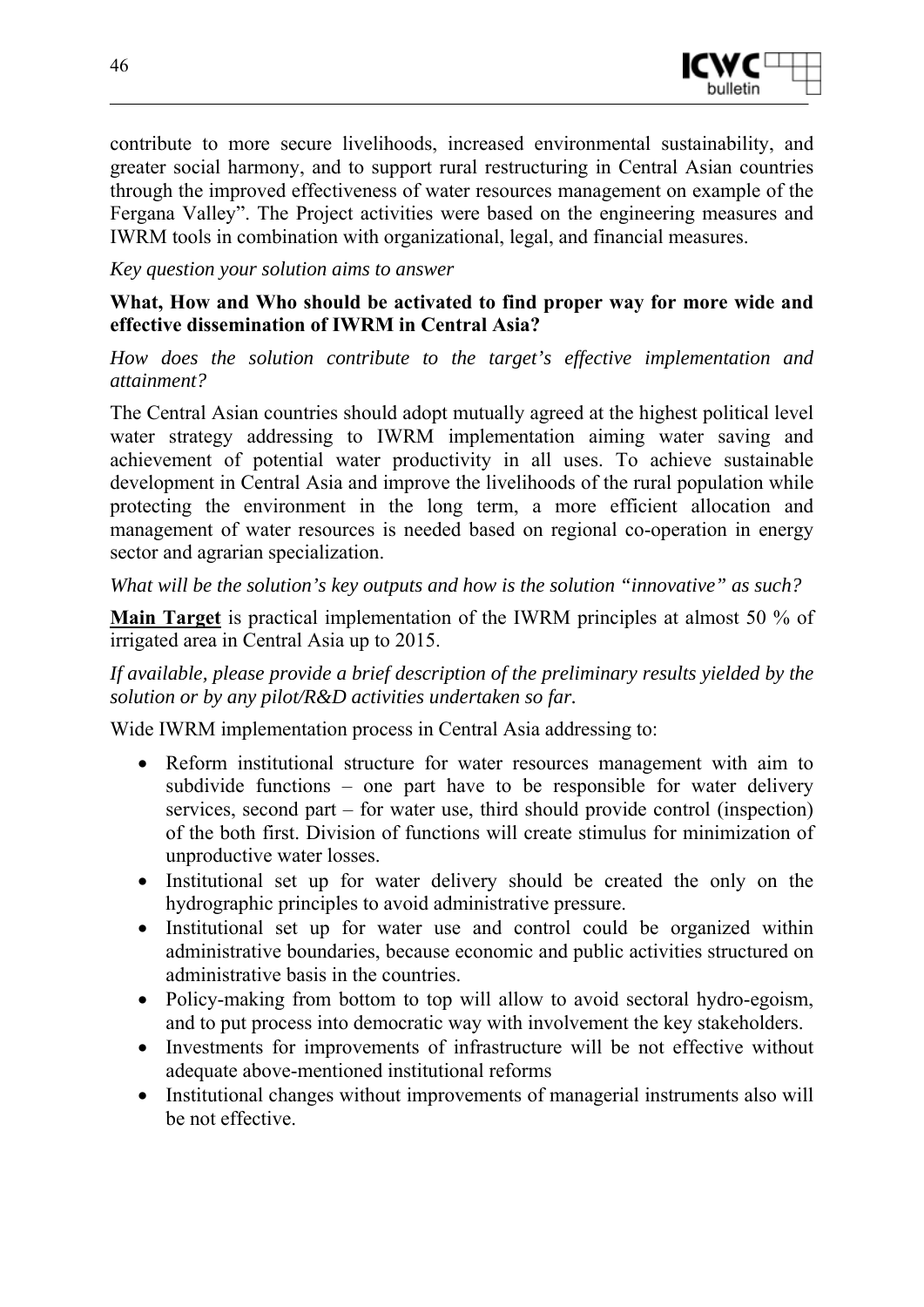

*What key qualitative and quantitative indicators would you suggest to monitor progress and success over time in the process of effectively implementing this solution* 

The all changes should be measured by proper water indicators – more drop of saved water per any action. The principal goal is to achieve significant reduction of water withdrawal from river. During the past project activities total water withdrawal to the pilot area was decreased more than by 20 per cent – mainly due to institutional reforms and improvement of mutual discipline of water managers and water users. In the same time there were improved indicators of water use efficiency and water productivity at farm level. These improvements promoted possibilities for increasing the financial sustainability of farmers and Water Users Associations.

*Given your experience, who would / should be most interested in this Solution and why? How will it help them?* 

#### **National Governments will be able to formulate their National Development Strategies related to water in more efficient way.**

*In what context do you think this solution could / would work best and why?* 

For wider implementation there should be solved the following jointly agreed **tasks**:

1. **IWRM consistency** should be fully understandable and acceptable by almost the all five Governments (National Water Authorities) and the key stakeholders.

2. **IWRM procedures** should be fully documented and presented in the form of know-how packages, applicable by different stakeholders at all hierarchy levels of water management.

There should be created **IWRM Knowledge chain** in the form of proper capacity development system

*What is the minimum investment necessary (in terms of human resources, time,energy, infrastructure, financial resources, political will, etc.) in order to effectively implement this solution?* 

#### **See detailed cost assessment in annex 1**

*What projects/programmes inspired this solution?* 

A movement of the Central Asian countries towards wide implementation of IWRM principles (in combination with expensive programs for technical rehabilitation) should be based on the agreed regional "IWRM Road Map".

*What organisations / institutions/committees do you think should commit to this solution in priority?* 

National Water Authorities, EC IFAS (ICWC), GWP CACENA, UNECE, SDC, GIZ, WB, ADB, UNDP

*Which steps have you already taken to secure these commitments?* 

SIC ICWC conducted pilot project in Fergana Valley, GWP CACENA supported national roundtables and public awareness campaigns on IWRM in all regional countries during last four years, UNECE supports IWRM policy dialogues.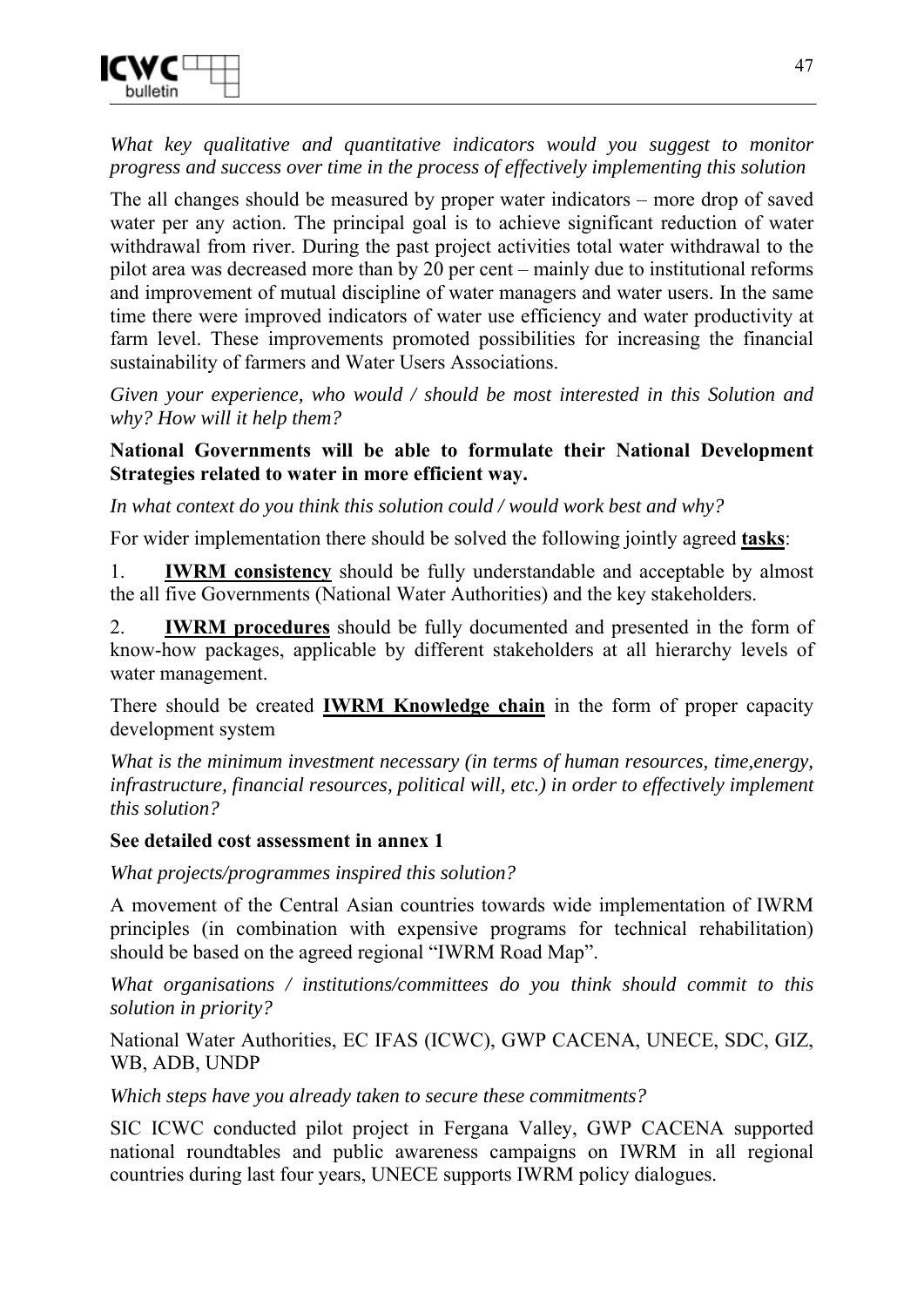

Concept paper for solution adopted at the international conference (Tashkent, May 2011) available: www.cawater-info.net/6wwf/conference\_tashkent2011/files/6 iwrm\_eng.pdf

#### **Annex 1**

#### **Steps Kaz Kyrg Tajik Turk**  l**zb 1. Awareness on IWRM, political will and support for 1. Awareness on TWKW, political with and support for**  $\begin{bmatrix} 160 \\ 210 \end{bmatrix}$  **200**  $\begin{bmatrix} 270 \\ 270 \end{bmatrix}$  **230** 1.1. Develop a communication strategy 50 50 50 50 50 1.2. Targeted meetings with politicians, media, donors 50 100 70 70 100 1.3. Establishment of the Country Water Partnership 0 0 0 50 0 1.4. Workshops 30 30 40 50 40 1.5. Public awareness campaign 20 40  $\mid$  30  $\mid$  30  $\mid$  40  $\mid$  50  $\mid$  40 2. Creation of the framework for broad stakeholder | 85 | 110 | 110 | 110 | 110 | 110 2.1. Designing the participatory framework 25 50 50 50 50 2.2. Facilitation of participatory meetings 50 50 50 50 50 2.3. Setting up a platform (working statute and conducting of consultations) 10 10 10 10 10 **3. Initiate capacity building activities for implementing**  $\begin{array}{|l} 330 \end{array}$  **550**  $\begin{array}{|l} 550 \end{array}$  **580**  $\begin{array}{|l} 550 \end{array}$  **550** 3.1. Development of the Information System (Databases, models) 100 100 100 100 100 3.2. Benchmarking of the IWRM planning process  $10 \mid 10 \mid 10 \mid 10 \mid 10$ 3.3. Training of trainers on IWRM issues  $\begin{array}{|c|c|c|c|c|c|c|c|c|} \hline 50 & 50 & 50 & 50 \\ \hline \end{array}$ 3.4. Creation of the appropriate incentive system to correct EX-3.4. Creation of the appropriate incentive system to correct  $\begin{vmatrix} 40 \end{vmatrix}$  40  $\begin{vmatrix} 40 \end{vmatrix}$  40  $\begin{vmatrix} 70 \end{vmatrix}$  40 3.5. Institutional support in terms of equipment 50 150 150 150 150 3.5. Training for different stakeholders and parties involved 80 200 200 200 200 **4. Overview of on going activities that the IWRM plan can build on 75 75 75 75 75**  4.1. Inventory of activities relevant to water resources  $\begin{vmatrix} 30 & 30 \end{vmatrix}$  30  $\begin{vmatrix} 30 & 30 \end{vmatrix}$  30 30 4.2. Compile and make available information on IWRM  $\frac{1}{2}$ . Compre and make available information on TWKW  $\left[ \begin{array}{c|c} 10 \\ 10 \end{array} \right]$  10  $\left[ \begin{array}{c|c} 10 \\ 10 \end{array} \right]$  10  $\left[ \begin{array}{c|c} 10 \\ 10 \end{array} \right]$  10 4.3. Identify and build on experience from non-water  $\begin{vmatrix} 10 \\ 10 \end{vmatrix}$   $\begin{vmatrix} 10 \\ 10 \end{vmatrix}$   $\begin{vmatrix} 10 \\ 10 \end{vmatrix}$   $\begin{vmatrix} 10 \\ 10 \end{vmatrix}$   $\begin{vmatrix} 10 \\ 10 \end{vmatrix}$   $\begin{vmatrix} 10 \\ 10 \end{vmatrix}$   $\begin{vmatrix} 10 \\ 10 \end{vmatrix}$   $\begin{vmatrix} 10 \\ 10$ 4.4. Identify knowledge gaps 10 10 10 10 10 10 10 10 4.5. Disseminate lessons and make information available to all 15 15 15 15 15 **5. Situation analysis, prioritization of water related issues and management assessments i i water i clauded**  $\begin{bmatrix} 30 \\ 30 \end{bmatrix}$   $\begin{bmatrix} 30 \\ 30 \end{bmatrix}$   $\begin{bmatrix} 30 \\ 30 \end{bmatrix}$   $\begin{bmatrix} 30 \\ 30 \end{bmatrix}$   $\begin{bmatrix} 30 \\ 30 \end{bmatrix}$ 5.1. Identify and prioritize WRM issues and challenges 10 10 10 10 10 5. 2. Identify WRM functions 10 10 10 10 10 10 10 10

#### **Preliminary assessment of the costs for wider IWRM implementation**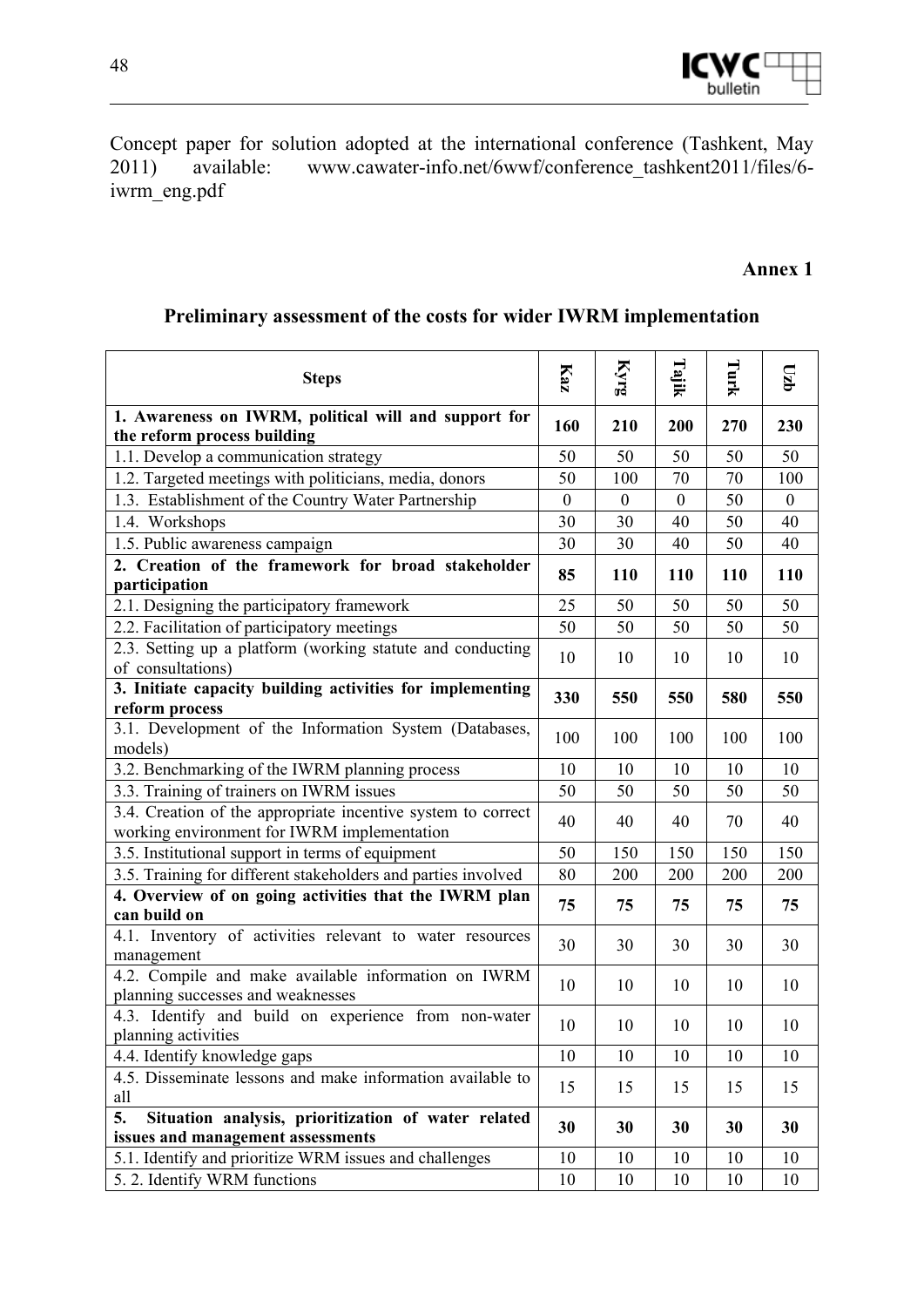| <b>Steps</b>                                                                     | Kaz  | Kyrg | Tajik | Turk | $qz_0$ |
|----------------------------------------------------------------------------------|------|------|-------|------|--------|
| 5.3. Identify management potential and constraints                               | 10   | 10   | 10    | 10   | 10     |
| Preparation of strategy and plan for<br><b>IWRM</b><br>6.<br>framework           | 280  | 305  | 305   | 350  | 305    |
| 6.1. Reform of policies, legislation and financial frameworks                    | 50   | 75   | 75    | 100  | 75     |
| 6.2. Institutional roles and capacities                                          | 30   | 30   | 30    | 50   | 30     |
| 6.3. Management instruments                                                      | 200  | 200  | 200   | 200  | 200    |
| 7. Ensure adoption of the plan at the highest political<br>level                 | 40   | 45   | 45    | 65   | 45     |
| 7.1. Identify stakeholder groups which are negatively<br>affected by the reforms | 10   | 10   | 10    | 10   | 10     |
| 7.2. Identify stakeholder groups which are positively<br>affected by the reforms | 10   | 10   | 10    | 10   | 10     |
| 7.3. Accommodate plan and transition strategy                                    | 10   | 15   | 15    | 25   | 15     |
| 7.4. Select the most appropriate mechanisms for adoption                         | 10   | 10   | 10    | 20   | 10     |
| 8. Implementation and financing strategy                                         | 140  | 140  | 140   | 140  | 140    |
| 8.1. Identification of funding for plan implementation                           | 30   | 30   | 30    | 30   | 30     |
| 8.2. Restructuring existing budget allocations                                   | 25   | 25   | 25    | 25   | 25     |
| 8.3. Establishment of the National steering group                                | 60   | 60   | 60    | 60   | 60     |
| 8.4. Use the GWP ToolBox as checklist                                            | 25   | 25   | 25    | 25   | 25     |
| <b>TOTAL:</b>                                                                    | 1140 | 1465 | 1455  | 1620 | 1485   |

## **DISCUSSION ON THE TARGETS 2.2.2 AND 2.2.4 OF THE PRIORITY "CONTRIBUTE TO FOOD SECURITY BY THE OPTIMAL USE OF WATER" WITHIN THE STRATEGIC AREA "CONTRIBUTE TO ECONOMIC DEVELOPMENT" OF THE CENTRAL-ASIAN CROSS-CONTINENTAL PROCESS ON THE 6th WORLD WATER FORUM**

#### **29 November 2011 Tashkent**

The following persons took part in the discussion on targets 2.2.2 and 2.2.4 for 6th WWF:

Mukhamedjanov Sh.Sh. - Coordinator of the Group on Targets 2.2.2 and 2.2.4 and their solutions, WPI-PL Project Leader from SIC ICWC;

Mohan Reddy Junna - WPI-PL Project Leader from IWMI;

Sokolov V.I.- Coordinator of the Group on Target 2.1, RESP-II Project Leader;

Yamakazi Yu. - Assistant Permanent Representative, JICA;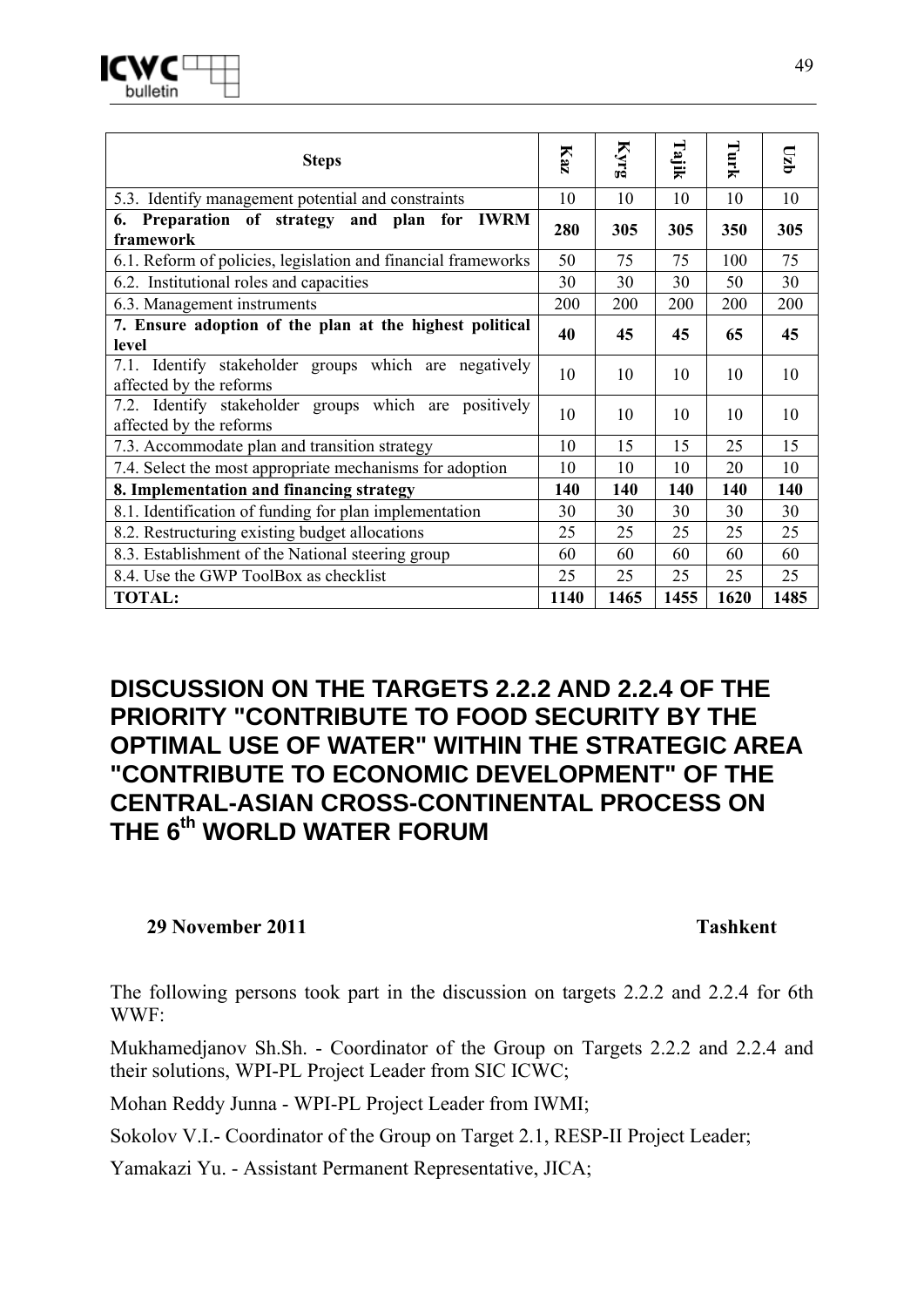

Mukhitdinov Kh.E. - Head of the Interstate Commission for Water Coordination (ICWC) Secretariat;

Toktobaev М.T. – Head of the Department for Water Use Planning and Regulating, State Committee of Water Resources and Land Reclamation of the Kyrgyz Republic;

Umarov Kh.U. – National Coordinator of the project in the Republic of Uzbekistan;

and WPI-PL project partners from the Kyrgyz Republic, Tajikistan and Uzbekistan - 45 people in total.

#### **Agenda:**

1. Discussion of Target 2.2.2: "Increase water productivity by 40-50% per production unit and land productivity by 20-25%".

2. Discussion of Target 2.2.4: "Increase the use of drainage water preliminary by 5 km<sup>3</sup>/year".

Mr. Mukhamedjanov Sh., Coordinator on the Targets and their Solutions, opened the discussion. He told about the forthcoming 6th World Water Forum, which would be held in Marseille on 12-17 March 2012. The main goal of the Forum is "to find and to initiate practical implementation of solutions based on broad discussion of issues, problems and recommendations of the previous fora and other international meetings", including outcomes of International Conference "Towards the 6th World Water Forum - cooperative actions for water security", which was held in Tashkent, 12-13 May 2011. Draft documents on food security need to be prepared and submitted to the 6th WWF in Marseille, with consideration of opinions of various organizations such as GTZ, IFAS, IWMI, ICARDA, etc.

Recently, due to increasing population in the world, the problem of food security has become more acute, especially in the Central Asian region, where the bulk of population growth and employment is in rural areas. Food security can not be solved without the assurance of water availability and security in the region, where shared resources are scarce and on the verge of exhaustion according to the World Bank and FAO. Attention also is need to preservation of soil fertility. For Central Asian conditions, the direct impact of temperature and precipitation as a result of future climate change would cause 6…10 % decrease in crop yields, such as cotton, wheat, tomato, and potato. However, pasture productivity would increase by 9-17 % over decade.

Growing water shortage is expected also in the coming decades. National policies in all Central Asian countries are aimed at achieving food security through their internal food production. Proceeding from the inland nature of the region, low incomes of rural population due to growth of competitive highly efficient users, such as hydropower and industrial production, it is especially important to increase agricultural production per hectare and achieve maximum yields from each cubic meter of water. Taking into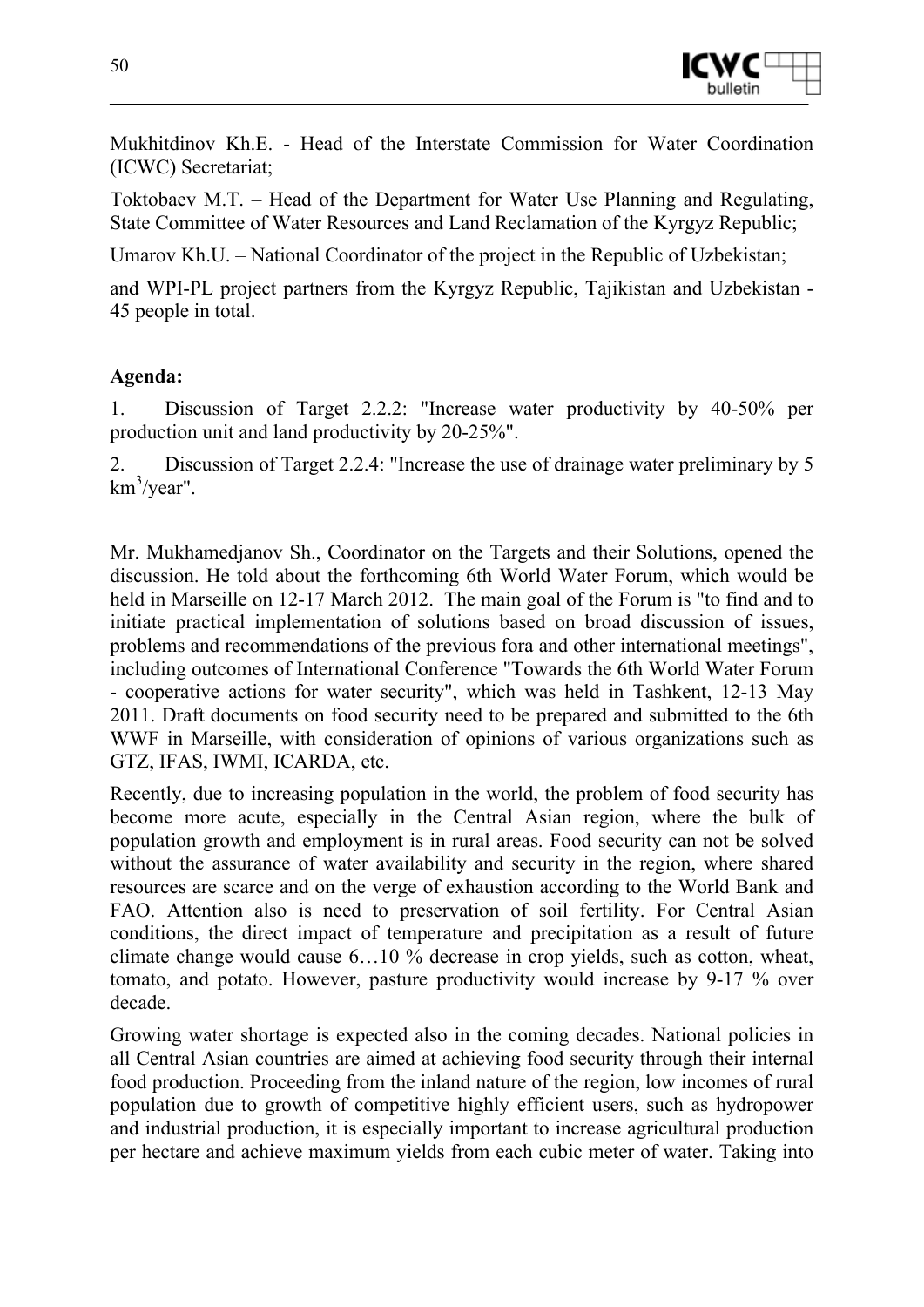

account favorable natural conditions in the region, the constraints to achieve this are seen in:

- irrigated areas and their productivity;
- limited water resources;
- artificial water shortage and competition between hydropower (energy regimes) and agriculture.

Mukhamedjanov Sh., Coordinator of the Group on Targets and their Solutions, presented the action plans, rationale and reports on existing solutions for two targets.

During the discussion of Target 2.2.2, Mr. Sokolov V.I. has noted that Central Asia has a lot of water as compared the Middle East and Africa, but water is used inefficiently. Therefore, water productivity in irrigated fields in the Central Asia region could be increased by 25-30% up to 2015-2018 and by 40-50% up to 2025. This water productivity level was achieved in our pilot zones in the Fergana Valley over 10-15 years. It was achieved because we improved the discipline of farmers and water users and raised their knowledge, applied new technologies. Water users need to be provided with irrigation norms. Thus, productivity is not an end in itself. Our goal is to teach people a different way to treat water, in new ways to use water, namely to change their way of thinking. In addition, we must remember that we do not have much suitable land for irrigation. Extension services could play a certain role in this way.

Zhooshev P. noted that to achieve this goal, it is needed, first of all, to create a tool for effective management of water like that, which is implemented in the WPI-PL project.

Khodjiev Kh. emphasized that it is needed to achieve food security also in the pumping irrigation areas. Virtually, each country in the region has some areas with pumping irrigation, especially Tajikistan.

Mukhamedjanov Sh.: Pumping irrigation covers 75% of irrigated land in Tajikistan, 15% - in Kyrgyzstan; the pumping irrigation zones are in Jizzak, Navoi, and Karshi in Uzbekistan.

Umarov Kh.: The main source of food is not only water but also land. Crop rotation and planting of secondary crops are equally important. Thus, additionally to water accounting, measures to protect the current soil conditions and to improve soil fertility in the future have to be taken.

Sokolov V.I.: It is necessary to improve communication with Turkmenistan - a single country, where irrigated areas were expanded; that experience also has to be taken into consideration in the solution for this target.

Relevant government agencies, public and non-governmental organizations contribute mainly to this goal. It is necessary to create a free market system for implementation of project solutions, to prepare a framework for promotion of effective mechanisms and to ensure their implementation in national processes.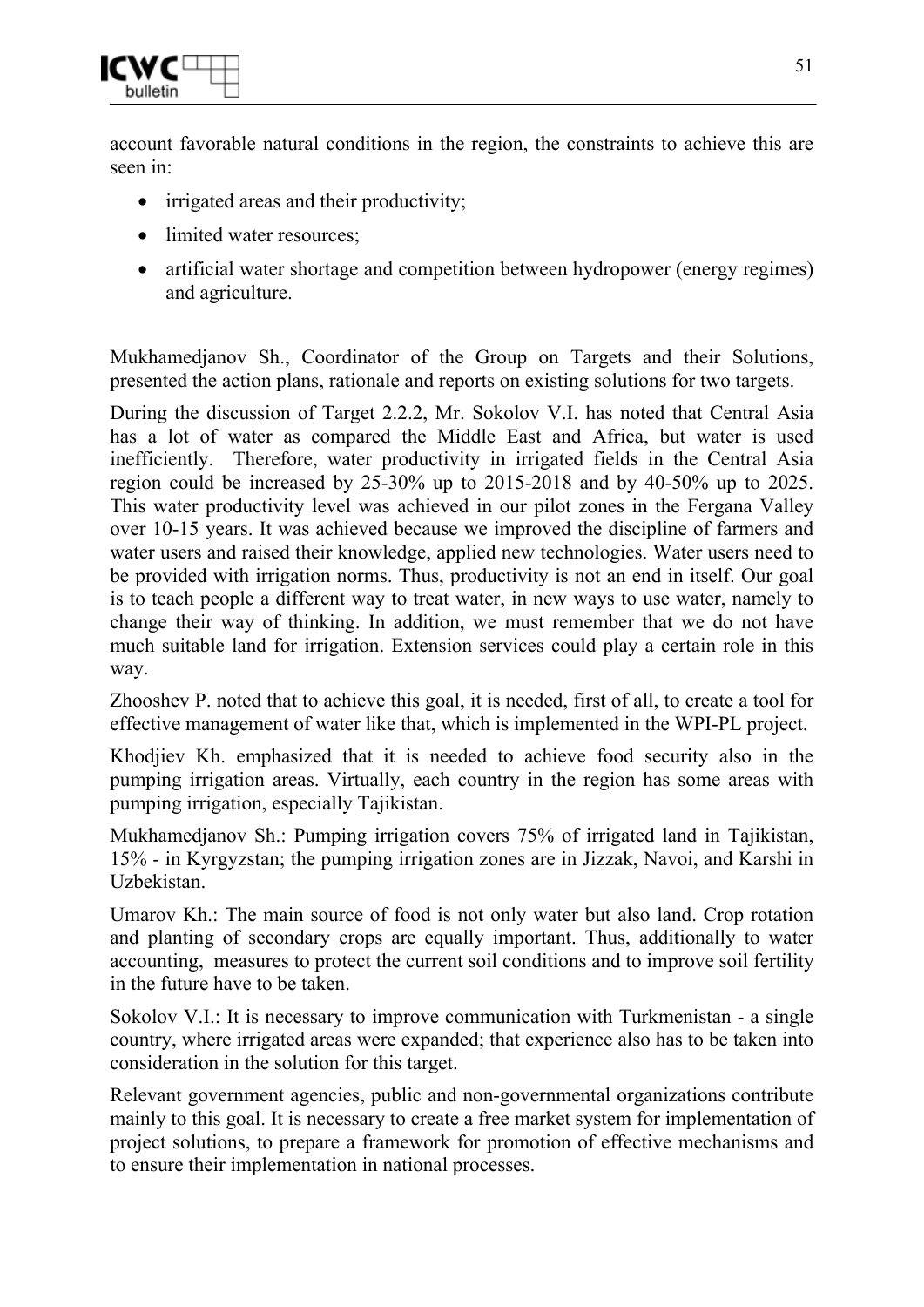

During discussion of the Target 2.2.4, Mr. Mukhamedjanov Sh. noted that due to expansion and development of new irrigation land, the acute deficit of water was felt in the Central Asian region in dry years. However, in wet years, the use of large amounts of water for irrigation led to increased outflows from the fields to drainage network and to formation of significant amounts of drainage water then discharged into the river basin, thus worsening the quality of river water and causing formation of salt lakes.

Sokolov V.I.: It is necessary to take into consideration experience of drainage water use for irrigation in Turkmenistan (Golden Lake).

During discussion Mr. Mohan Reddy Junna noted that accumulation of drainage waters and outflows has led not only to contamination of river water but also to waterlogging and salinization resulting in deterioration of soil fertility.

Sokolov V.I.: Organization of effective planning of water use, including secondary, drainage water is recommended. In addition, a tool at the local level (province, district, WUA) also should be developed and should take into account water and land interrelations in the development of reclamation measures (e.g. Experimental Water-Land Commission in the Kuva district in Uzbekistan). When using drainage water for irrigation, the interaction between water and salts also should be taken into consideration.

Sokolov V.I.: It is necessary to create a tool for monitoring and control of land conditions and for mitigation of the negative impact of irrigated areas, such as discharge of drainage water into water sources.

Mr. Khodjiev Kh. has proposed to create land reclamation groups that would keep records of and monitor groundwater, conduct chemical analyses, and take samples of drainage water.

Discussion resulted in the following conclusions:

1. Make changes in the targets rationale in line with comments of the participants.

2. Make changes in the Target Action Plan in line with comments of the participants.

3. Make changes in the Reports on existing solutions in line with comments of the participants.

4. Establish good communication with Turkmenistan because its experience should be reflected in the target solution.

5. Organize the working group consisting of the representatives from each country of the Central Asian region.